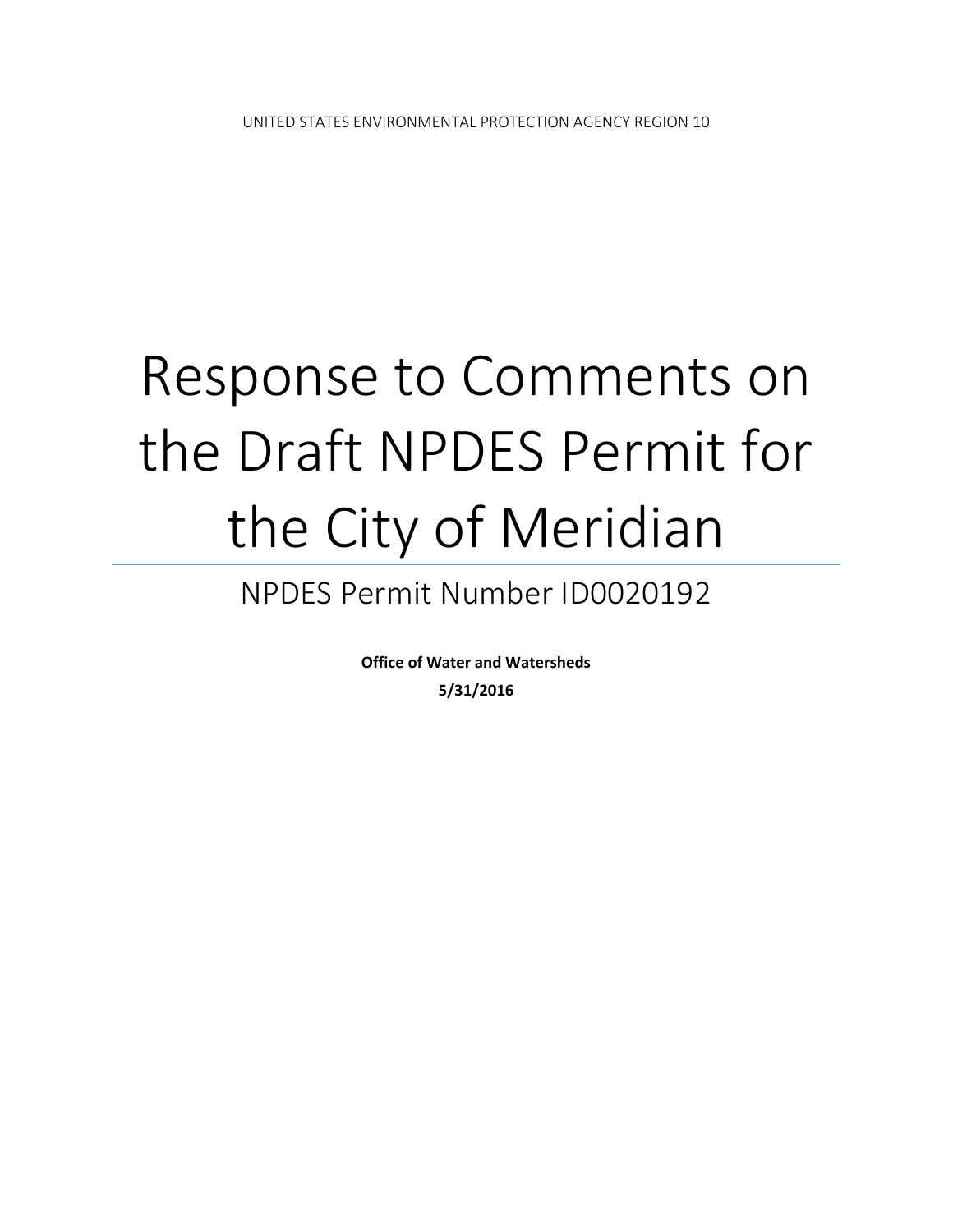# Table of Contents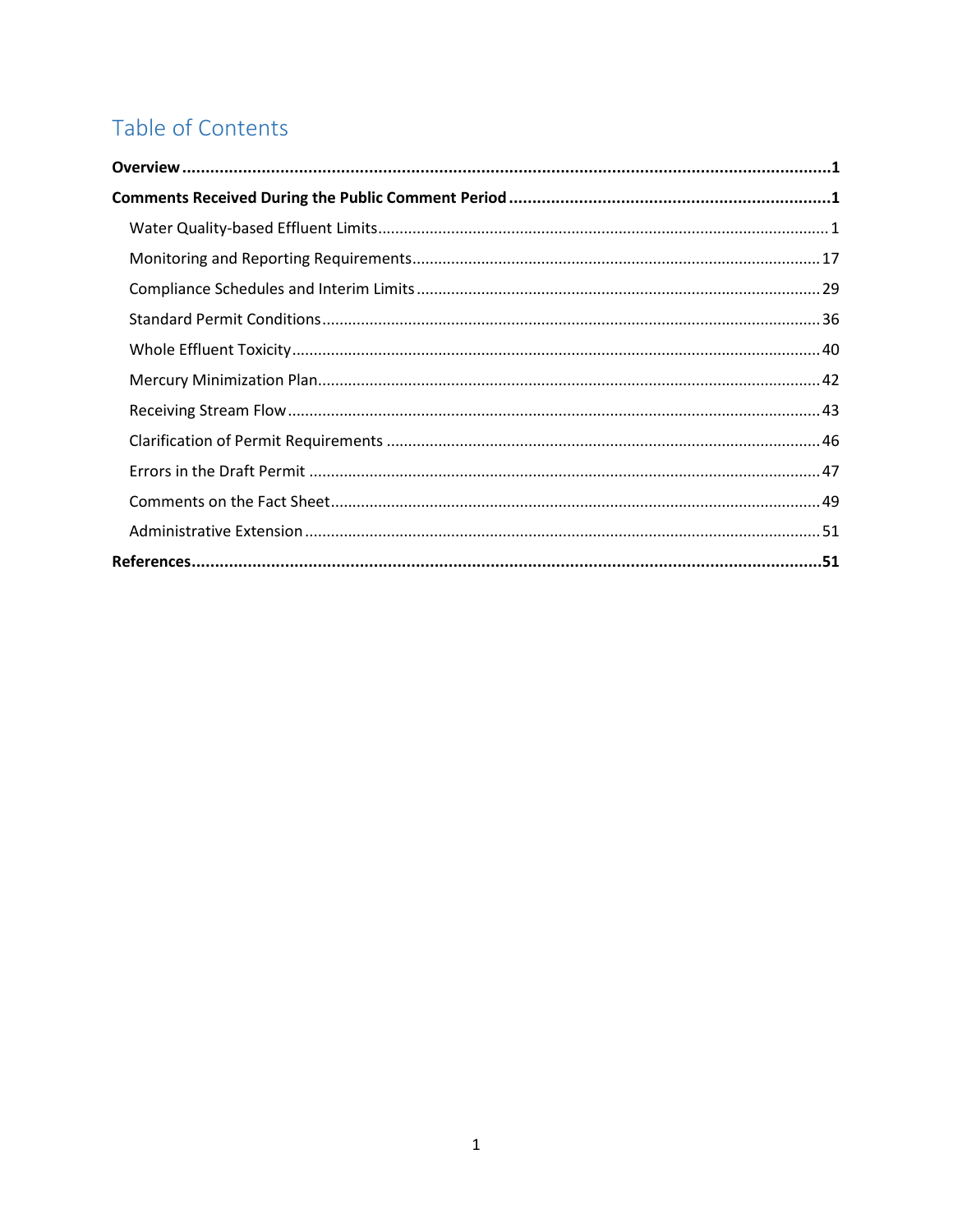# <span id="page-2-0"></span>**Overview**

The United States Environmental Protection Agency (EPA) Region 10 issued a draft National Pollutant Discharge Elimination System (NPDES) permit for the City of Meridian (Meridian) on July 23, 2015. The public comment period was scheduled to close on September 21, 2015, but was extended to October 21, 2015. The EPA received comments from the City of Meridian (Meridian), City of Boise (Boise), the Idaho Conservation League (ICL), Idaho Rivers United (IRU), and T. Erik Oaas.

# <span id="page-2-1"></span>Comments Received During the Public Comment Period

# <span id="page-2-2"></span>Water Quality-based Effluent Limits

# Comment #1 (ICL)

The seasonal variations in effluent limits for mercury, copper and zinc appear to be based on the seasonal variations in low flow scenarios in Fivemile Creek and the Boise River. However, since reducing the amount of these pollutants in the WWTP discharge is not a function of altered WWTP operations or upgrades – but rather influent reductions – there should be no seasonal variation in facility discharges of this pollutant. And, there should be no seasonal various in metals inflow.

Implementing pollutant minimization plans for these pollutants should result in reductions that are not related to plant operations/upgrades, which outfall the discharge is routed to, or the receiving water's flow volume.

# Response #1

As stated by ICL in its comments, seasonal differences in water quality-based effluent limits in the draft permit for mercury, copper and zinc are due, in part, to the fact that the EPA has calculated seasonal values for the critical low flows in the receiving waters.

In addition, water quality criteria for copper and zinc are dependent upon hardness, and seasonal changes in hardness were also considered in the calculation of effluent limits for these parameters. As discussed in Section 4.3.3.1 of the *Idaho Mixing Zone Implementation Guidance* (IDEQ 2016), establishing effluent limits for metals based on year-round critical conditions for both hardness and stream flow, without regard to seasonal variation, could result in effluent limits that are more stringent than necessary, because minimum hardness and minimum stream flow may not occur simultaneously. As stated on Page B-2 of the fact sheet, there is a statistically significant difference in the hardness in Fivemile Creek during the high flow season of May – September relative to the low flow season of October – April. The water is harder during the low flow season, which offsets the effect of the reduced dilution upon the metals effluent limits. Thus, it is reasonable for the EPA to consider seasonal variation in both receiving water flow and hardness when calculating such limits.

The EPA does not have the information necessary to determine if there are seasonal variations in the influent concentrations or loads of copper, mercury, or zinc, however, such variations are possible. For example, influent loading of these parameters could vary because of inflow and infiltration during wet weather, or because of seasonal changes in loading from industrial users of the treatment plant.

The means of achieving compliance with a water quality-based effluent limit (i.e., influent reductions, improved treatment, or some combination of these) is irrelevant to the calculation of such limits. Water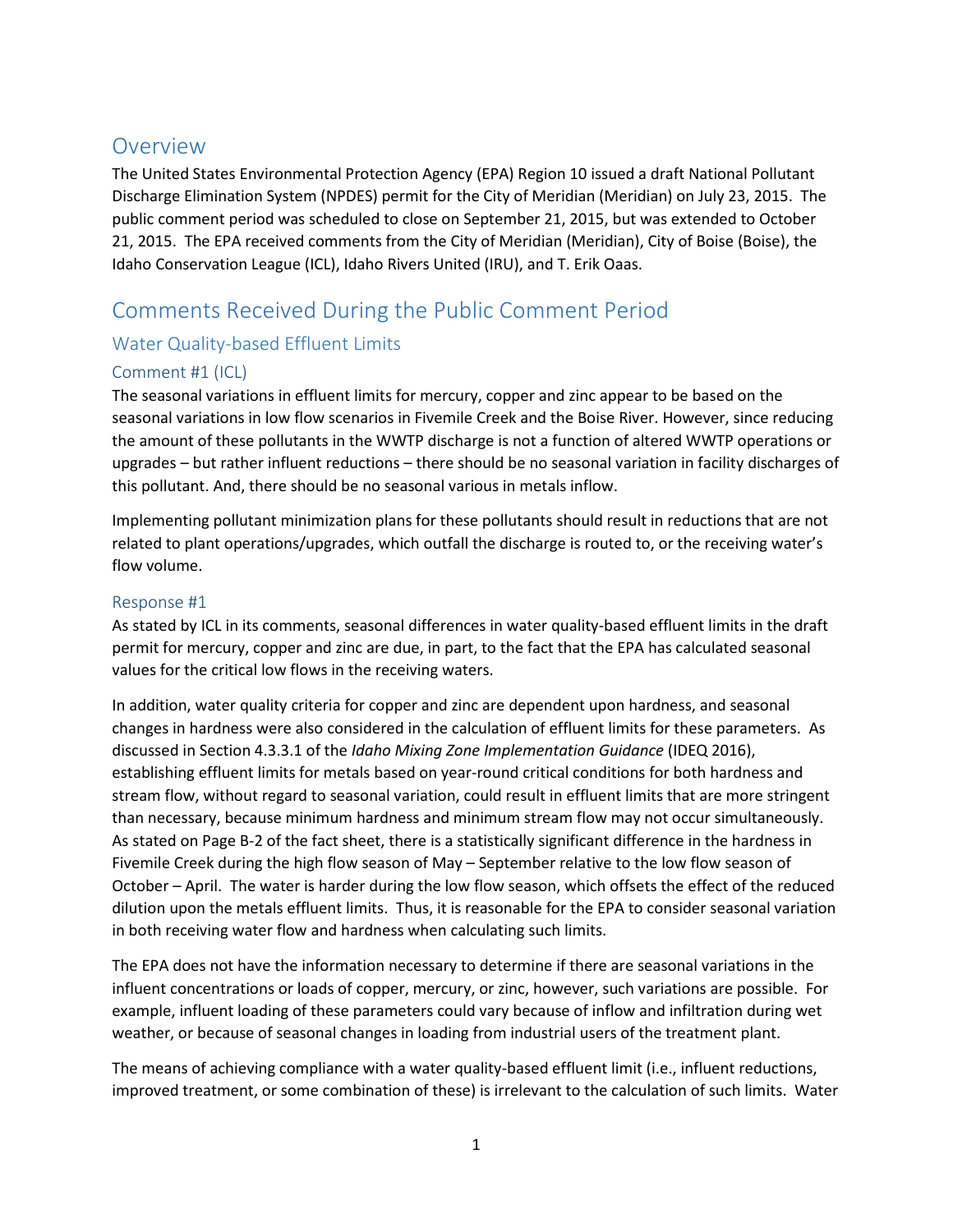quality-based effluent limits are calculated based on the water quality criteria (which vary seasonally for copper and zinc in response to seasonal changes in hardness) and the dilution afforded by the mixing zones authorized by the State of Idaho (which varies seasonally in response to changes in stream flow). They are not based on the feasibility of treatment or other means of achieving compliance.

Effluent limits for each season were calculated based on seasonal critical conditions for discharge and receiving water flow, and, where applicable, hardness. The effluent limits will therefore ensure compliance with water quality standards for these pollutants at all times.

# Comment #2 (ICL and IRU)

ICL has expressed support for the Lower Boise River TMDL: 2015 Total Phosphorus Addendum's conclusion to develop waste load allocations consistent with effluent concentrations of 0.1 mg/l in the May  $1$  – September 30 period and 0.35 mg/L in the October  $1$  – April 30 time period.

ICL stated that it is their understanding that the maximum amount of TP that can be discharged at the Meridian WWTP would be the appropriate seasonal concentration target (i.e. either 0.1 mg/l in the May 1 – September 30 period and 0.35 mg/day in the October 1 – April 30 time period) applied to the facility's design flow (i.e. 10.2 mgd). This would result in a *maximum* discharge of 8.5 lb/day TP during May 1 – September 30 and 29.8 lb/day during the October 1 – April 30 period expressed as a monthly average. But this maximum level of loading would only be achieved (and allowed) when the facility is discharging at its design flow of 10.2 mgd.

ICL stated that, since the TMDL utilized concentrations when developing the waste load allocations, during periods of lesser discharge flow from the facility (i.e. less than 10.2 mgd) total mass loading should be constrained by the need to stay within the concentrations utilized by the TMDL to develop the WLAs.

ICL stated that Meridian's TP effluent mass loading limit needs to be based on effluent concentration and discharge volume. It is not appropriate to only articulate this limit in terms of lb/day loading. Rather, Meridian's limit needs to be expressed such that their discharge does not exceed a concentration of either 0.1 mg/l in the May 1 – September 30 period or 0.35 mg/day in the October 1 – April 30 time period and also does not exceed a total load discharge of 8.5 lb/day TP during May 1 – September 30 and 29.8 lb/day during the October 1 – April 30 period (expressed as a monthly average and corresponding weekly average). To be consistent with the TMDL, the concentration limits cannot be exceeded.

ICL stated that mass loading has to be kept in check by requirements to not exceed the concentration of either 0.1 mg/l in the May 1 – September 30 period or 0.35 mg/day in the October 1 – April 30 time period.

ICL stated that, when considering this matter, it is important to note that during periods of reduced effluent discharge, the reduced effluent discharge volume results in the reduced flows in the Boise River below the point of discharge. This has implications for the Boise River being able to meet its concentration targets per the TMDL. The only way to address this situation is to integrate concentration limits into the final TP effluent limits for this facility.

ICL stated that the TP TMDL notes that the current discharge of the Meridian WWTP is 5.87 mgd. This is 4.33 mgd less than the design flow of 10.2 mgd. 4.33 mgd can also be represented as 8.05 cfs. When the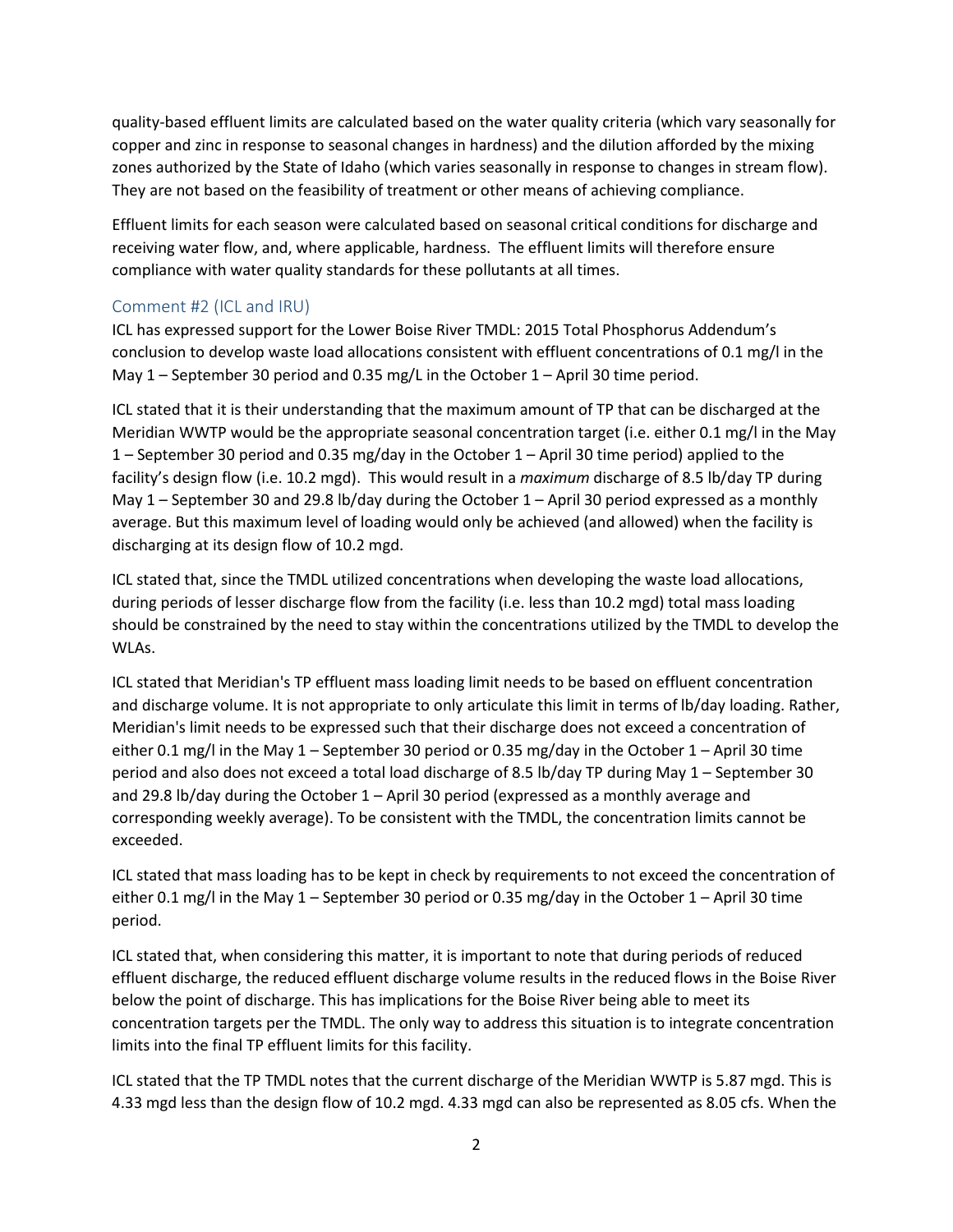Meridian WWTP discharges at 5.87 mgd, the ultimate receiving water (i.e. the Boise River, irrespective of whether the WWTP utilized Outfall 001 or Outfall 002), receives 8.05 cfs. The absence of this 8.05 cfs results a diminished capacity for the Boise River to assimilate and/or dilute phosphorus. In order to keep this reduced dilution capacity from impairing TMDL compliance, the final effluent limits for the WWTP must contain a concentration based limit.

See the NPDES permit for the City of Boise's West WWTP ID0023981 for an example of permit limits that are expressed as both a concentration and a load.

IRU stated that the Snake River and Boise TMDLs were developed based on concentrations of TP (0.01 mg/L and 0.35 mg/L seasonally) not on average monthly and average weekly limits of pounds per day. These plants are not operating at their design capacities and shouldn't be allowed to discharge the load for the design capacity. EPA should amend the permit to express total phosphorus limits in concentrations and load. To be consistent with the TMDL, the concentration limits cannot be exceeded. This is the case even if the total loading is less than the wasteload allocations. Also, EPA requires that effluent be monitored and reported in concentrations. Citizens must be able to check compliance with the permit monthly reports made to EPA.

#### Response #2

Federal regulations state that NPDES permits shall include effluent limitations that "are consistent with the assumptions and requirements of any available wasteload allocation for the discharge prepared by the State and approved by EPA pursuant to 40 CFR 130.7." The reference to 40 CFR 130.7 refers to the EPA's approval of TMDLs developed by States.

Federal regulations also state that, in general, "all pollutants limited in permits shall have limitations, standards or prohibitions expressed in terms of mass," although "pollutants limited in terms of mass additionally *may* be limited in terms of other units of measurement…" (40 CFR 122.45(f), emphasis added). Thus, in general, mass limits are mandatory, and limits in terms of other units of measurement are discretionary.

In the case of total phosphorus (TP) for the subject permit, effluent limits in terms of mass are sufficient to ensure consistency with the wasteload allocations (WLAs) for these facilities in the EPA-approved *Lower Boise River TMDL: 2015 Total Phosphorus Addendum* (LBR TMDL TP Addendum) (IDEQ 2015).

The LBR TMDL TP Addendum does not establish concentration-based WLAs. The TP WLAs for the City of Meridian are as follows:

- May 1 September 30 (Table 27, Page 93): 8.5 lb/day
- October 1 April 30 (Table 34, Page 109): 29.8 lb/day

The caption for Table 27 (which lists the May – September WLAs) reads, "Point source wasteload allocations for the lower Boise River, May 1–September 30. Wasteload allocations at TP concentrations of 0.1 mg/L are presented per day as monthly averages. DEQ intends that wasteload allocations are to be expressed as average monthly limits." The column heading for the October 1 – April 30 WLAs in Table 34 reads "Oct–Apr Average TP Allocation (lb/day as a monthly average) at TP Conc. = 0.35 mg/L."

Although the caption in Table 27 and the column heading in Table 34 state concentration values, the allocations themselves are listed in the tables exclusively as mass loading rates, in units of pounds per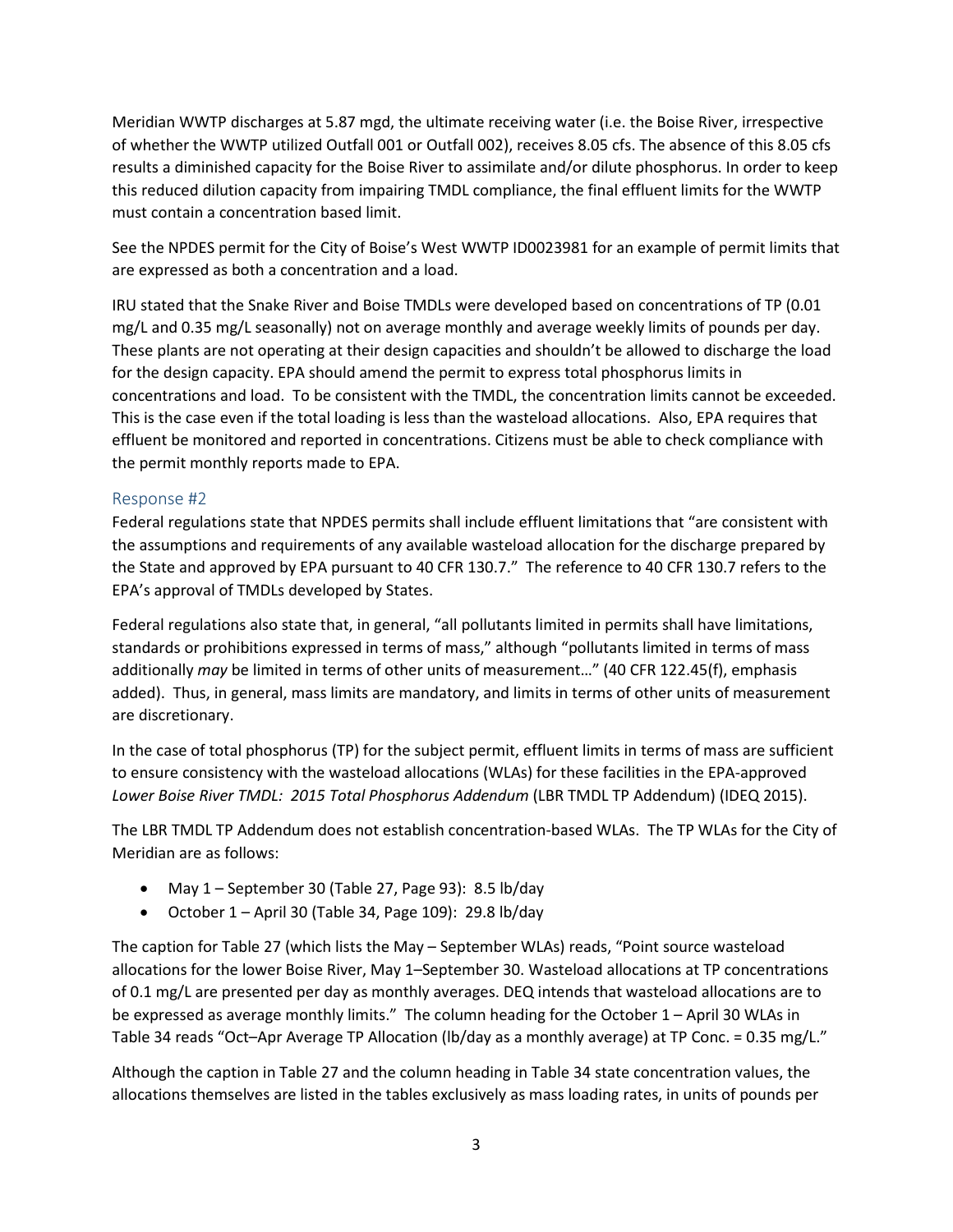day. This is clear from the parenthetical in the column headings for the WLAs in Tables 27 and 34, which reads, "lb/day as a monthly average."

The EPA's interpretation of the LBR TMDL TP Addendum is that the concentrations are provided to explain how the mass wasteload allocations were calculated, i.e., the allocations were calculated "at" certain concentrations, and at the design flows of the point sources. Multiplying the concentrations by the design flows and the density of water yields the mass wasteload allocations in units of pounds per day.

These concentrations were also used, in combination with the design flows, to represent the point source discharges in the AQUATOX model (see the LBR TMDL TP Addendum at Section 5.4.3 and Appendix D). Because the design flows were used in the modeling, the entire loading allocated to the point sources by the mass WLAs was simulated in the modeling supporting the TMDL, and the establishment of a mass limit equal to the WLA is therefore consistent with the assumptions and requirements of these WLAs.

#### ICL stated that:

*"(T)he current discharge of the Meridian WWTP is 5.87 mgd. This is 4.33 mgd less than the design flow of 10.2 mgd. 4.33 mgd can also be represented as 8.05 cfs. When the Meridian WWTP discharges at 5.87 mgd, the ultimate receiving water (i.e. the Boise River, irrespective of whether the WWTP utilized Outfall 001 or Outfall 002), receives 8.05 cfs. The absence of this 8.05 cfs results a diminished capacity for the Boise River to assimilate and/or dilute phosphorus."* 

First, the unit conversion calculations in this comment are incorrect. 4.33 mgd is equivalent to 6.70 CFS, not 8.05 CFS. In any event, while the effluent flow rate of the City of Meridian's publicly owned treatment works (POTW) influences the flow (and therefore the loading capacity) in Fivemile Creek and the Boise River, the TMDL used appropriate conservative assumptions to determine the assimilative capacity, including using the  $90<sup>th</sup>$  percentile low flow in the Boise River. Using a low flow rate for the river takes into account the variation in all of the factors that influence river flows, including variations in effluent flows from the City of Meridian's POTW. Thus, the Boise River's loading capacity for total phosphorus, as calculated and allocated in the TMDL, is not dependent upon a certain level of discharge flow from the City of Meridian's POTW.

The permit for the City of Boise's NPDES West Boise Wastewater Treatment Facility (#ID0023981) referenced by ICL was issued prior to the State of Idaho's development and the EPA's approval of the LBR TMDL TP Addendum. Thus, the TP effluent limits in that permit were not based on the LBR TMDL TP Addendum. Rather, the TP effluent limits in the City of Boise permit were based directly upon the State of Idaho's narrative criterion for nutrients (IDAPA 58.01.02.200.06), consistent with 40 CFR 122.44(d)(1)(vi) (see the Fact Sheet for the West Boise Wastewater Treatment Facility at Pages C-21 – C-26). As such, it is not appropriate to compare the TP effluent limits in the West Boise Wastewater Treatment Facility permit to the TP limits in the Meridian permit.

The fact that the TP effluent limits are expressed in terms of mass does not prevent citizens from checking compliance with the permit monthly per reports made to EPA. The mass TP limits are enforceable, and the actual mass of TP discharged must be reported each month. Effluent data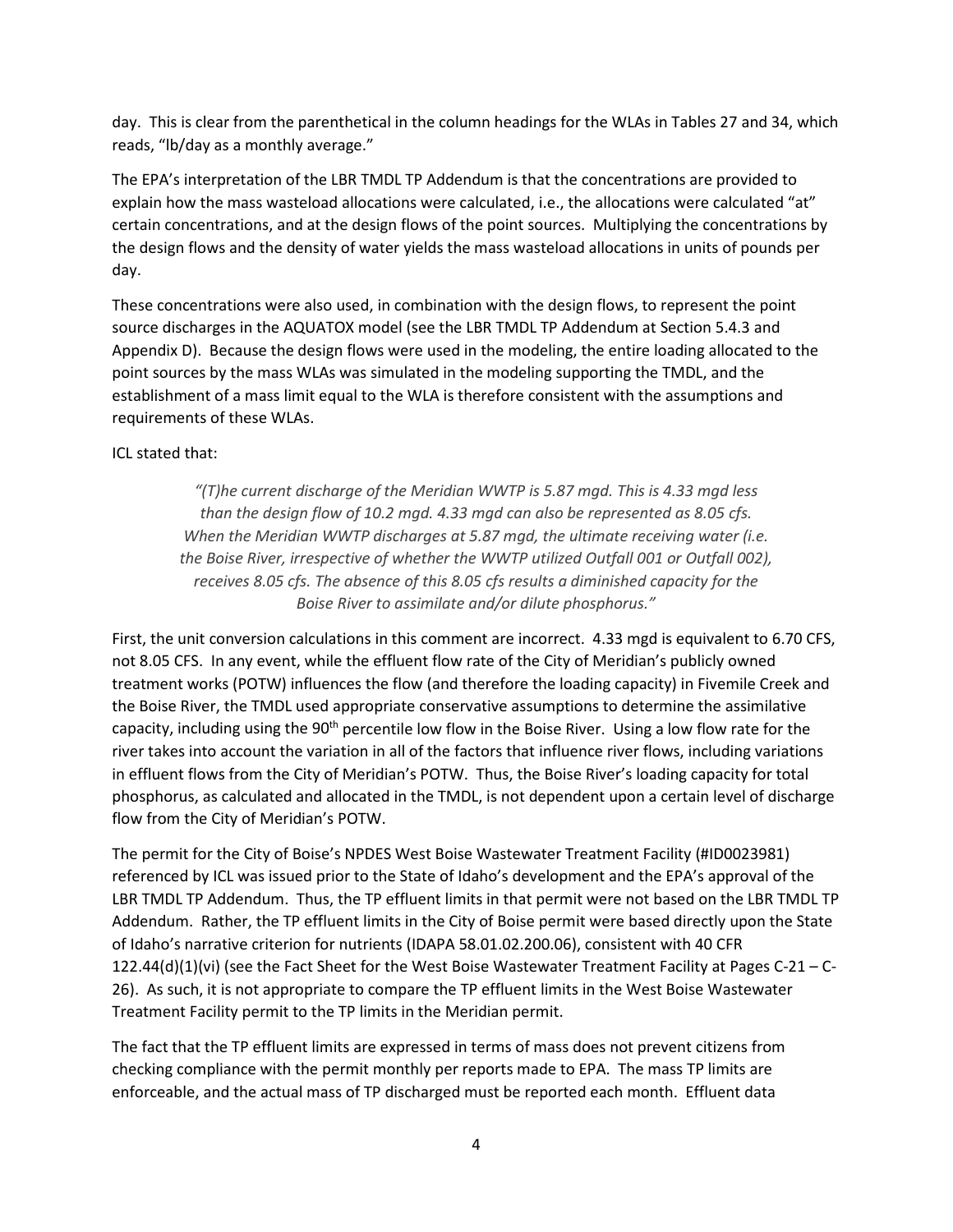reported to the EPA is publicly available through the Discharge Monitoring Report (DMR) Pollutant Loading Tool<sup>[1](#page-6-0)</sup>, Envirofacts<sup>[2](#page-6-1)</sup>, and Enforcement and Compliance History Online (ECHO)<sup>[3](#page-6-2)</sup>.

# Comment #3 (Meridian)

DEQ removed the weekly limit language from the lower Boise River phosphorus TMDL. DEQ does not allocate weekly TP limits in the TMDL. DEQ removed language from tables in the TMDL referring to weekly limits. Following the TMDL, remove the average weekly limit for phosphorus, for both May through September and October through April in Table 1.

#### Response #3

Federal regulations require that, for POTWs that discharge continuously, "all permit effluent limitations, standards, and prohibitions, including those necessary to achieve water quality standards, shall unless impracticable be stated as…average weekly and average monthly discharge limitations" (40 CFR 122.45(d)).

Thus, in order to remove the average weekly effluent limits for total phosphorus from the permit, the EPA would need to make a finding that it is "impracticable" to state the effluent limits as average weekly and average monthly discharge limitations.

The LBR TMDL TP Addendum establishes TP WLAs that are monthly averages. The draft permit also proposes average weekly limits that are derived from the average monthly WLAs. As explained in Appendix F to the fact sheet, because attainment of the proposed average monthly effluent limits for TP will require upgrades to the POTW, the historic effluent variability for TP may not be representative of future effluent variability. Instead of using the historic effluent variability for TP to calculate average weekly limits, the EPA made assumptions regarding the future, post-upgrade effluent TP variability (as quantified by the coefficient of variation or CV).

However, the EPA has determined that it is impracticable to state the TP effluent limits as average weekly limitations at this time, since, if the actual effluent variability is significantly different than the EPA's assumptions, then the average weekly limits will not be appropriate.

Because the future, post-upgrade effluent variability is unknown, it is impracticable for the EPA to properly calculate average weekly effluent limits for TP at this time. Thus, the EPA has deleted the proposed average weekly TP limits from the subject permit. Since the WLAs are expressed as monthly averages, average monthly limits are adequate to ensure that the effluent limits are consistent with the assumptions and requirements of the TMDL's WLAs.

#### Comment #4 (Meridian)

The current effluent mercury data set is inadequate to conduct the reasonable potential analysis presented in the Fact Sheet for a number of reasons. These reasons include the limited number of data points and the lack of a Quality Assurance Project Plan (QAPP) with appropriate protocols for gathering effluent metals samples at low concentration levels.

l

<span id="page-6-1"></span><span id="page-6-0"></span><sup>&</sup>lt;sup>1</sup> http://cfpub.epa.gov/dmr/<br><sup>2</sup> http://www.epa.gov/enviro/pcs-icis-overview<br><sup>3</sup> https://echo.epa.gov/

<span id="page-6-2"></span>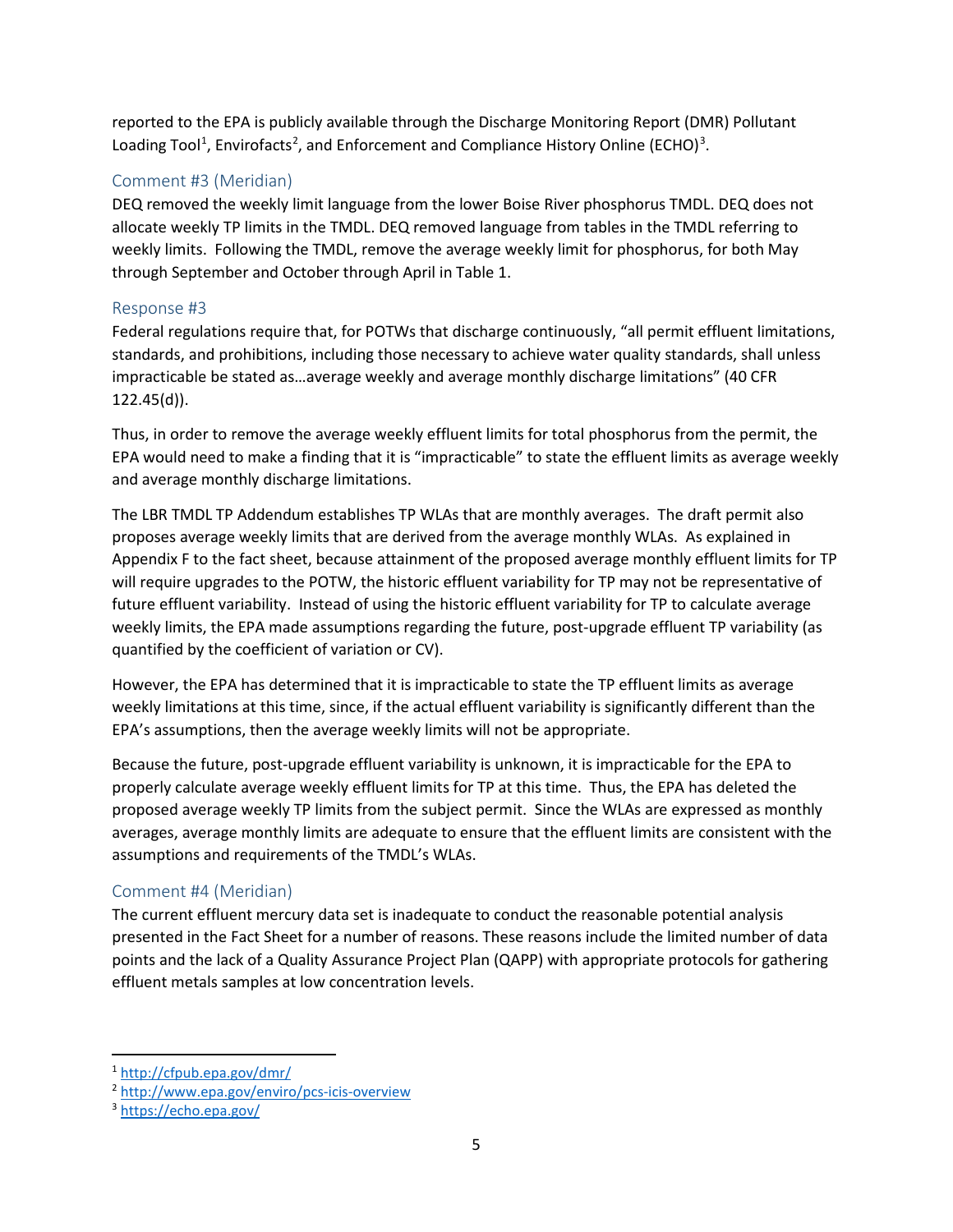The historical effluent mercury data set includes only 12 samples with reportable numerical results gathered between September 2008 and July 2010. The reported data varied widely in concentration ranging from 0.0014 to 0.0098 µg/L. A mercury monitoring QAPP was not in place because mercury monitoring was not required at that time by the discharge permit. Clean metals sampling protocols were not followed, sampling equipment and containers were plastic and not acid washed glass, etc. Consequently, it cannot be determined whether the reported data and variability of the reported values are an accurate representation of effluent mercury concentrations, or whether the reported data reflect sample collection contamination, residual presence of mercury in sampling equipment and sample containers, sample transport contamination, etc.

#### Response #4

The EPA agrees that the existing mercury data may be biased toward higher concentrations due to potential sample contamination from the lack of clean sampling protocols and the use of plastic sampling equipment and containers.

To address this bias, the EPA repeated the reasonable potential analysis for mercury using the 95<sup>th</sup> percentile probability basis and the 95% confidence level, instead of the 99<sup>th</sup> percentile probability basis and the 99% confidence level, as used in the draft permit. In Section 3.3.2, the *Technical Support Document for Water Quality-based Toxics Control* (TSD) (EPA 1991) states that, "although (the 99th percentile) does represent a measure of the upper bound of an effluent distribution, other percentiles could be selected by a regulatory agency." The EPA believes it is appropriate to use a lower (i.e., less conservative) effluent percentile value in the reasonable potential analysis for mercury, because there is conservatism inherent in using the available effluent data, which may be biased toward higher concentrations, in the reasonable potential analysis. The TSD provides a table of reasonable potential multipliers for both the 95th and 99th percentiles (Tables 3-1 and 3-2). The EPA believes, in this case, it is appropriate to use the 95th percentile effluent concentration as the maximum projected effluent concentration for mercury, instead of the 99th percentile.

Using this less conservative assumption in the reasonable potential analysis results in a finding that the City of Meridian's discharge does not have the reasonable potential to cause or contribute to excursions above water column mercury criteria, except during the non-irrigation season (October – April) in Fivemile Creek (Outfall 001).

Therefore, the final permit includes numeric water quality-based effluent limits for mercury only for Outfall 001, and only from October – April.

#### Comment #5 (Meridian)

It should be recognized and acknowledged in the permit and fact sheet that the final effluent limits for ammonia for both Fivemile Creek (October – April) and the Boise River (Nov -Jun) discharges are at, or below, the limits of treatment technology and the ability to comply with those limits will be challenging for the City. It is well understood that during the fall, winter, and spring periods that wastewater temperatures will be lower and treatment process kinetics slower for the nitrification reactions necessary to meet effluent ammonia limits.

The final effluent limits specified for ammonia for Fivemile Creek (0.307 mg/L) and the Boise River (0.255 mg/L) are very low concentrations and may not be attainable on a consistent basis. Since a number of factors influence the calculation of the proposed effluent Ammonia limits, including the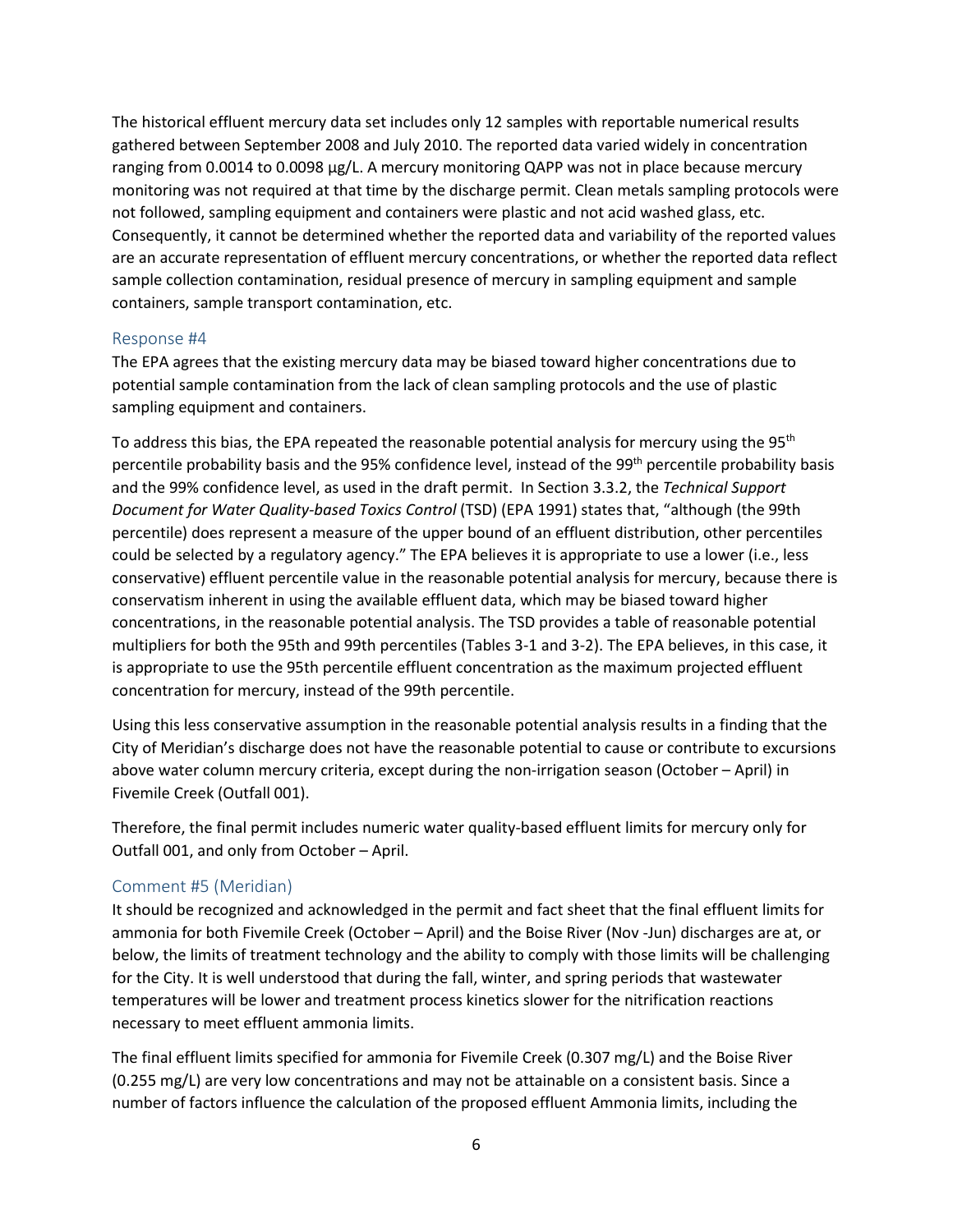selection of the acute and chronic criteria for ammonia, which are temperature and pH dependent, receiving water dilution, effluent flow, etc. reconsideration of these assumptions is warranted prior to the final effluent limits taking effect. Further, revisions in the 2013 Revised Federal Ammonia Criteria may be considered for adoption in Idaho and further influence the determination of effluent Ammonia limits, including the potential for site specific criteria.

#### Response #5

As explained in the fact sheet (Pages B-3 – B-4) the ammonia criteria for Fivemile Creek and the south channel of the Boise River were evaluated using pH and temperature data collected by the City of Meridian between April 2000 and March 2002.

The EPA searched the United States Geological Survey (USGS) National Water Information System (NWIS) and the EPA STOrage and RETreival (STORET) Data Warehouse for more recent pH and temperature data for the receiving waters near the outfalls. The EPA was able to locate two additional data points for pH and temperature for the south channel of the Boise River at Linder Road from the USGS NWIS (station #13206305) taken on August  $21<sup>st</sup>$  and October 30<sup>th</sup> of 2012, which were not used in the calculation of the 95<sup>th</sup> percentile pH and temperature for the draft permit. Including these two additional data points in the calculation of the 95<sup>th</sup> percentile pH and temperature of the south channel of the Boise River did not change the 95<sup>th</sup> percentile pH or temperature of the south channel of the Boise River. The EPA could not locate any pH or temperature data for Fivemile Creek in the vicinity of outfall 001 in addition to those used to develop the draft permit.

Permits may be modified for cause during their term, according to 40 CFR 122.62. This is also stated in the permit, in Part V.A. If additional water quality data become available during the term of this permit, which demonstrate that the pH or temperature of the receiving waters is significantly different than shown by the available data, this would be considered new information, which would be cause for modification of the permit (40 CFR 122.62(a)(2)). Since the ability to modify permits for cause during their terms is provided in the regulations as well as a standard permit condition, it is not necessary to include additional language in the permit to allow for such modification.

#### Comment #6 (Meridian and IRU)

The City of Meridian and IRU commented on the seasonal average total phosphorus (TP) concentration limit described in Part I.B.10 of the draft permit.

The City of Meridian stated that the procedure for calculating the seasonal average is unclear and requested that the EPA make the following modifications:

- Modify Part I.B.10.b to read: The seasonal average total phosphorus concentration must be calculated as the sum of the measurements as required in Table 2 from May 1st through September 30th, divided by the number of total measurements during that season.
- Modify Part I.B.10.f to read: On the DMRs for May-August, inclusive, the permittee must calculate and report the partial seasonal average total phosphorus concentration for May 1st through the last day of the monitoring month, inclusive. The partial seasonal average total phosphorus concentration must be reported for May through August, inclusive, regardless of whether a discharge of pollutants occurs during a given month. Per III.B the results must be reported by the 20th day of the following month. The partial seasonal average total phosphorus concentrations must be calculated as the sum of the measurements as required in Table 2 for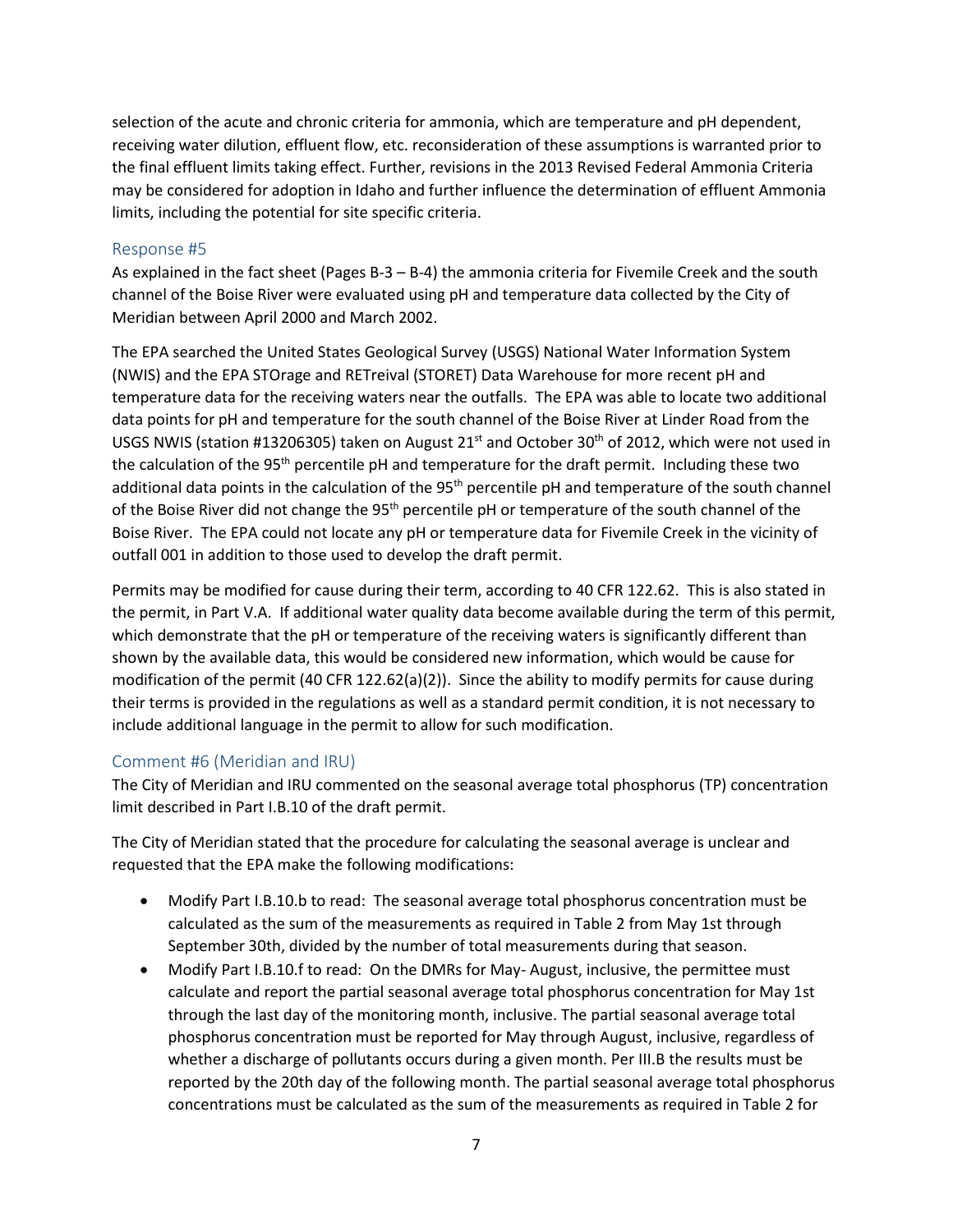each month from the 1st through the last day of the month, inclusive, divided by the number of total measurements during the month.

• Regarding Part I.B.10, seasonal average limits for phosphorus should include a reference to the compliance schedule and interim limits. Add to the first sentence of Part I.B.10, 'Phosphorus is subject to a compliance schedule and interim limits, refer to Permit Part l.C., and these requirements do not apply until the final effluent limitations are effective.'

IRU stated that the Fact Sheet does not explain the seven points listed in the draft permit under Part I.B.10. Seasonal average limits for total phosphorus for Outfall 001. An explanation is needed. Where did 120 μg/L come from? The EPA should require daily monitoring if they are expecting a sum of all daily discharges. Twice a week doesn't cut it for daily.

#### Response #6

The EPA did not intend to include Part I.B.10 in the draft permit. Preliminary drafts of the permit, which were written before the draft *Lower Boise River TMDL: 2015 Total Phosphorus Addendum* (IDEQ 2015b) was issued for public review and comment, had included this section. The seasonal average TP limit would have been based on the State of Idaho's narrative water quality criterion for excess nutrients (IDAPA 58.01.02.200.06), consistent with 40 CFR 122.44(d)(1)(vi).

However, the EPA intended to delete this language from the public comment draft permit because the seasonal average TP limit stated in the draft permit is not consistent with the assumptions and requirements of the WLAs in the final, EPA-approved *Lower Boise River TMDL: 2015 Total Phosphorus Addendum* (IDEQ 2015b).

The language in Part I.B.10 of the draft permit has been deleted from the final permit. Part I.B.11 of the draft permit has been re-numbered as Part I.B.10 in the final permit.

#### Comment #7 (IRU)

The Fact Sheet does not explain the rationale for the combined loading allowance for TSS, TP and BOD. Could you provide an explanation?

#### Response #7

The basis for all of the limits in the draft permit, including the combined loading limits for TSS, TP and BOD is summarized in Table D-2 of the fact sheet. The basis for the TP limits (which are expressed as combined loading limits) is explained in more detail in Appendix F of the fact sheet. The combined loading limit for BOD<sub>5</sub> is a technology-based effluent limit, and is explained on Page D-1 of the fact sheet. The combined loading limit for TSS is based on the EPA-approved *Lower Boise River TMDL: 2015 Sediment and Bacteria Allocation Addendum* (IDEQ 2015a). See the fact sheet at Pages 13 and D-3.

#### Comment #8 (ICL)

Although the DEQ provided (and EPA approved) that Meridian could increase its WLA for TSS by allocating to Meridian some of the TSS that had been reserved for growth in the prior Lower Boise Sediment TMDL, it is not appropriate for the EPA to incorporate this change into the City of Meridian's TSS effluent limit. In this instance, because the receiving water(s), continues to violate water quality standards for sedimentation and siltation, this increase in allowable TSS discharges represents backsliding, irrespective of the changed conditions at the WWTP. Increasing the TSS effluent limit will cause and/or contribute to a violation of water quality standards.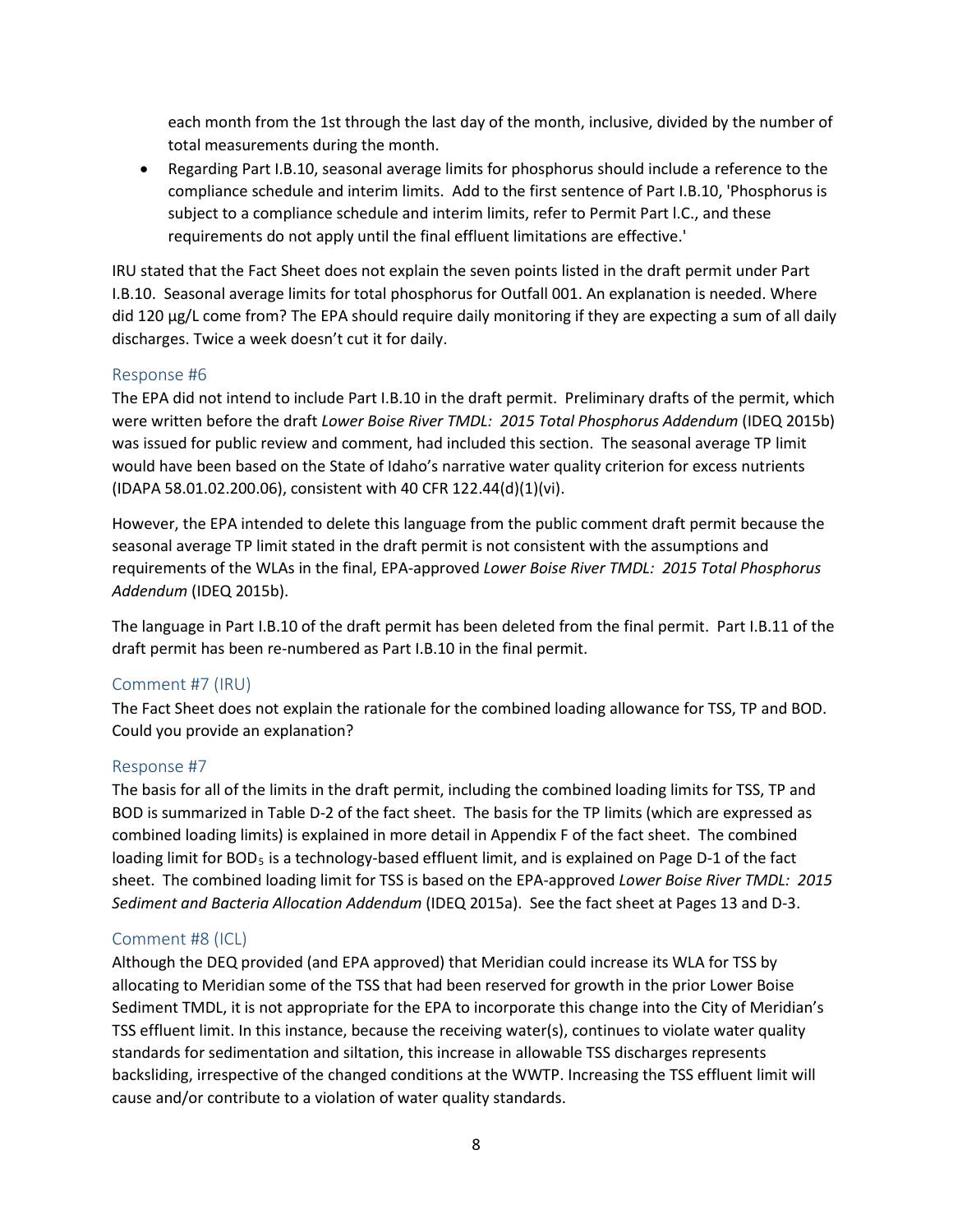#### Response #8

The TSS effluent limits in the permit are consistent with the City's wasteload allocations in the 1999 *Lower Boise River TMDL* and in the *Lower Boise River TMDL 2015 Sediment and Bacteria Addendum* (IDEQ 2015a). The 2015 Sediment and Bacteria Addendum addressed the impairment for sedimentation and siltation in Fivemile Creek and has been approved by the EPA. Therefore, the effluent limits for TSS are as stringent as necessary to protect water quality in both Fivemile Creek and the Boise River.

#### Comment #9 (Oaas)

Mr. T. Erik Oaas stated that, with the close proximity of the City's Sewage Treatment Plant and its forward looking leaders in the Meridian City government which established Idaho's first viable reclaimed water program, the Lakeview Golf Club is a natural and logical user for such reclaimed water, for the following reasons:

- 1. Using reclaimed water will eliminate (or substantially reduce) our usage of potable water from the canal so that it can be utilized for drinking water use and commercial agricultural uses.
- 2. Since the vegetation on the golf course can benefit from the additional nutrients in the water currently produced by the plant for reclaimed use, it has the potential of saving the City and the taxpayers millions of dollars in technology upgrades to the plant that could otherwise be substantially less.
- 3. The aquifer under the golf course would continue to be recharged only with reclaimed water that otherwise would be discharged into the Boise River.
- 4. As potable water from both surface sources and groundwater sources becomes scarcer, it only makes good sense to conserve potable water and better utilize reclaimed water.

Mr. Oaas stated that, if the draft permit is approved as proposed, there will be no logical reason for the City to increase its reclaimed water program and send this significantly underutilized resource to the golf course because the multimillion improvements to the sewage plant will be mandatory in order to comply with the new restrictions year round. I strongly encourage you to reconsider two portions of the DRAFT permit:

- 1. Raise the winter concentration limits for phosphorus to a more reasonable level for compliance by the City and yet still provide a well maintained, healthy and sustainable Boise River system.
- 2. Modify the current permit structure which has monthly and weekly limitations making it very difficult if not impossible to use reclaimed water for outdoor irrigation.

#### Response #9

This comment requests that the EPA take two actions regarding the draft permit. First, to "raise the winter concentration limits for phosphorus to a more reasonable level," and second, to "modify the current permit structure which has monthly and weekly limitations."

As explained in the response to comment #3, the EPA has determined that the average weekly limits for TP should be removed from the City of Meridian's permit. The final permit includes only average monthly limits.

Regarding the request to "raise the winter concentration limits for phosphorus," first, it should be noted that the final permit does not include any final limits on the concentration of phosphorus. The permit does, however, include final water quality-based effluent limits for phosphorus expressed in terms of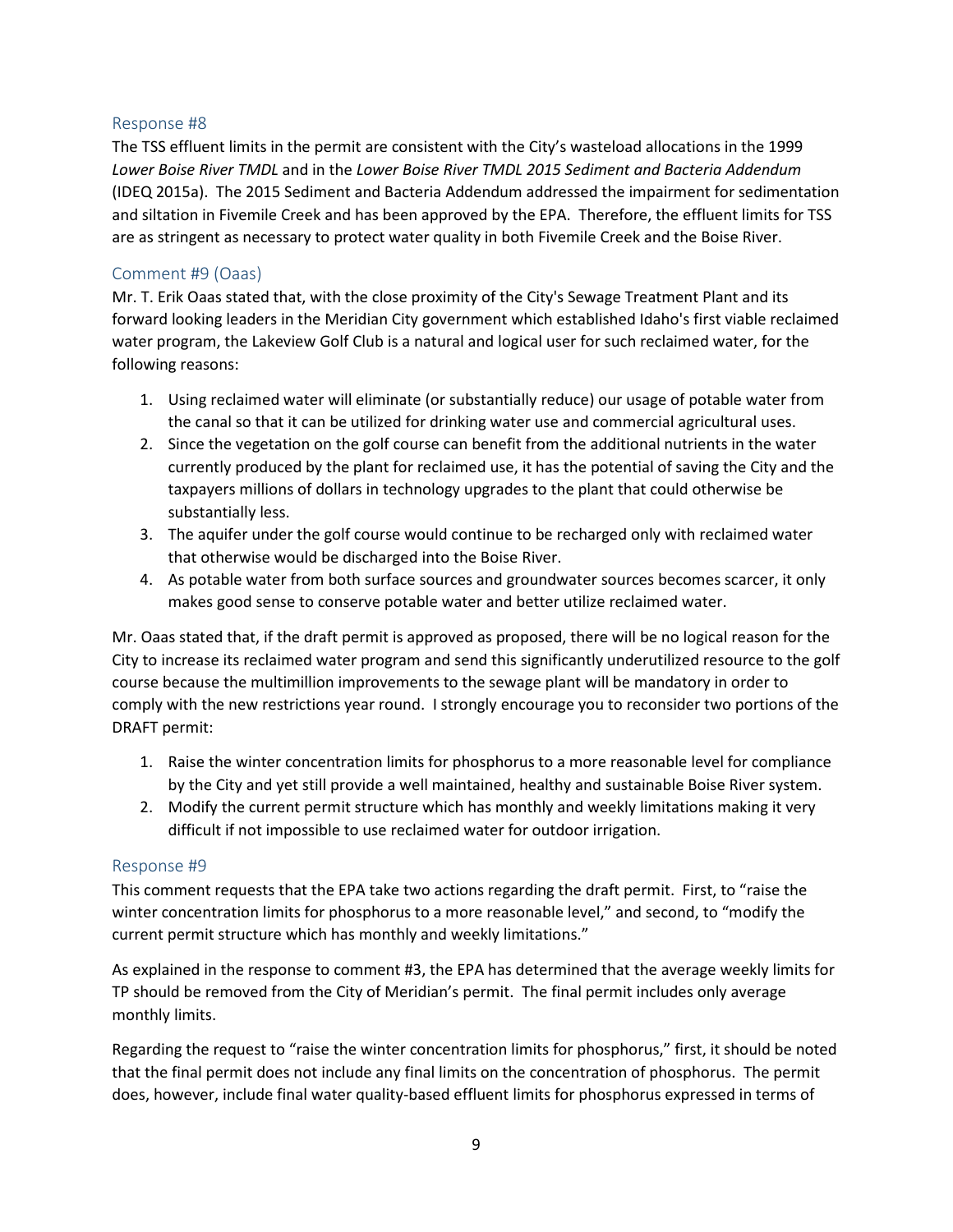mass, and interim effluent limits expressed in terms of concentration. Final, water quality-based mass limits for TP are established for all times of the year, however, the limits for October – April are less stringent than the limits for May – September.

The final average monthly TP effluent limits in the permit are identical to the WLAs established for this facility in the *Lower Boise River TMDL: 2015 Total Phosphorus Addendum* (IDEQ 2015b). NPDES permits must include effluent limits that are consistent with the assumptions and requirements of an EPAapproved TMDL (40 CFR 122.44(d)(1)(vii)(B)). The EPA cannot establish less stringent effluent limits for phosphorus than proposed in the draft permit, because any such less stringent limits would not be consistent with the assumptions and requirements of the EPA-approved *Lower Boise River TMDL: 2015 Total Phosphorus Addendum* (IDEQ 2015b)*.*

#### Comment #10 (Meridian)

Bis (2-ethylhexyl) phthalate has a sampling frequency of 1/month along with an average weekly limit. Sampling does not support the limit. Remove the average weekly limit for bis (2-ethylhexyl) phthalate.

#### Response #10

The EPA has removed all of the effluent limits for bis (2-ethylhexyl) phthalate from the permit along with the associated compliance schedule. The EPA has determined that there is insufficient information to demonstrate that the facility has the reasonable potential to cause or contribute to excursions above water quality standards for this pollutant. The EPA has determined that it is possible that the bis (2 ethylhexyl) phthalate measurements upon which the reasonable potential finding was based could have been biased due to contamination during sample collection and analysis (Kissire 2016).

#### Comment #11 (Meridian)

Effluent limitations should not be set lower than the quantifiable limits for EPA-approved analytical methods. An impossible situation of demonstrating compliance is created when limits are lower than the laboratory levels achievable with approved analytical methods. The solution of just reporting MLs is a tenuous proposition that does not properly address the statistical accuracy of approved laboratory techniques. For all effluent limitations lower than the quantifiable limits for EPA approved analytical methods, the effluent limitation should be set at that level or greater.

#### Response #11

The only effluent limits in the City of Meridian's permit which are not quantifiable using EPA approved analytical methods are those for weak acid dissociable cyanide.

The inclusion of the calculated effluent limit (even though it is not quantifiable using EPA approved analytical methods) and the use of the minimum level as the compliance evaluation level are consistent with the recommendations in Section 5.7.3 of the *Technical Support Document for Water Quality-based Toxics Control* (EPA 1991). Federal regulations state that, when developing water quality-based effluent limits, the permitting authority shall ensure that the level of water quality to be achieved by limits on point sources is derived from and complies with all applicable water quality standards (40 CFR  $122.44(d)(1)(vi)(A))$ . The fact that no approved analytical method can quantify the limited pollutant at the level of a limit derived from and complying with all applicable water quality standards does not modify this regulatory requirement.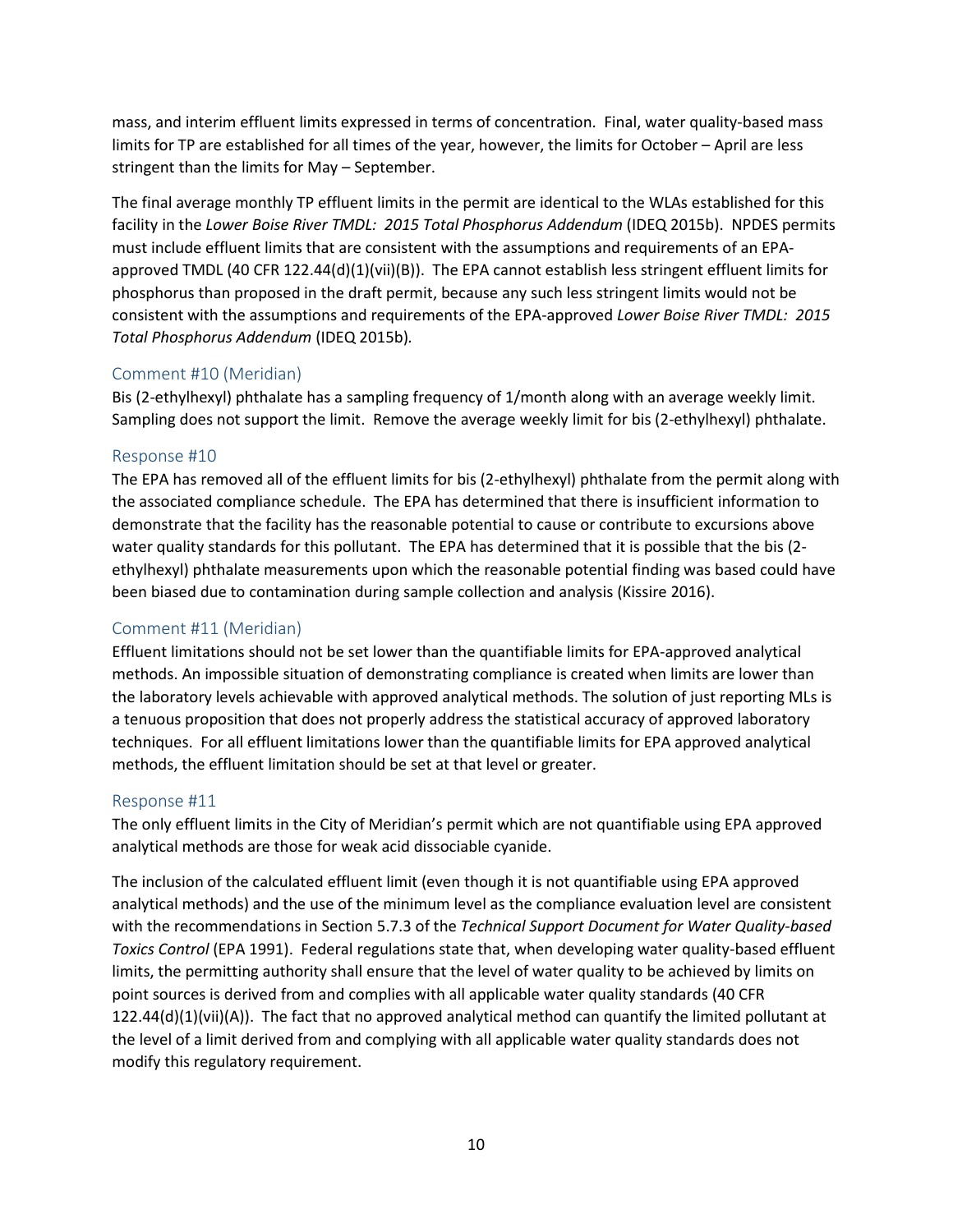This does not create a "tenuous" situation for the permittee's compliance. The permit states that "the permittee will be compliant with the weak acid dissociable cyanide limitations if the average monthly and maximum daily weak acid dissociable cyanide concentrations are less than 10 μg/L and the average monthly and maximum daily mass discharges of weak acid dissociable cyanide are less than 0.85 lb/day." Thus, the permit language is clear and explicit as to how compliance with the weak acid dissociable cyanide effluent limits will be evaluated.

#### Comment #12 (Meridian)

In Table B-1, on Page B-3 of the fact sheet, the results October -April and May- September are incorrect. Correct the values in Table B-1 from 1.23 mg/L to 1.25 mg/L. In Table B-2, on Page B-4 of the fact sheet, the results Nov -June and July- October are incorrect. Correct the values in Table B-2 from 0.759 mg/L to 0.77 mg/L.

#### Response #12

This comment is referring to the calculation of the acute water quality criterion for ammonia.

The EPA used a spreadsheet developed by the Idaho Department of Environmental Quality to calculate the values of the ammonia criteria based on the pH and temperature of the receiving water. This spreadsheet was then incorporated into a Microsoft Excel workbook, which included other spreadsheets for determining reasonable potential and calculating effluent limits. The EPA checked the formula for the acute water quality criterion in this spreadsheet against the Idaho Water Quality Standards at IDAPA 58.01.02.250.02.d.i.

The EPA found two small discrepancies in the spreadsheet's formula for the acute water quality criterion. Specifically, the numerator of the first term of the criterion was 0.274 in the spreadsheet instead of 0.275, and the numerator of the second term of the criterion was 38.9 in the spreadsheet instead of 39.0.

The EPA corrected the formula for the acute water quality criterion in the spreadsheet used to determine reasonable potential and calculate effluent limits for the City of Meridian. The corrections resulted in an acute criterion of 1.23 mg/L for Fivemile Creek (pH = 8.8) and an acute criterion of 0.761 mg/L for the Boise River (pH = 9.1). This resulted in small changes to the effluent limits for ammonia, as shown in Tables 1 and 2, below.

| <b>Table 1: Corrected Ammonia Effluent Limits</b> |                                  |                |                |  |  |  |  |
|---------------------------------------------------|----------------------------------|----------------|----------------|--|--|--|--|
|                                                   | for Outfall 001 (Fivemile Creek) |                |                |  |  |  |  |
|                                                   | <b>Effluent Limits</b>           |                |                |  |  |  |  |
| Parameter                                         | <b>Units</b>                     | Average        | <b>Maximum</b> |  |  |  |  |
|                                                   |                                  | <b>Monthly</b> | Daily          |  |  |  |  |
|                                                   |                                  | Limit          | Limit          |  |  |  |  |
|                                                   | <b>Draft Permit</b>              |                |                |  |  |  |  |
| Total Ammonia as N                                | mg/L                             | 0.307          | 1.25           |  |  |  |  |
| (October – April)                                 | lb/day                           | 26.1           | 106            |  |  |  |  |
| Total Ammonia as N                                | mg/L                             | 0.405          | 1.65           |  |  |  |  |
| (May – September)                                 | lb/day                           | 34.4           | 140            |  |  |  |  |
| <b>Final Permit</b>                               |                                  |                |                |  |  |  |  |
| Total Ammonia as N                                | mg/L                             | 0.308          | 1.25           |  |  |  |  |
| (October – April)                                 | lb/day                           | 26.2           | 106            |  |  |  |  |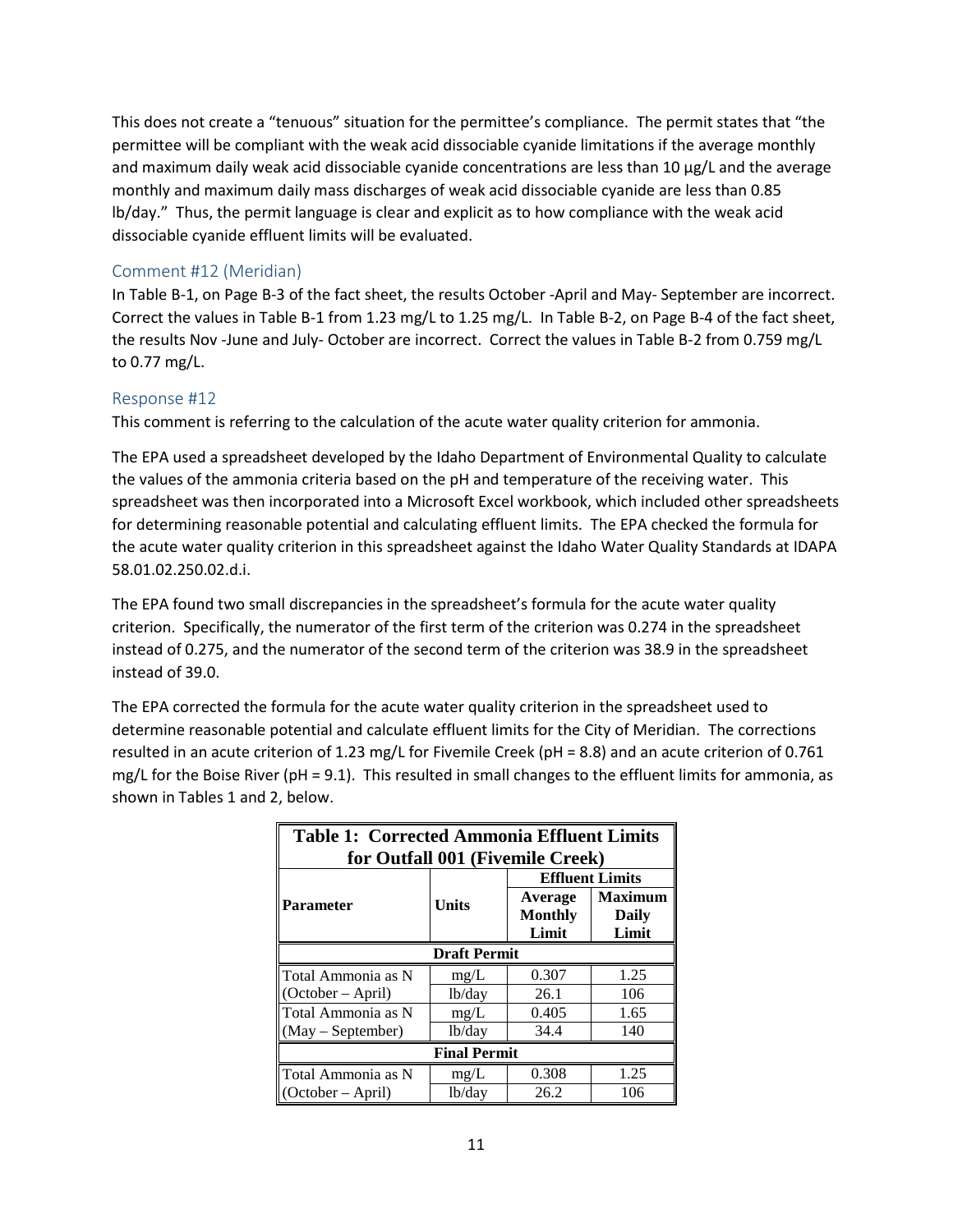| <b>Table 1: Corrected Ammonia Effluent Limits</b><br>for Outfall 001 (Fivemile Creek) |                |                        |                |  |
|---------------------------------------------------------------------------------------|----------------|------------------------|----------------|--|
|                                                                                       |                | <b>Effluent Limits</b> |                |  |
| <b>Parameter</b>                                                                      | <b>Units</b>   | Average                | <b>Maximum</b> |  |
|                                                                                       | <b>Monthly</b> |                        | <b>Daily</b>   |  |
|                                                                                       |                | Limit                  | Limit          |  |
| Total Ammonia as N                                                                    | mg/L           | $0.40\overline{6}$     | 1.65           |  |
| (May – September)                                                                     | lb/day         | 34.5                   | 140            |  |

| <b>Table 2: Corrected Ammonia Effluent Limits</b> |        |                                    |                                  |  |  |  |
|---------------------------------------------------|--------|------------------------------------|----------------------------------|--|--|--|
| for Outfall 002 (Boise River)                     |        |                                    |                                  |  |  |  |
| <b>Effluent Limits</b>                            |        |                                    |                                  |  |  |  |
| Parameter                                         | Units  | Average<br><b>Monthly</b><br>Limit | <b>Maximum</b><br>Daily<br>Limit |  |  |  |
| <b>Draft Permit</b>                               |        |                                    |                                  |  |  |  |
| Total Ammonia as N                                | mg/L   | 0.255                              | 1.04                             |  |  |  |
| (November – June)                                 | lb/day | 21.7                               | 88.5                             |  |  |  |
| Total Ammonia as N                                | mg/L   | 0.242                              | 1.06                             |  |  |  |
| (July – October)                                  | lb/day | 20.6                               | 90.2                             |  |  |  |
| <b>Final Permit</b>                               |        |                                    |                                  |  |  |  |
| Total Ammonia as N                                | mg/L   | 0.256                              | 1.04                             |  |  |  |
| (November – June)                                 | lb/day | 21.8                               | 88.5                             |  |  |  |
| Total Ammonia as N                                | mg/L   | 0.242                              | 1.06                             |  |  |  |
| $(July - October)$                                | lb/day | 20.6                               | 90.2                             |  |  |  |

#### Comment #13 (Boise)

 $\overline{\phantom{a}}$ 

Boise stated that the aquatic life criterion for mercury is satisfied and provides no basis for reasonable potential, mercury numeric limits, or monitoring requirements.

The Nampa, Meridian, and Caldwell Fact Sheets and draft permits evaluate and propose the need for mercury limitations and monitoring requirements using two Idaho water quality standards for mercury, the 12 ng/I aquatic organism criterion<sup>[4](#page-13-0)</sup> and the 0.3 mg/kg methylmercury fish tissue based human health criterion<sup>[5](#page-13-1)</sup> approved by EPA in 2008.

The 12 ng/I aquatic life mercury criterion was incorrectly applied to determine the reasonable potential to exceed, numeric mercury limits, and monitoring requirements.

The Nampa and Meridian mercury limitations and the Caldwell monitoring requirements are based on the 12 ng/I aquatic life criterion. If the 12 ng/I criterion is exceeded in the receiving stream more than

<span id="page-13-1"></span><sup>5</sup> Idaho's Water Quality Standards, lDAPA 58.01.02, IAC 2011,

<span id="page-13-0"></span><sup>4</sup> IDAPA 58.01.02- Water Quality Standards and Wastewater Treatment Requirements, 2004; Section 58.01.02.210.01.a.8, Mercury aquatic life criterion, CCC, B2, footnote g "g. If the CCC for total mercury is exceeded more than once in a three (3) year period in ambient water, the edible portion of aquatic species of concern must be analyzed to determine whether the concentration of methyl mercury exceeds the FDA action level (one (1.0) mg/kg). If the FDA action level is exceeded, the Director must notify the EPA regional administrator, initiate a review and as appropriate, revision of its mercury criterion in these water quality standards, and take other appropriate action such as the issuance of fish consumption advisory for the affected area."

<http://adminrules.idaho.gov/rules/current/58/0102.pdf>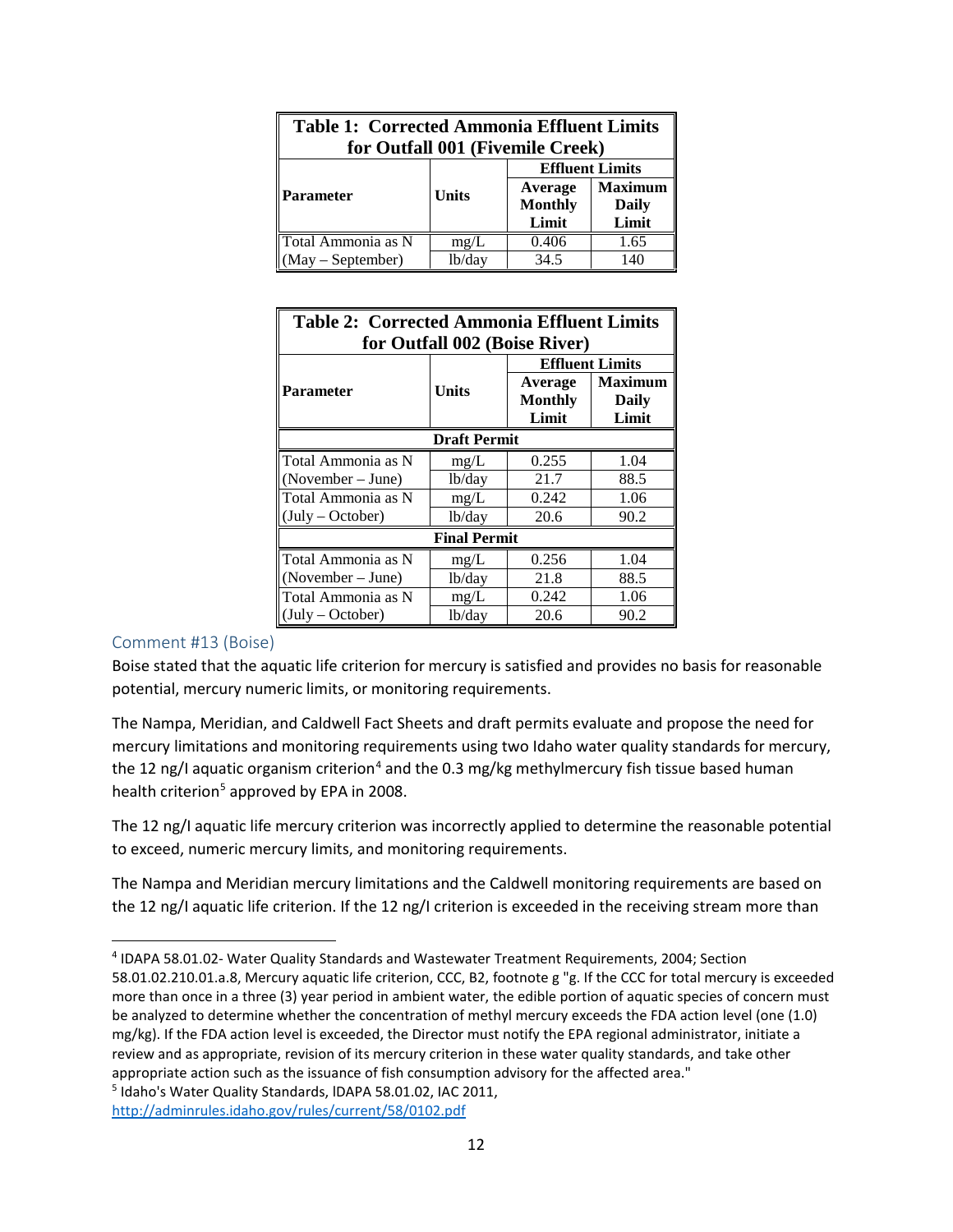once every three years, the criterion requires fish tissue testing of the edible portion of consumed species to determine whether the concentration exceeds the 1.0 mg/kg FDA action level. If the 1 mg/kg action level is exceeded, actions to control mercury discharges and notify the public are required.<sup>[6](#page-14-0)</sup>

The reasonable potential analysis appears to use only the water column concentration portion of the 12 ng/I criterion without evaluating the edible fish tissue portion of the criterion using local fish tissue data to determine compliance or non-compliance with the standard, if there is reasonable potential to exceed the state water quality standard, in the determination of numeric limit or other controls, and in determination of associated monitoring requirements.

Historical and recent fish tissue data have been collected and reported by USGS, the Idaho Fish Consumption Advisory Program<sup>[7](#page-14-1)</sup>, and the City of Boise Methylmercury Fish Tissue Sampling Program for the Lower Boise River, Snake River and Brownlee Reservoir. The data show fish tissue mercury values range from 0.06 to 0.33 mg/kg methylmercury for samples collected in the Boise and Snake Rivers and Brownlee Reservoir<sup>[8](#page-14-2)</sup>. These levels are well below the 1.0 mg/kg FDA action level and demonstrate compliance with the aquatic life mercury criterion.

Analysis of the applicable 2004 mercury aquatic life criterion continuous concentration of 12 ng/I and footnote g, when correctly evaluated, shows that the 12 ng/I criterion is satisfied at all locations within the Lower Boise Watershed, the Snake River below the confluence with the Boise, and Brownlee Reservoir. No reasonable potential exists to exceed the mercury aquatic life water quality criterion, therefore, no numeric limitations, additional actions or public notification are necessary to satisfy the mercury aquatic life criterion.

The basis and development of numeric mercury limitations contained in the Meridian and Nampa draft permits, and mercury monitoring requirements in the draft Caldwell permit are incorrect and there is no basis provided for numeric limitations, additional actions or additional monitoring. The Fact Sheets need to be corrected to reflect that the applicable aquatic life criterion for mercury is satisfied.

#### Response #13

 $\overline{\phantom{a}}$ 

The commenter is correct that the EPA applied both the aquatic life chronic criterion or criterion continuous concentration (CCC) of 12 ng/L (0.012 μg/L) and the 0.3 mg/kg human health criterion for methylmercury in fish tissue. This is because both of these criteria are in effect for Clean Water Act purposes in Idaho.

As explained in the fact sheets, (see, for example, the City of Meridian fact sheet at Page D-7), on December 12, 2008, the EPA disapproved the State of Idaho's removal of its aquatic life water quality

<span id="page-14-1"></span>

<span id="page-14-2"></span><http://healthandwelfare.idaho.gov/Health/EnvironmentalHealth/FishAdvisories/tabid/180/default.aspx>8 2013 Boise River Watershed Based Methylmercury Fish Tissue Sampling Report, Boise City Public Works, 22p. and 2014 Boise River Watershed Based Methylmercury Fish Tissue Sampling Report, Boise City Public Works, 11p.

<span id="page-14-0"></span><sup>6</sup> 1DAPA 58.01.02-Water Quality Standards and Wastewater Treatment Requirements, 2004; Section 58.01.02.210.01.a.8, Mercury aquatic life criterion, CCC, 82, footnote g "g. If the CCC for total mercury is exceeded more than once in a three (3) year period in ambient water, the edible portion of aquatic species of concern must be analyzed to determine whether the concentration of methyl mercury exceeds the FDA action level (one (1.0) mg/kg). If the FDA action level is exceeded, the Director must notify the EPA regional administrator, initiate a review and as appropriate, revision of its mercury criterion in these water quality standards, and take other appropriate action such as the issuance of fish consumption advisory for the affected area." <sup>7</sup> Idaho Fish Consumption Advisories, Idaho Fish Consumption Advisory Program,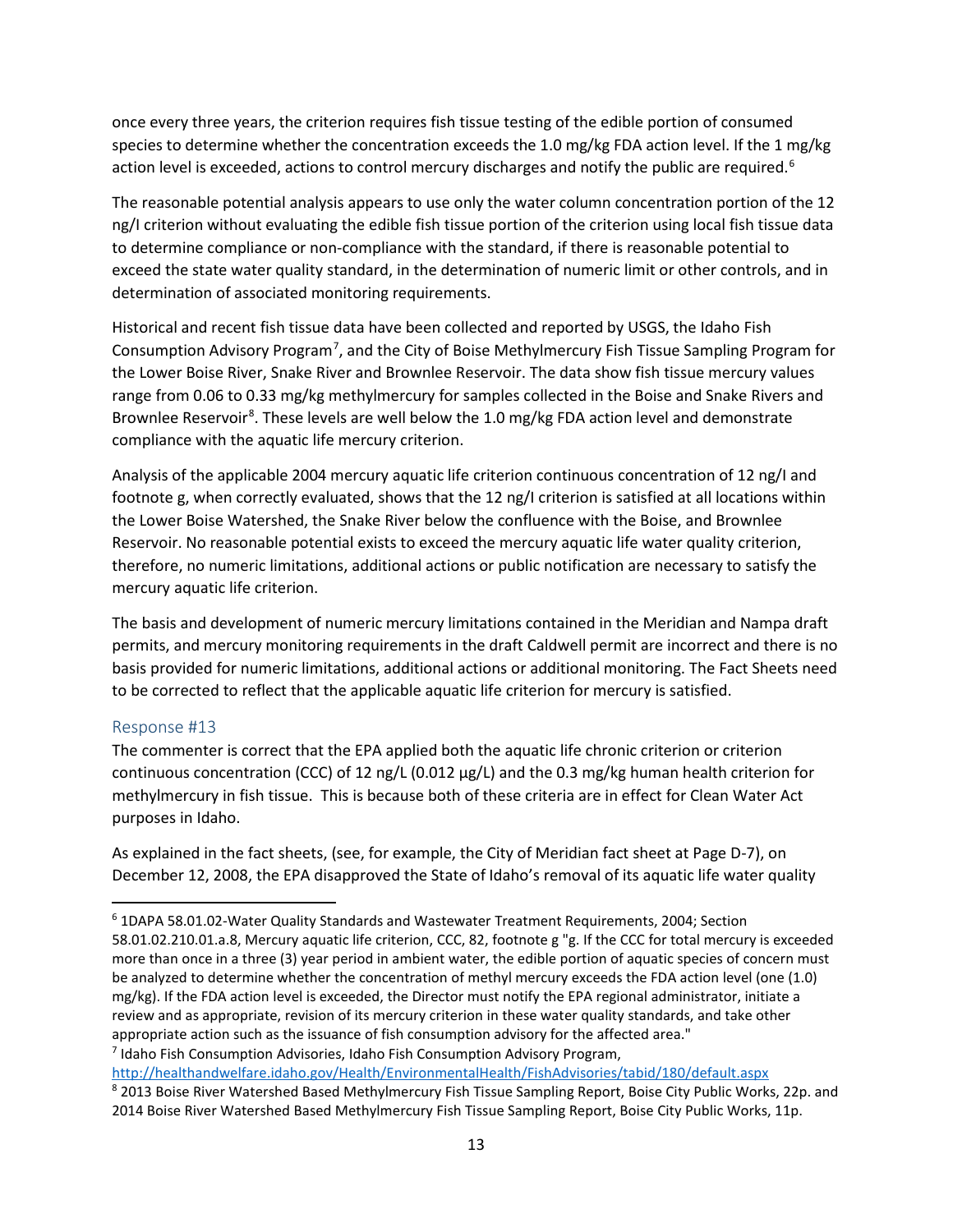criteria for mercury in the water column<sup>[9](#page-15-0)</sup>. The aquatic life water column criteria for total recoverable mercury that the EPA approved in 1997 remain in effect for Clean Water Act purposes (40 CFR 131.21). These criteria are an acute criterion or criterion maximum concentration (CMC) of 2.1 μg/L and a chronic criterion or criterion continuous concentration (CCC) of 0.012 μg/L (12 ng/L). Because these criteria remain in effect for Clean Water Act purposes, the EPA must implement these criteria in NPDES permits (40 CFR 131.21(d)). The numeric effluent limits for mercury in the draft permit for Meridian are based on these criteria.

The commenters point out that, in a footnote to the table of water quality criteria, the Idaho Water Quality Standards had stated the following:

*If the CCC for total mercury is exceeded more than once in a three (3) year period in ambient water, the edible portion of aquatic species of concern must be analyzed to determine whether the concentration of methyl mercury exceeds the FDA action level (one (1.0) mg/kg). If the FDA action level is exceeded, the Director must notify the EPA regional administrator, initiate a review and as appropriate, revision of its mercury criterion in these water quality standards, and take other appropriate action such as the issuance of fish consumption advisory for the affected area.*

This now-repealed provision of the Idaho WQS concerns sampling for fish tissue to be performed in response to exceedances of the water column mercury CCC, and could result in revisions to the water column mercury criteria. It does not modify the numeric criteria (i.e., the CMC of 2.1 μg/L and CCC of 12 ng/L), which were used as the basis for numeric effluent limits for mercury in the Meridian permit.

The commenters assert that the fact that fish tissue concentrations are below the Food and Drug Administration (FDA) action level of 1.0 mg/kg in the receiving waters demonstrates compliance with the 12 ng/L numeric aquatic life CCC. The commenters then conclude, based on fish tissue concentrations below the FDA action level, that there is no reasonable potential to exceed the 12 ng/L CCC. The EPA disagrees with these assertions for the following reasons.

First, the fact that fish tissue concentrations of methylmercury have not exceeded the FDA action level of 1.0 mg/kg does not necessarily mean that the 12 ng/L CCC, with its associated averaging period and allowable excursion frequency, is attained. The 12 ng/L CCC was based on achieving the 1.0 mg/kg FDA action level, using a bioconcentration factor of 81,700 (EPA 1985). However, bioaccumulation of mercury is highly variable and is influenced by a number of factors, including the age or size of the organism; food web structure; water quality parameters such as pH, DOC, sulfate, alkalinity, and dissolved oxygen; mercury loadings history; proximity to wetlands; watershed land use characteristics; and waterbody productivity, morphology, and hydrology (EPA 2010). Furthermore, bioaccumulation of mercury in fish occurs gradually over the lifetime of the fish, whereas the 12 ng/L CCC has an averaging period of only 4 days, with an excursion frequency of once every three years (EPA 1985). Infrequent, short-term excursions above the 12 ng/L CCC would have a small effect on concentrations of methylmercury in fish tissue, as long as the average concentration of mercury was low. However, such excursions would nonetheless violate the 12 ng/L CCC (unless they occurred less frequently than once every three years).

l

<span id="page-15-0"></span><sup>9</sup> http://www.deq.idaho.gov/media/451688-epa\_letter\_mercury\_criterion\_disapproval.pdf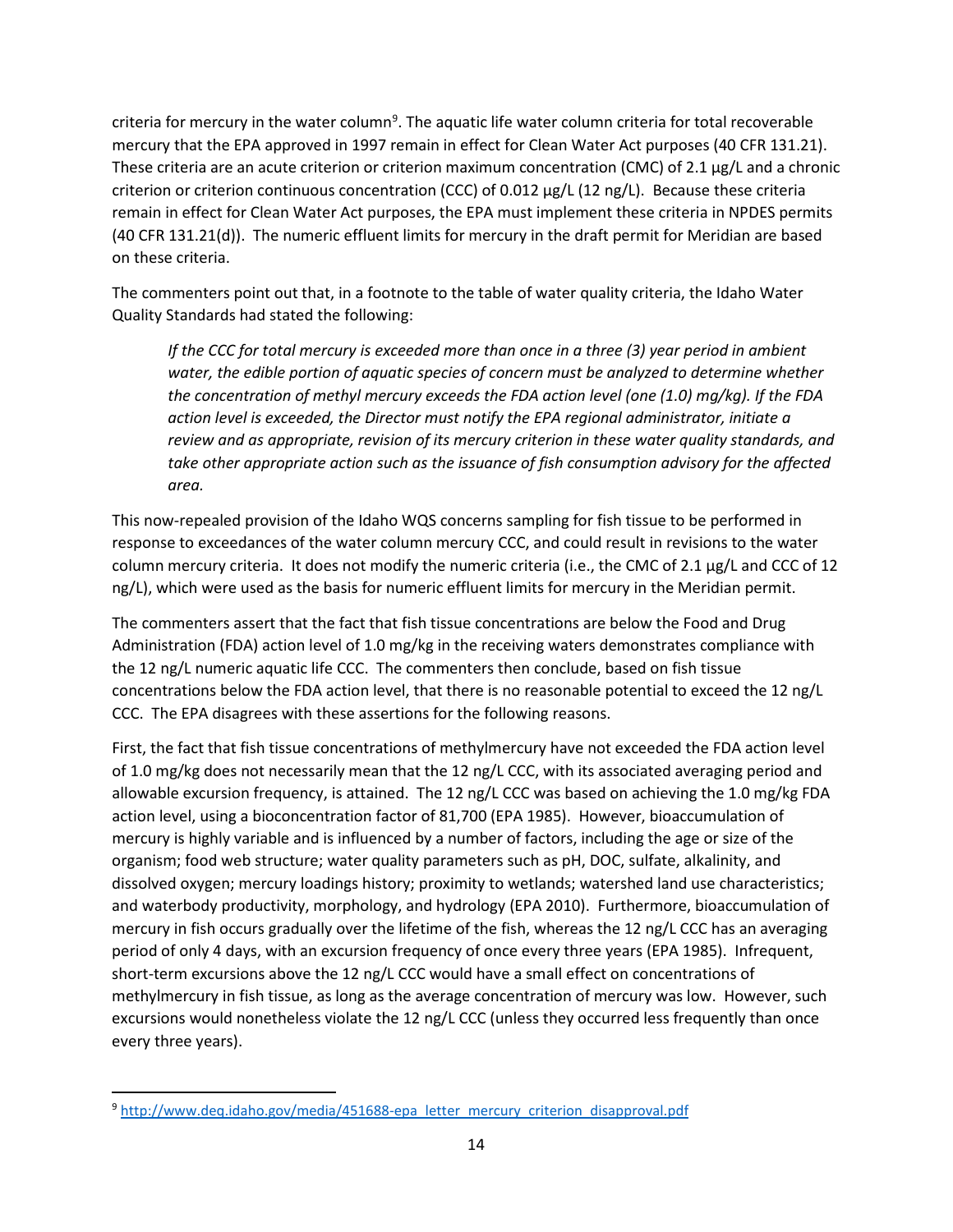Second, even if an exceedance of the 12 ng/L CCC has not occurred in the receiving waters, this would not necessarily mean that a particular discharge would not need to have effluent limits based on the 12 ng/L CCC. Limits must be established not only if a discharge *causes* excursions above water quality standards, but also if a discharge has the *reasonable potential* to cause or *contributes* to excursions above water quality standards (40 CFR 122.44(d)(1)(i, iii)). In determining whether the subject discharges had the reasonable potential to cause or contribute to excursions above the 12 ng/L CCC, the EPA used the procedures in Section 3.3 of the TSD. Consistent with 40 CFR 122.44(d)(1)(ii), these procedures account for existing controls on point and nonpoint sources of pollution and the variability of the pollutant in the effluent. In this case, since a mixing zone was authorized by the State of Idaho for mercury, the EPA also considered the dilution of the effluent in the receiving water.

Using these procedures, the EPA determined that the discharges from the City of Meridian wastewater treatment plant have the reasonable potential cause or contribute to excursions above the 12 ng/L mercury CCC. Therefore, the EPA must establish effluent limits that are derived from and ensure compliance with the 12 ng/L mercury CCC (40 CFR 122.44(d)(1)(vii)(A)).

As explained in the response to comment #4, the EPA has determined that the discharge has the reasonable potential to cause or contribute to excursions above the numeric water quality criterion for mercury at outfall 001, from October – April.

#### Comment #14 (Boise)

 $\overline{\phantom{a}}$ 

The Idaho Methylmercury Human Health water quality criterion for fish tissue (0.3 mg/kg) is 3.3 times more stringent than the aquatic life 12 ng/I criterion when correctly evaluated<sup>[10](#page-16-0)</sup>. The Human Health criterion therefore is more stringent and the appropriate criterion for evaluation of reasonable potential, limits or other actions, and monitoring requirements. Idaho and EPA have developed guidance for implementation of the human health criterion. The Fact Sheet needs to use the Human Health mercury criterion for the evaluation of reasonable potential, associated controls, and monitoring requirements for mercury.

The Idaho Mercury Human Health criterion was adopted with implementation guidance<sup>[11](#page-16-1)</sup> that addresses how it would be applied to municipal wastewater treatment facilities, including additional actions and recommended monitoring frequencies based on the level of fish tissue mercury within the watershed. EPA<sup>[12](#page-16-2)</sup> developed methylmercury human health implementation guidance that is essentially identical to the Idaho guidance.

<span id="page-16-0"></span><sup>10</sup> IDAPA 58.01.02 -Water Quality Standards and Wastewater Treatment Requirements, 2004; Section 58.01.02.210.01.a.8, Mercury aquatic life criterion, CCC, B2, footnote g "g. lf the CCC for total mercury is exceeded more than once in a three (3) year period in ambient water, the edible portion of aquatic species of concern must be analyzed to determine whether the concentration of methyl mercury exceeds the FDA action level (one (1.0) mg/kg). If the FDA action level is exceeded, the Director must notify the EPA regional administrator, initiate a review and as appropriate, revision of its mercury criterion in these water quality standards, and take other appropriate action such as the issuance of fish consumption advisory for the affected area."

<span id="page-16-1"></span><sup>&</sup>lt;sup>11</sup> Implementation Guidance for the Idaho Mercury Water Quality Criteria, April 2005, IDEQ, 212 pages, https://www.deq.idaho.gov/media/639808-idaho\_mercury\_wq\_guidance.pdf<br><sup>12</sup> Guidance for Implementing the January 2001 Methylmercury Water Quality Criterion, EPA 2010, 221 p,

<span id="page-16-2"></span><http://nepis.epa.gov/Exe/ZyPURL.cgi?Dockey=P1007BKQ.TXT>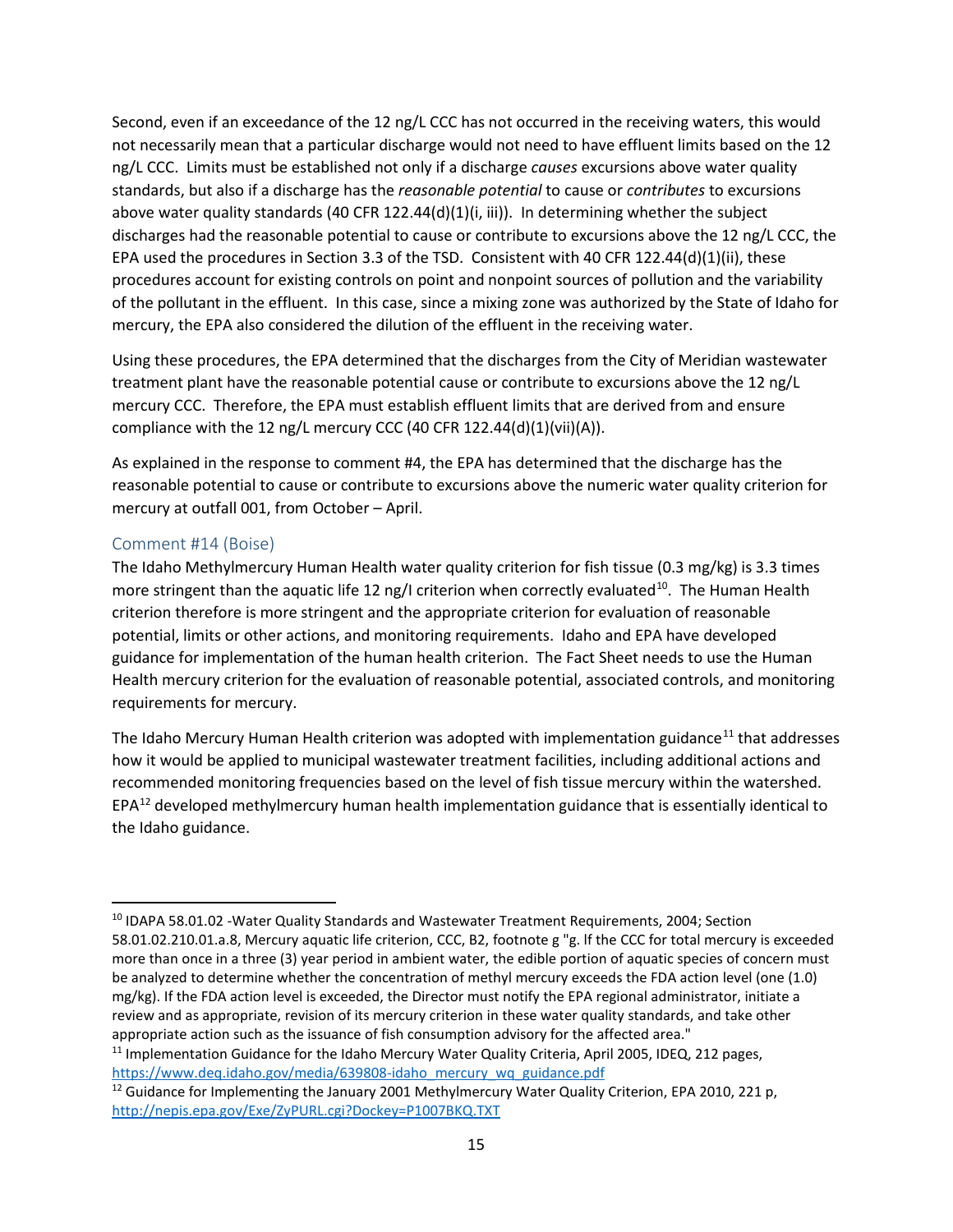The Fact Sheet needs to be significantly modified and use the lower and appropriate 0.3 mg/kg EPA approved Idaho Methylmercury Human Health criterion and associated Idaho Methylmercury Criteria Implementation Guidance<sup>[13](#page-17-0)</sup> for the evaluation of the reasonable potential to exceed standards, the appropriate limitations or controls, and the associated monitoring requirements.

Using the Idaho Methylmercury criterion, Idaho and EPA Methylmercury Implementation Guidance, effluent data, and recent fish tissue data (2000-present) from all sources, reasonable potential does appear to be triggered (e.g. quantifiable mercury in the effluent and >24 mg/kg fish tissue below facilities), additional actions do appear to be required (e.g. Mercury Minimization Plans), and watershed based fish tissue and effluent monitoring does appear to be justified.

The Fact Sheet for the draft Nampa and Meridian NPDES permits needs to be corrected to provide the basis for additional mercury controls and monitoring limits.

# Response #14

 $\overline{\phantom{a}}$ 

The commenters' statement that the Idaho methylmercury human health water quality criterion for fish tissue (0.3 mg/kg) is 3.3 times more stringent than the aquatic life 12 ng/I CCC appears to be based on the fact that the 12 ng/L CCC was based on the FDA action level of 1.0 mg/kg, which is 3.3 times the human health criterion. However, since the 12 ng/L CCC is a water column criterion as opposed to a fish tissue criterion, this statement would be true in terms of water column concentrations of mercury only if the site-specific bioaccumulation factor was equal to the bioconcentration factor of 81,700 that was used to develop the 12 ng/L aquatic life criterion from the 1.0 mg/kg FDA action level. Bioaccumulation of mercury is highly variable and is influenced by a number of factors, including the age or size of the organism; food web structure; water quality parameters such as pH, DOC, sulfate, alkalinity, and dissolved oxygen; mercury loadings history; proximity to wetlands; watershed land use characteristics; and waterbody productivity, morphology, and hydrology (EPA 2010). Furthermore, bioaccumulation of mercury in fish occurs gradually over the lifetime of the fish, whereas the 12 ng/L CCC has an averaging period of only 4 days, with an allowed excursion frequency of once every three years (EPA 1985). Infrequent, short-term excursions above the 12 ng/L CCC would have a small effect on concentrations of methylmercury in fish tissue, as long as the average concentration of mercury was low. However, such excursions would nonetheless violate the 12 ng/L CCC (unless they occurred less frequently than once every three years).

As discussed in the fact sheet, the EPA has, in fact, implemented the Idaho methylmercury human health criterion in the subject permit in a manner consistent with the IDEQ and EPA guidance referenced by the commenters. See the fact sheet at Pages 25-26.

As explained in the response to comment #13, the EPA must also establish water quality-based effluent limits for mercury if the discharges have the reasonable potential to cause or contribute to excursions above the 12 ng/L CCC, which is the case for Meridian. As explained in the response to comment #4, the EPA has determined that the discharge has the reasonable potential to cause or contribute to excursions above the numeric water quality criterion for mercury at outfall 001, from October – April.

<span id="page-17-0"></span><sup>&</sup>lt;sup>13</sup> Implementation Guidance for the Idaho Mercury Water Quality Criteria, April 2005, IDEQ, 212 pages, [https://www.deq.idaho.gov/media/639808-idaho\\_mercury\\_wq\\_guidance.pdf](https://www.deq.idaho.gov/media/639808-idaho_mercury_wq_guidance.pdf)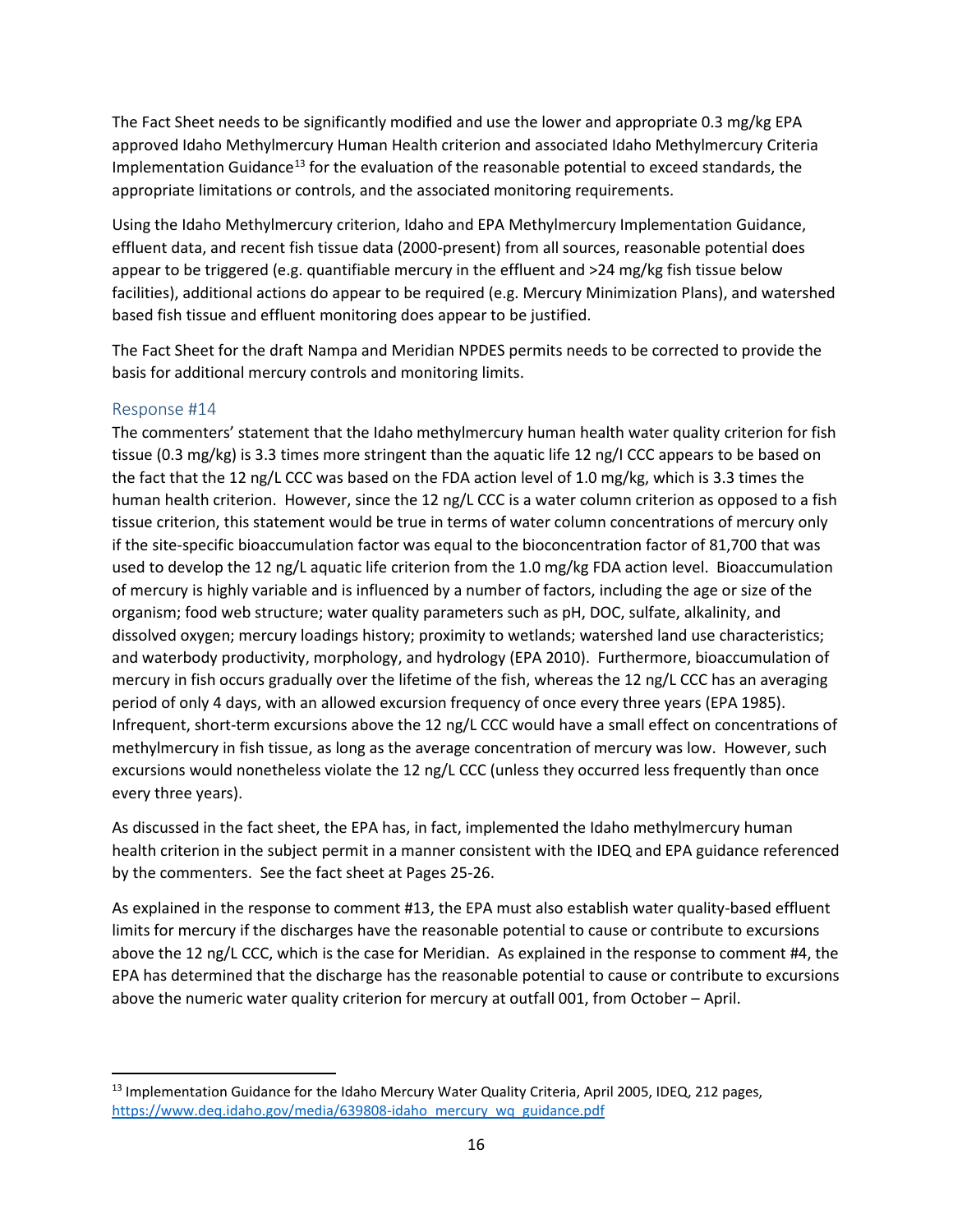#### Comment #15 (IRU)

Idaho Rivers United supports the permit's year round limits on discharge of Total Phosphorus to Fivemile Creek and the Boise River.

As was made clear in the Fact Sheet, nuisance levels of periphyton can occur in the Boise River during what EPA previously called the non-growing season (October – April) and Total Phosphorus in the Boise River continuously exceeds the 70 μg/L load allocation in the Snake River Hells Canyon TMDL. The Meridian WWTP releases phosphorus-laden effluent continuously, pollution that has had significant negative impacts on the health of the Boise and Snake rivers for decades, and these limits are longoverdue.

#### Response #15

Thank you for your comment.

# <span id="page-18-0"></span>Monitoring and Reporting Requirements

# Comment #16 (Boise and Meridian)

The City of Boise and City of Meridian stated that all of the analytes listed in Appendix A can have a method detection limit (MDL) but the ten (10) analytes listed below cannot have a minimum level (ML) as defined in the NPDES permits due to the required EPA method (e.g., titration) or reporting format (e.g., 7-day average) of the parameter.

- Biochemical Oxygen Demand
- Soluble Biochemical Oxygen
- Total Suspended Solids
- Dissolved Oxygen
- Temperature (max 7 day avg)
- Oil and Grease (HEM)
- Salinity
- Settleable Solids
- Total Dissolved Solids
- Total Hardness

ML values for 10 pollutants listed above should be listed as MDL or sensitivity of the instrument/detector for the parameter (e.g.+/- 0.2 C for temperature).

#### Response #16

The subject draft permit included a definition of the term "minimum level" that is consistent with the definition in the glossary of the *U.S. EPA NPDES Permit Writers' Manual* (EPA 2010). However, in 2016, the EPA promulgated a revised definition of the term "minimum level" in the methods update rule (MUR). The revised definition reads:

*The term "minimum level" refers to either the sample concentration equivalent to the lowest calibration point in a method or a multiple of the method detection limit (MDL), whichever is higher. Minimum levels may be obtained in several ways: They may be published in a method; they may be based on the lowest acceptable calibration point used by a laboratory; or they may be calculated by multiplying the MDL in a method, or the MDL determined by a laboratory, by a*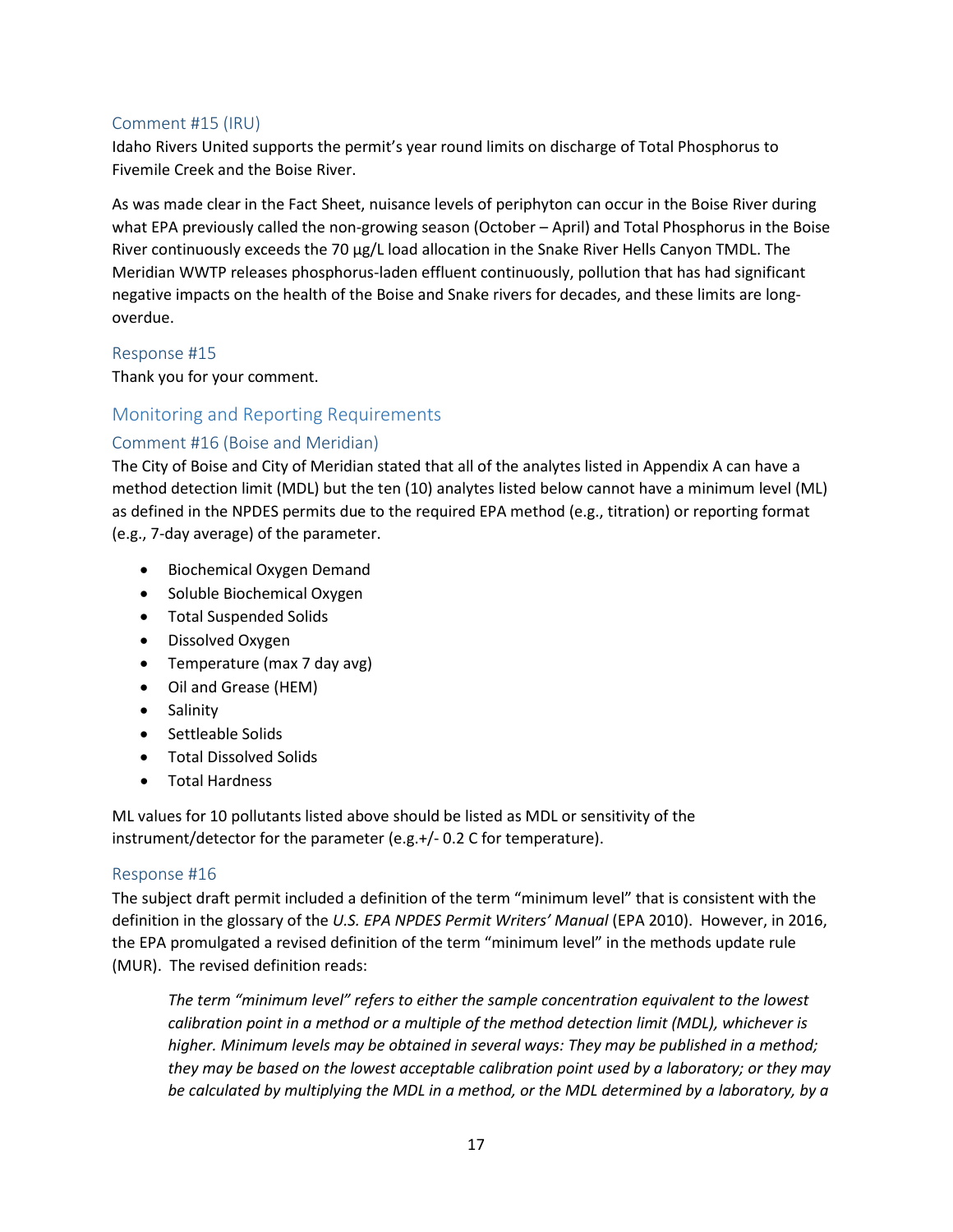*factor of 3. For the purposes of NPDES compliance monitoring, EPA considers the following terms to be synonymous: "quantitation limit," "reporting limit," and "minimum level."*

Since the revised definition allows for the minimum level to be obtained in several ways, including multiplying the MDL (as published in a method or determined by a lab) by a factor of 3, then minimum levels can be determined for any analyte for which an MDL can be determined. Thus, minimum levels can, in fact, be determined for all of the analytes in Appendix A.

As explained in the response to comment #19, below, Appendix A specifies the required level of sensitivity for monitoring, which is independent and distinct from the statistics that are to be reported. The EPA has deleted the parenthetical "(max. 7-day avg.)" from the entry for temperature in Appendix A.

For dissolved oxygen and temperature, the EPA has edited appendix A to require a "calibrated accuracy," instead of a minimum level, consistent with the USGS *National Field Manual for the Collection of Water-Quality Data*, (USGS 2015). The *National Field Manual for the Collection of Water-Quality Data* states that thermistors should have a "calibrated accuracy within 0.1 °C to 0.2 °C" and amperometric and optical dissolved oxygen probes should have a "calibrated accuracy within ±0.1 mg/L DO" (USGS 2015). In the final permit, the EPA has specified that temperature measurements must have a calibrated accuracy within 0.2 °C and that dissolved oxygen probes must have a calibrated accuracy within 0.1 mg/L.

#### Comment #17 (Boise and Meridian)

The City of Boise and the City of Meridian stated that the requirement to run a calibration point at the ML is consistent with the new and updated 600 series organic methods in the Proposed 2015 MUR to 40 CFR 136. However, these methods are not yet approved and it is extremely difficult finding a commercial laboratory capable of running the MUR method.

#### Response #17

As explained in the response to comment #16, above, under the revised definition of "minimum level" in the final MUR, which has been incorporated into the final permit, the ML need not be based on the lowest calibration standard. Thus, the final permit does not require running a calibration point at the ML.

#### Comment #18 (Boise and Meridian)

The minimum level requirements of "Attachment/Appendix A Minimum Levels" restrict the options of NPDES approved methods listed at 40 CFR Part 136: Table IB. The following methods could utilize calibration curves meeting the definition of a ML however the values listed are more appropriate for a MDL due to the low concentration specified. In addition, the ML requirement prevents the use of the most commonly used methods which are titrations or test kits that are analyzed on factory calibrated spectrophotometers.

- Chemical Oxygen Demand
- Total Alkalinity
- Chlorine, Total Residual

ML values in Table A for these parameters should be listed as MDLs.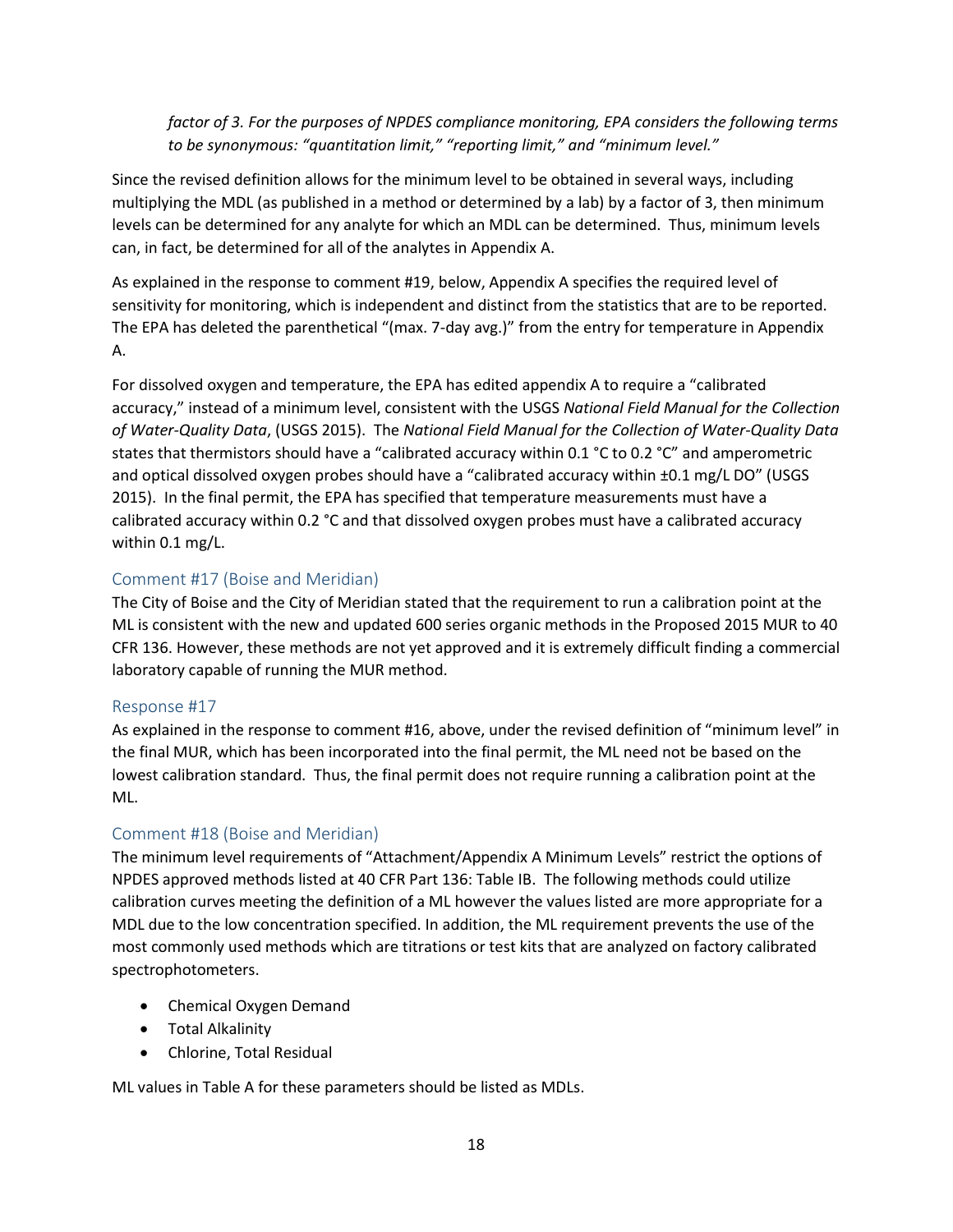#### Response #18

As explained in the response to comment #16, above, under the revised definition of "minimum level" in the final MUR, which has been incorporated into the final permit, the ML need not be based on a calibration curve.

#### Comment #19 (Boise and Meridian)

The City of Boise and the City of Meridian stated that the minimum level requirement for a statistical average is inappropriate for "Temperature (max 7 day avg)" in the "Attachment/Appendix A: Minimum Levels." ML and MDL are related to instrument sensitivity for T (+/- 0.2 C) and is not applicable or appropriate for a 7-day average temperature. ML needs to be removed from Appendix A for maximum 7-day average temperature.

#### Response #19

 $\overline{\phantom{a}}$ 

The EPA agrees that the parenthetical "(max. 7-day avg.)" should be deleted from the listing for temperature in Appendix A. Appendix A specifies the required level of sensitivity for monitoring, which is independent and distinct from the statistics that are to be reported. The statistics that are to be reported for temperature are specified elsewhere in the permit. As explained in the response to comment #16, above, in the final permit, the EPA has specified that temperature measurements must have a calibrated accuracy within 0.2 °C.

#### Comment #20 (Boise and Meridian)

The City of Boise and the City of Meridian stated that the minimum levels in Appendix A to the draft permits need to be adjusted, for several reasons.

EPA's proposed draft Methods Update Rule  $(MUR)^{14}$  $(MUR)^{14}$  $(MUR)^{14}$  seeks to increase the MLs (and MDLs) for many of the parameters listed in Appendix A to reflect "real world" water quality and analytical conditions (e.g. matrices ranging from clean receiving waters to "dirty" receiving water) instead of ultra clean and unrealistic matrices (e.g. MLs for a pollutant in distilled water) used for development of the MLs contained in the draft permits.

The minimum level requirements of "Attachment/Appendix A Minimum levels" appear to be based on published MDLs in EPA methods. The ML values are determined by multiplying the published MDL by 3.18. These EPA methods used MDL calculation methodology are inconsistent with the "2015 Proposed Methods Update Rule (MUR)" (80 FR 8956).

The published MDLs for EPA methods need to be revised using EPA methods to be compliant with the MUR. Compliance with the new methods in MUR will increase MDLs for many methods. Since the basis for the values assigned in "Attachment/Appendix A Minimum Levels" are not consistent with 2015 MUR requirements, they create a significant liability for permittees and are inappropriate for use in NPDES permits.

The Proposed 2015 MUR also proposes significant changes in the organic EPA 600 series methods which require matrix specific MDLs. Commercial labs will need to determine MDLs in various wastewater matrices, which will increase MDLs and MLs.

<span id="page-20-0"></span><sup>&</sup>lt;sup>14</sup> EPA Methods Update Rule-2015, webpage includes February 9, 2015 Federal Register Notice, Fact Sheet, and background materials;<http://www2.epa.gov/cwa-methods/methods-update-rule-2015>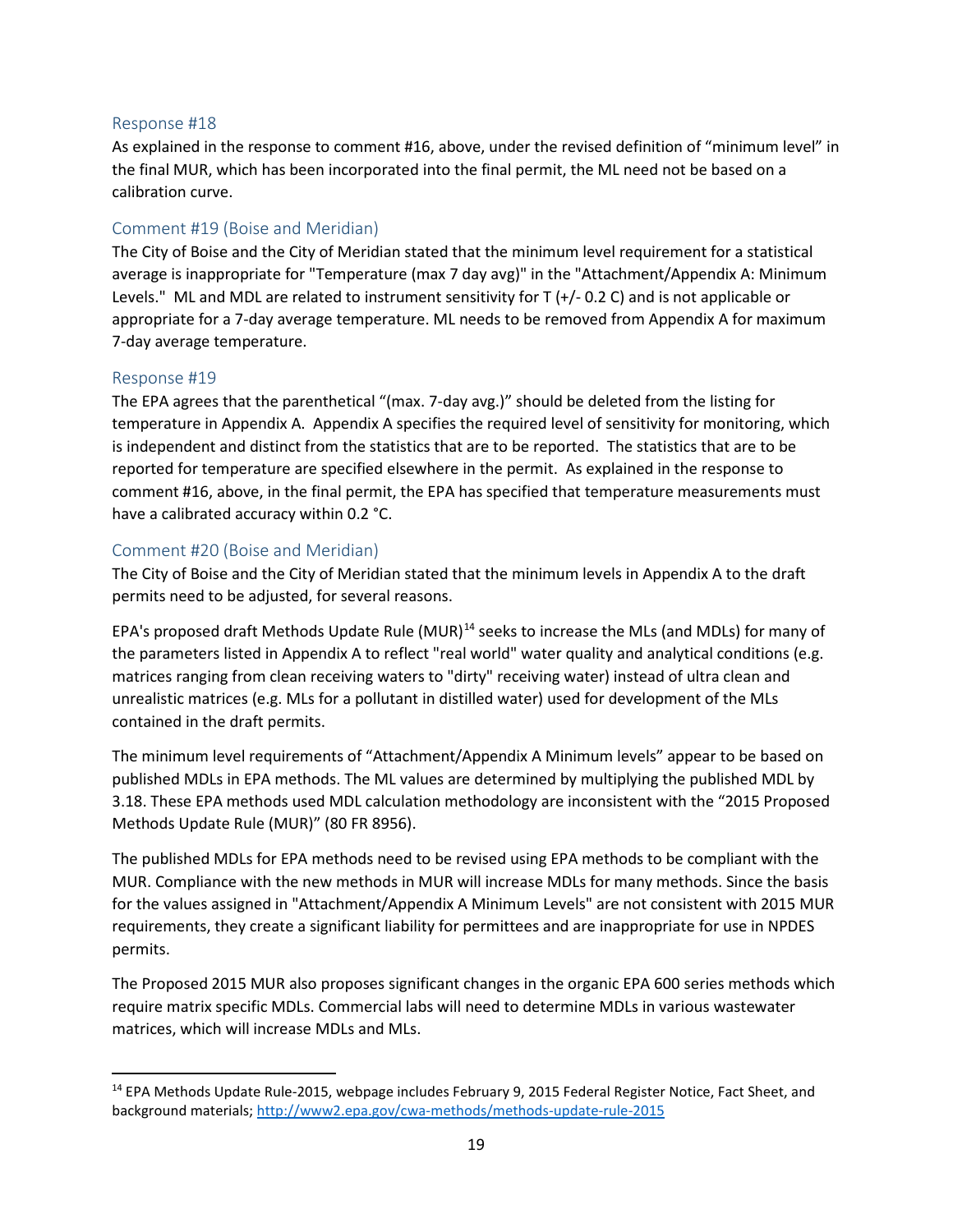If the GC/MS EPA methods 624 and EPA 625 for purgeables and base neutrals and acids, respectively, were used for the organics listed in Appendix A, confirmation of the analytes is not needed, however the ML values would need to be increased for this method to be available for a permittee to use.

The proposed new or updated organic EPA 600 series methods contained in the draft 2015 MUR allow blank subtraction in samples, which will have an impact on the ML and should be reflected in Appendix A.

Many of the issues in the Proposed 2015 MUR to 40 CFR 136 have been addressed by the National Environmental Laboratory Accreditation Conference (NELAC) Institute and directly impact organic methods, which are proposed to increase and should be the ML requirement contained in NPDES permits.

The MLs listed in the Proposed 2015 MUR to 40 CFR 136 for EPA methods 624 & 625 are 2-15 times higher than the levels listed in Appendix A.

#### Response #20

The MLs in the draft permit were not calculated by multiplying published MDLs by 3.18. Rather, they were based on MLs required by the Washington State Department of Ecology in its NPDES permits, which were in turn based on a survey of laboratories conducted in 2008. Thus, the EPA believes that the MLs proposed in Appendix A are achievable. If the permittees cannot achieve the MLs in the final permit, the permittee may request different MLs.

However, for many pollutants, the MLs in EPA Methods 608.3, 624.1 and 625.1 in the final MUR are lower than the most-stringent water quality criterion in effect in Idaho, or the EPA-recommended Clean Water Act Section 304(a) water quality criteria. For other pollutants, the State of Idaho has not established a water quality criterion for the pollutant and the EPA has not established a 304(a) criterion. Methods with an ML at or below the applicable water quality criterion are considered "sufficiently sensitive" (79 FR 49013).

The EPA has therefore revised the MLs in Appendix A to the permit to be equal to the MLs published in the final MUR, for the pollutants listed in Table 1, below. If the ML proposed in the draft permit was higher than that published in the final MUR, but less than the most stringent Idaho water quality criterion, then the ML proposed in the draft permit was retained.

| Pollutant                             | CAS#           | <b>Draft</b><br><b>Permits</b><br>ML<br>$(\mu g/L)$ | <b>MUR</b><br>ML<br>$(\mu g/L)$ | <b>Most</b><br><b>Stringent</b><br><b>ID WOC</b><br>$(\mu g/L)$ | Most<br><b>Stringent</b><br><b>CWA WOC</b><br>$(\mu g/L)$ | <b>Most</b><br><b>Stringent</b><br><b>WQC</b><br>$(\mu g/L)$ | Ratio of<br><b>WOC</b> to<br>draft MUR<br>ML |
|---------------------------------------|----------------|-----------------------------------------------------|---------------------------------|-----------------------------------------------------------------|-----------------------------------------------------------|--------------------------------------------------------------|----------------------------------------------|
| 1,1,1-Trichloroethane                 | $71 - 55 - 6$  | 2                                                   | 11.4                            | 11000                                                           |                                                           | 11000                                                        | 965                                          |
| 1.1-Dichloroethane                    | $75 - 34 - 3$  | 2                                                   | 14.1                            |                                                                 |                                                           | N/A                                                          | N/A                                          |
| 1,2-Trans-Dichloroethylene (Ethylene) |                |                                                     |                                 |                                                                 |                                                           |                                                              |                                              |
| dichloride)                           | 156-60-5       | 2                                                   | 4.8                             | 120                                                             |                                                           | 120                                                          | 25.0                                         |
| 2,4-Dichlorophenol                    | 120-83-2       |                                                     | 8.1                             | 9.6                                                             | 93                                                        | 9.6                                                          | 1.19                                         |
| 2,4-Dimethylphenol                    | $105 - 67 - 9$ |                                                     | 8.1                             | 110                                                             |                                                           | 110                                                          | 13.6                                         |
| 2.6-dinitrotoluene                    | $606 - 20 - 2$ | 0.4                                                 | 5.7                             |                                                                 |                                                           | N/A                                                          | N/A                                          |
| 2-Chloronaphthalene                   | 91-58-7        | 0.6                                                 | 5.7                             | 330                                                             |                                                           | 330                                                          | 57.9                                         |
| 2-Chlorophenol                        | $95 - 57 - 8$  | 2                                                   | 9.9                             | 30                                                              |                                                           | 30                                                           | 3.03                                         |

#### **Table 1: Comparison of Minimum Levels to Water Quality Criteria**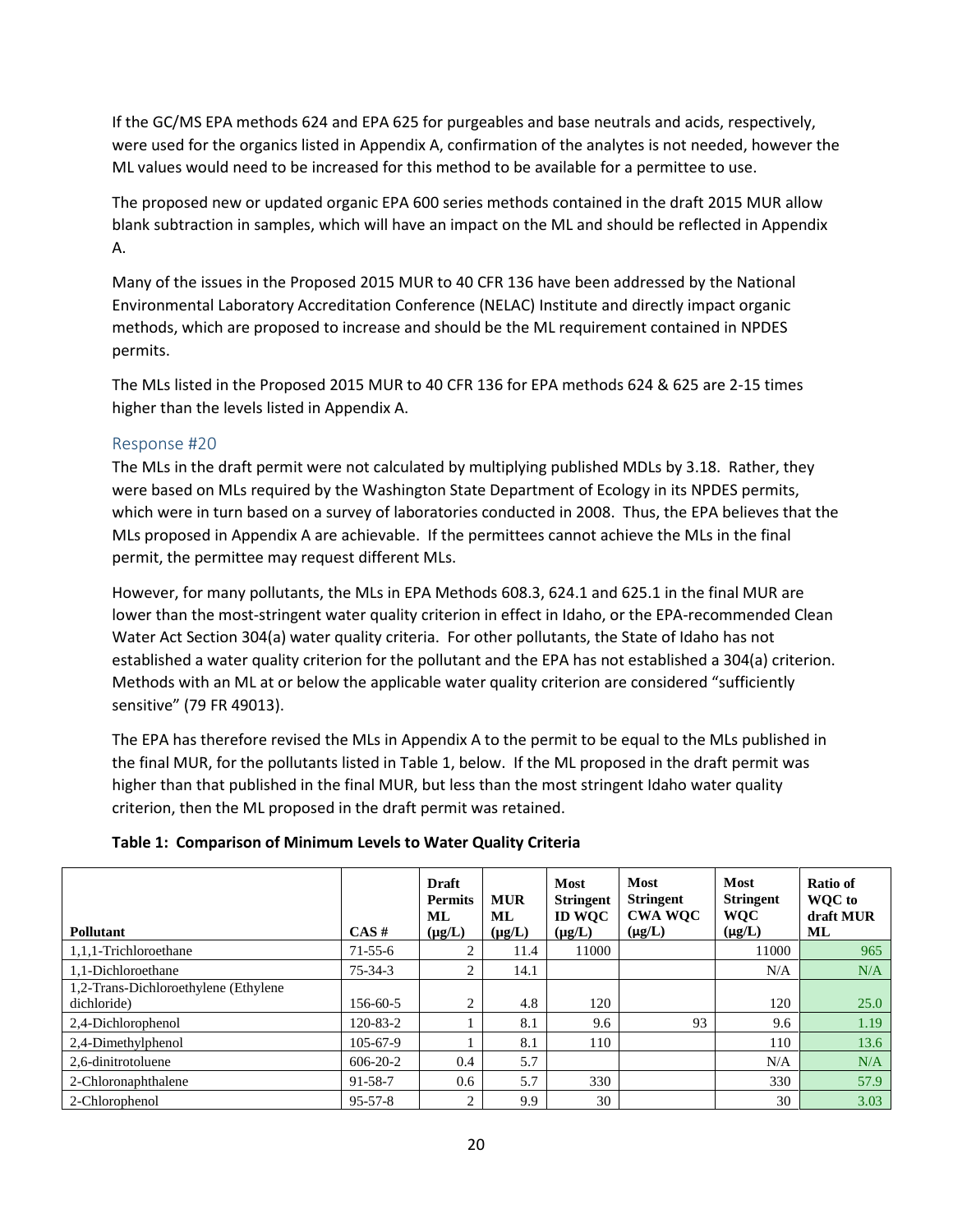| Pollutant                                           | CAS#           | <b>Draft</b><br><b>Permits</b><br><b>ML</b><br>$(\mu g/L)$ | <b>MUR</b><br><b>ML</b><br>$(\mu g/L)$ | <b>Most</b><br><b>Stringent</b><br><b>ID WQC</b><br>$(\mu g/L)$ | <b>Most</b><br><b>Stringent</b><br><b>CWA WQC</b><br>$(\mu g/L)$ | Most<br><b>Stringent</b><br><b>WQC</b><br>$(\mu g/L)$ | Ratio of<br><b>WQC</b> to<br>draft MUR<br><b>ML</b> |
|-----------------------------------------------------|----------------|------------------------------------------------------------|----------------------------------------|-----------------------------------------------------------------|------------------------------------------------------------------|-------------------------------------------------------|-----------------------------------------------------|
| 2-Nitrophenol                                       | 88-75-5        | 1                                                          | 10.8                                   |                                                                 |                                                                  | N/A                                                   | N/A                                                 |
| 4-Bromophenyl phenyl ether                          | $101 - 55 - 3$ | 0.4                                                        | 5.7                                    |                                                                 |                                                                  | N/A                                                   | N/A                                                 |
| 4-Chlorophenyl phenyl ether                         | 7005-72-3      | 0.5                                                        | 12.6                                   |                                                                 |                                                                  | N/A                                                   | N/A                                                 |
| 4-nitrophenol                                       | $100-02-7$     | 1                                                          | 7.2                                    |                                                                 |                                                                  | N/A                                                   | N/A                                                 |
| Acenaphthene                                        | 83-32-9        | 0.4                                                        | 5.7                                    | 26                                                              |                                                                  | 26                                                    | 4.56                                                |
| Acenaphthylene                                      | 208-96-8       | 0.6                                                        | 10.5                                   |                                                                 |                                                                  | N/A                                                   | N/A                                                 |
| alpha-Endosulfan (Endosulfan I)                     | 959-98-8       | 0.05                                                       | 0.042                                  | 0.056                                                           | 0.93                                                             | 0.056                                                 | 1.33                                                |
| Anthracene                                          | 120-12-7       | 0.6                                                        | 5.7                                    | 110                                                             | 9600                                                             | 110                                                   | 19.3                                                |
| Benzo(ghi)Perylene                                  | 191-24-2       | $\mathbf{1}$                                               | 12.3                                   |                                                                 |                                                                  | N/A                                                   | N/A                                                 |
| beta-BHC                                            | 319-85-7       | 0.05                                                       | 0.0093                                 | 0.036                                                           | 0.014                                                            | 0.014                                                 | 1.505                                               |
| beta-Endosulfan (Endosulfan II)                     | 33213-65-<br>9 | 0.05                                                       | 0.012                                  | 0.056                                                           | 0.93                                                             | 0.056                                                 | 4.67                                                |
| Bis(2-chloroethoxy)methane                          | 111-91-1       | 21.2                                                       | 15.9                                   |                                                                 |                                                                  | N/A                                                   | N/A                                                 |
| Chlorobenzene                                       | 108-90-7       | $\mathfrak{2}$                                             | 18                                     | 89                                                              | 680                                                              | 89                                                    | 4.94                                                |
| Chloroform                                          | $67 - 66 - 3$  | $\overline{c}$                                             | 4.8                                    | 61                                                              | 5.7                                                              | 5.7                                                   | 1.19                                                |
| Diethyl phthalate                                   | 84-66-2        | 7.6                                                        | 5.7                                    | 200                                                             | 23000                                                            | 200                                                   | 35.1                                                |
| Dimethyl phthalate                                  | $131 - 11 - 3$ | 6.4                                                        | 4.8                                    | 600                                                             | 313000                                                           | 600                                                   | 125                                                 |
| Di-n-butyl phthalate                                | 84-74-2        | 1                                                          | 7.5                                    | 8.2                                                             | 2700                                                             | 8.2                                                   | 1.09                                                |
| Di-n-octyl phthalate                                | 117-84-0       | 0.6                                                        | 7.5                                    |                                                                 |                                                                  | N/A                                                   | N/A                                                 |
| Endosulfan sulfate                                  | 1031-07-8      | 0.05                                                       | 0.198                                  | 9.9                                                             | 0.93                                                             | 0.93                                                  | 4.7                                                 |
| Endrin aldehyde                                     | 7421-93-4      | 0.05                                                       | 0.07                                   | 0.38                                                            | 0.76                                                             | 0.38                                                  | 5.4                                                 |
| Ethylbenzene                                        | $100-41-4$     | $\mathbf{2}$                                               | 21.6                                   | 32                                                              | 3100                                                             | 32                                                    | 1.48                                                |
| Fluorene                                            | 86-73-7        | 0.6                                                        | 5.7                                    | 21                                                              | 1300                                                             | 21                                                    | 3.68                                                |
| gamma-BHC (Lindane)                                 | 58-89-9        | 0.05                                                       | 0.012                                  | 1.4                                                             | 0.019                                                            | 0.019                                                 | 1.583                                               |
| Isophorone                                          | 78-59-1        | $\mathbf{1}$                                               | 6.6                                    | 330                                                             | 8.4                                                              | 8.4                                                   | 1.27                                                |
| Naphthalene                                         | $91 - 20 - 3$  | 0.6                                                        | 4.8                                    |                                                                 |                                                                  | N/A                                                   | N/A                                                 |
| Nitrobenzene                                        | 98-95-3        | 1                                                          | 5.7                                    | 12                                                              | 17                                                               | 12                                                    | 2.11                                                |
| Parachlorometa cresol (4-chloro-3-<br>methylphenol) | 59-50-7        | $\overline{c}$                                             | 9                                      | 350                                                             |                                                                  | 350                                                   | 38.9                                                |
| Phenanthrene                                        | $85-01-8$      | 0.6                                                        | 16.2                                   |                                                                 |                                                                  | N/A                                                   | N/A                                                 |
| Phenol                                              | 108-95-2       | $\overline{4}$                                             | 4.5                                    | 3800                                                            | 21000                                                            | 3800                                                  | 844                                                 |
| Pyrene                                              | 129-00-0       | 0.6                                                        | 5.7                                    | 8.1                                                             | 960                                                              | 8.1                                                   | 1.42                                                |
| Toluene                                             | 108-88-3       | $\overline{c}$                                             | 18                                     | 47                                                              | 6800                                                             | 47                                                    | 2.61                                                |

# Comment #21 (Meridian)

For parameters listed in Table 2 and Table 3 and not listed in Tables 1, 3 and 4 of the existing NPDES permit or with different sample frequency or sample type, the city requests 90 days from issuance to effective permit date to prepare for sampling. Surface water monitoring is granted a start time of 90 days after the effective permit date. Therefore, request similar preparation time for new and modified parameters in the effluent monitoring.

In l.B.5 add, Effluent monitoring shall commence within 90 days after the effective permit date for new parameters and parameters with modified sample frequency or type from the previous permit, including temperature, pH, dissolved oxygen, bis (2-ethylhexyl) phthalate, zinc, floating matter, arsenic, chlorpyrifos, conductivity, dissolved organic carbon, molybdenum, nickel, and selenium.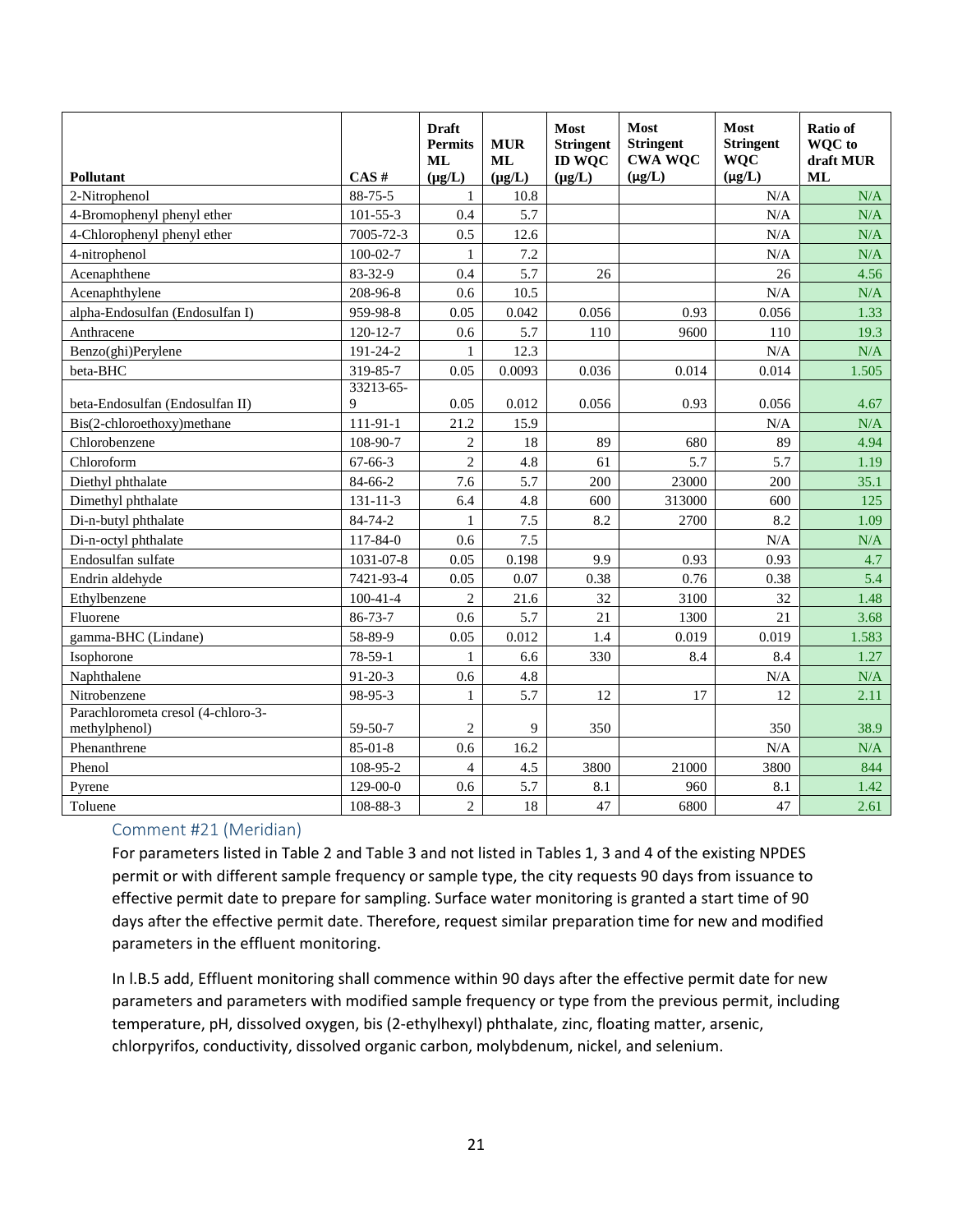#### Response #21

Among the parameters listed by the commenter, temperature, bis (2-ethylhexyl) phthalate, zinc, arsenic, chlorpyrifos, conductivity, dissolved organic carbon, molybdenum, nickel, and selenium are not subject to effluent limits that take effect immediately upon the effective date of the final permit. The EPA believes it is reasonable to allow monitoring for these parameters to commence no later than 90 days after the effective date of the final permit. Because they are not subject to effluent limits that take effect immediately, delaying monitoring for these parameters will not affect the enforceability of the permit. The 90-day delay will not significantly reduce the number of samples collected over the term of the permit. Rather than adding language to Part I.B.5, however, the EPA has added a footnote to Tables 2 and 3 indicating that monitoring and reporting for temperature, bis (2-ethylhexyl) phthalate, zinc, arsenic, chlorpyrifos, conductivity, dissolved organic carbon, molybdenum, nickel, and selenium must begin within 90 days of the effective date of the final permit.

The sample frequency and type for dissolved oxygen and pH in the final reissued permit are unchanged from the corresponding requirements in the 1999 permit (5 grab samples per week). Both the 1999 permit and the reissued permit include effluent limits for dissolved oxygen and pH, and the reissued permit's effluent limits for these parameters are not subject to a compliance schedule. See the final reissued permit at Tables 2 and 3 and the 1999 permit at Parts I.A.3 and I.A.5, on Page 5. Even if the monitoring requirements for dissolved oxygen and pH were different from the corresponding requirements in the 1999 permit, monitoring for these parameters cannot be suspended or delayed, because monitoring is necessary to determine compliance with the effluent limits. Therefore, the monitoring requirements for dissolved oxygen and pH will be effective immediately upon the effective date of the final permit.

#### Comment #22 (Meridian)

Regardless of the effective permit date, request that sample frequency align with typical calendar periods to facilitate practical reporting. For example, if the permit becomes effective in Nov or December, annual/biannual/quarterly sampling should begin in January. Annual reports would be due following a minimum of at least 6 months of a calendar year, from the effective permit date. Biannual periods would begin in January and July. Quarterly periods would begin in January, April, July, and October.

In l.B.5 add, sample frequency and periods shall coincide with typical calendar periods and start at common calendar times, such as week (Sunday), month (1st), quarterly (January 1st, April 1st, July 1st, or October 1st biannual (January 1st or July 1st), annual (January 1st and include at least six months).

#### Response #22

Regarding the definition of quarters, none of the influent or effluent monitoring requirements in Part I.B of the permit have a required monitoring frequency of quarterly. However, some of the receiving water monitoring requirements in Part I.D have a required monitoring frequency of quarterly. Quarters are defined in the footnotes to Tables 6 and 7 of the permit as beginning on January 1st, April 1st, July 1st and October  $1<sup>st</sup>$ , as suggested by the commenter.

For influent and effluent monitoring that occurs twice per year, the required seasons are April  $1<sup>st</sup>$ through October 31<sup>st</sup> and November 1<sup>st</sup> through March 31<sup>st</sup>. These seasons were chosen to ensure that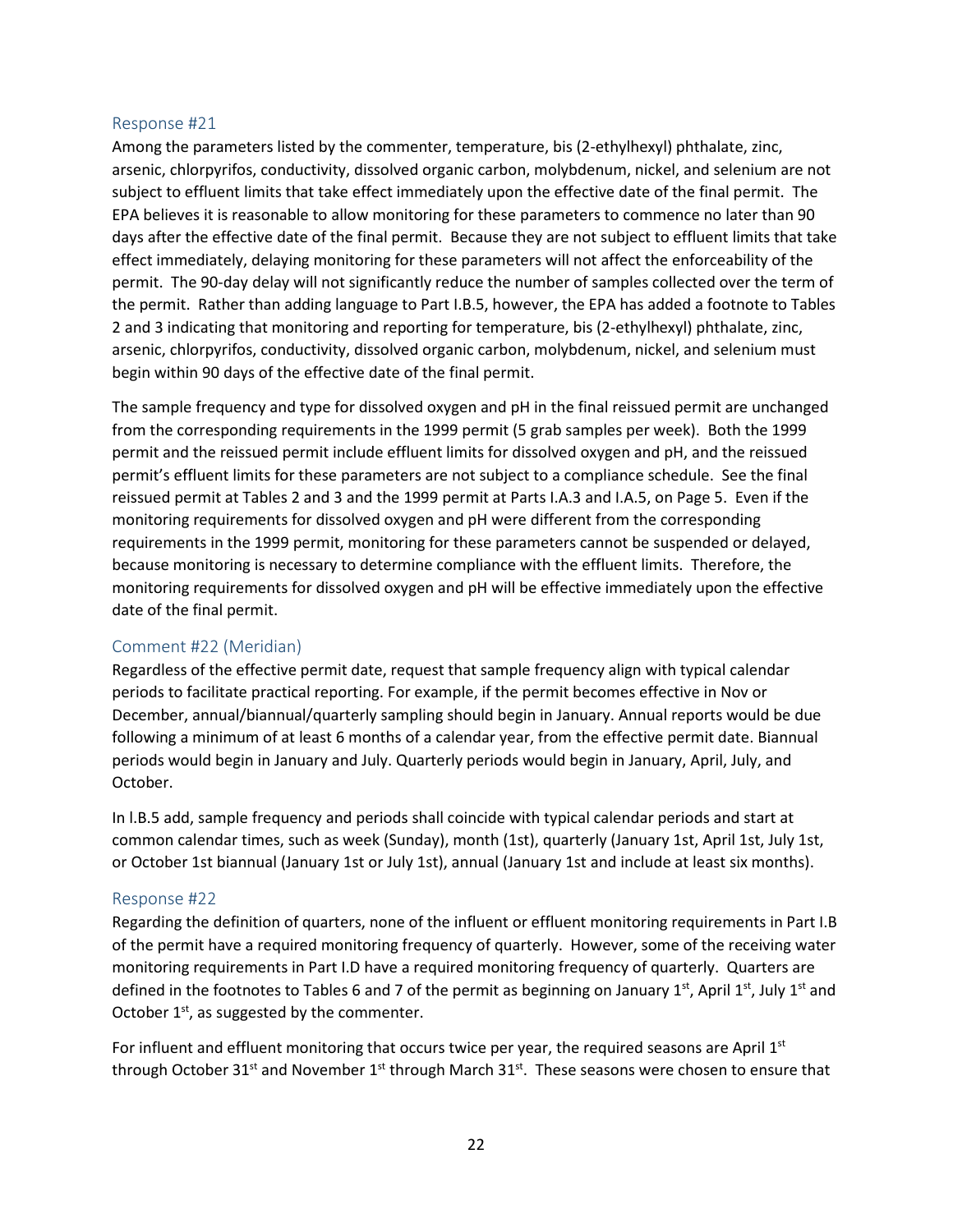sampling is representative of both summer and winter conditions, so that seasonal changes in influent and effluent quality are captured.

For guidance regarding monthly and weekly reporting, the permittee is advised to consult the EPA's *NPDES Self-Monitoring System User Guide* (EPA 1985). The effective date of the permit is the first day of the month.

Deadlines for reporting for deliverables which are part of the compliance schedule have been specified in the State of Idaho's final Clean Water Act Section 401 certification. Specifically, the certification states that annual progress reports are due on February  $15<sup>th</sup>$  of each year. The deadlines for other deliverables in the compliance schedule are stated as intervals after the effective date of the permit. In the final permit, these intervals from the certification have been converted to specific dates.

# Comment #23 (Meridian)

Discharge is authorized to both Fivemile Creek and the Boise River, through two permitted outfalls. Monitoring and WET testing should only be required when discharge occurs to that outfall. Revise the text such that monitoring and WET testing for Fivemile Creek and the Boise River be only required when discharging to the corresponding outfall.

#### Response #23

It is not clear whether the commenter is referring to effluent monitoring, receiving water monitoring, or both.

Regarding effluent monitoring, in general, the EPA does not agree that it is necessary to state in the permit that monitoring is only required for a given outfall when discharge occurs from that outfall. When there is no discharge from a given outfall, it is not possible to take water samples from that outfall. However, as explained in the response to comment #47, the EPA agrees that the permit should specify that WET testing for a given outfall during a given season is required only if effluent is discharged to a given outfall during that season.

Regarding receiving water monitoring, the EPA does not agree that requirements to monitor the receiving water upstream of the outfalls should be contingent upon a discharge from the corresponding outfall, because upstream surface water monitoring results would not be influenced by the discharges. It is necessary to characterize the background concentrations of pollutants in the receiving water when developing water quality-based effluent limits, particularly when a mixing zone is authorized. See the *U.S. Environmental Protection Agency NPDES Permit Writers' Manual* at Page 6-19 (EPA 2010).

In the draft and final permits, downstream receiving water monitoring requirements are contingent upon a discharge from the corresponding outfall (Part I.E.1.c.).

#### Comment #24 (Meridian)

Bis (2-ethylhexyl) phthalate requires special sampling procedures and maintaining separate equipment, which is particularly onerous for composite samples. Change the sampling requirements for bis (2 ethylhexyl) phthalate to grab sample based on sampling requirements.

#### Response #24

Some automatic composite samplers may have components that could contribute bis (2-ethylhexyl) phthalate to a sample, thus biasing the results. If this is the case, the automatic sampler would need to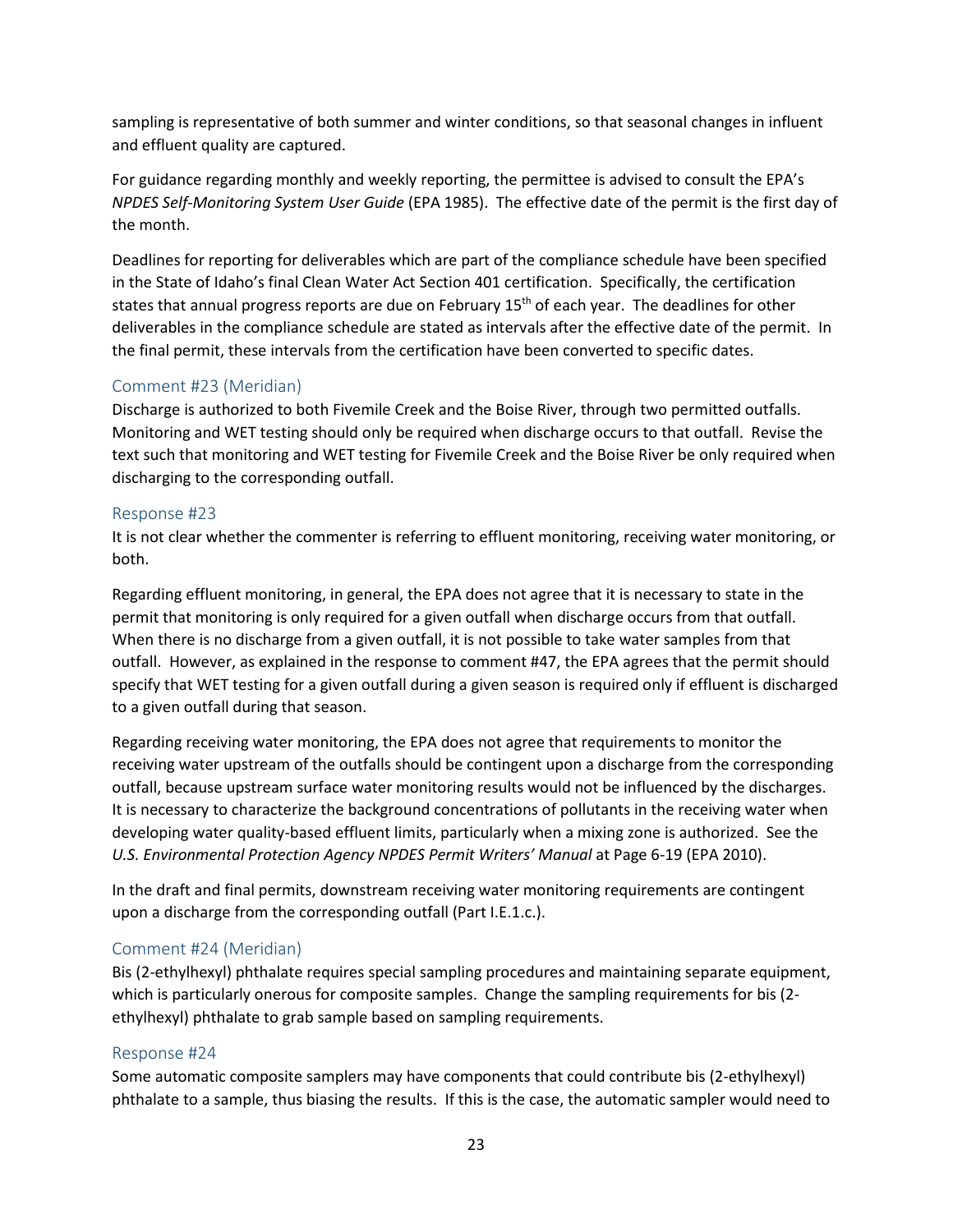be modified or replaced to prevent sample contamination. However, in general, the EPA requires composite samples, except for parameters that are not stable during storage (e.g., pH, temperature, residual chlorine and bacteria) (64 FR 42499).

To address the City's concern about the difficulty of avoiding sample contamination with bis (2 ethylhexyl) phthalate with an automatic sampler, the EPA has changed the definition of "24-hour composite" to read as follows:

*"24-hour composite" sample means a combination of at least 8 sample aliquots of at least 100 milliliters, collected at periodic intervals during the operating hours of a facility over a 24 hour period. The composite must be flow proportional; either the time interval between each aliquot or the volume of each aliquot must be proportional to either the stream flow at the time of sampling or the total stream flow since the collection of the previous aliquot. Aliquots may be collected manually or automatically. For GC/MS Volatile Organic Analysis (VOA), aliquots must*  be combined in the laboratory immediately before analysis. At least four (4) (rather than eight) *aliquots or grab samples must be collected for VOA and for phthalates. Only one analysis is required.*

This revised definition is adapted from the definition of "composite sample" in the instructions for EPA Form 3510-2C (EPA 1990). This definition makes it clear that aliquots may be collected manually or automatically, and also allows the collection of fewer aliquots for volatile organic compounds and for phthalates, including bis (2-ethylhexyl) phthalate. Accepting fewer aliquots will facilitate manual collection of aliquots for phthalates, including bis (2-ethylhexyl) phthalate.

#### Comment #25 (Meridian)

In Part I.B.1, in Tables 2 and 3, Footnote 2, Add to the end of the first sentence, " ... maximum limit violation'", from when permittee becomes aware'.

#### Response #25

The regulation concerning 24-hour reporting of noncompliance that may endanger human health or the environment (40 CFR 122.41(l)(6)) reads, in relevant part, "any information shall be provided orally within 24 hours from the time the permittee becomes aware of the circumstances." Thus, the revision requested by the commenter is consistent with the regulatory language.

The EPA has therefore edited footnote #2 to Tables 2 and 3 to read as follows:

*Reporting is required within 24 hours from the time the permittee becomes aware of a maximum daily limit or instantaneous maximum limit violation. See Parts I.B.2. and III.G.*

This language is consistent with 40 CFR 122.41(l)(6) and communicates the same intent as the commenter's suggested language.

#### Comment #26 (Meridian)

The language in Part I.B.2 of the permit does not match language in Parts III.B and III.H about when the permittee becomes aware of permit violations. Part III.G states that 24 hours from the time the permittee becomes aware of the circumstances, permit violations must be reported. Revise text to "The permittee must report within 24 hours from the time the permittee becomes aware of any violation...."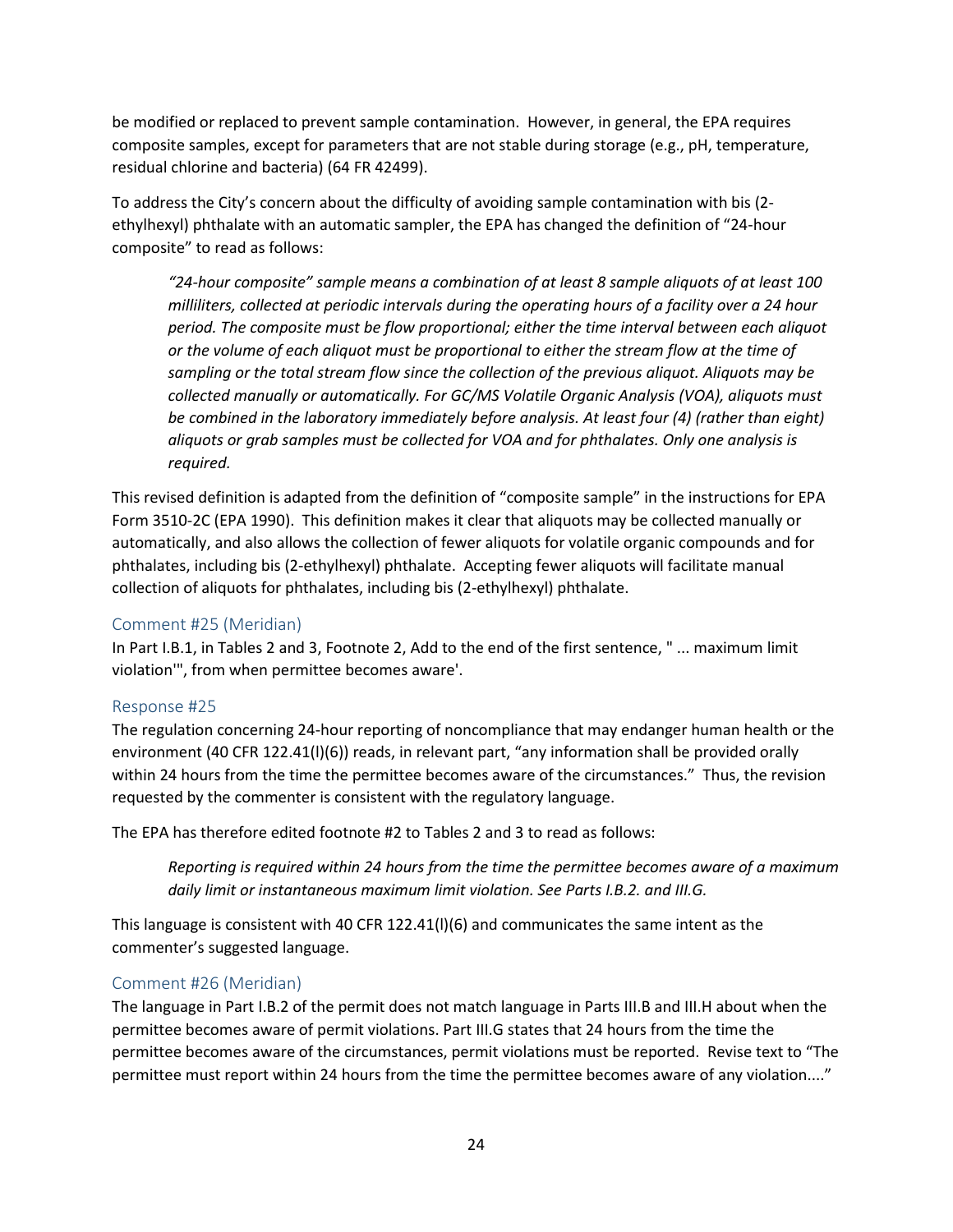#### Response #26

The EPA agrees that the language suggested by the commenter is consistent with 40 CFR 122.41(l)(6). The EPA has revised the language of Part I.B.2 of the permit accordingly. See also the response to comment #25.

#### Comment #27 (Meridian)

Part I.B.8 provides extraneous information that does not align with Standard Methods. Simply referring to Standard Methods is sufficient. The additional information is unnecessary or incorrect. It requires checking for the presence of chlorine even if chlorine disinfection is not used. It does not allow for a window for pH adjustment. It only allows for pH adjustment using NaOH. It states to add the sample to a chilled container rather than chilling the sample. Delete all text after "…(refer to Standard Methods, 4500-CN B)." If the section is not corrected to simply refer to Standard Methods, the following changes are requested:

1. Only require chlorine presence check if chlorine disinfection is used.

2. Include a window of allowance for pH adjustment (for example: "pH 12 s.u. to 12.5 s.u." or "pH>12")

3. If the pH adjustment requirement is to remain at "12.0" exactly with no window, allow for the use of an acid to correct over-adjustments of the pH. Currently, the permit only allows for use of NaOH which only adjusts pH one direction.

4. State to cool the sample to <6C (like other analyses) rather than stating to add the sample into a chilled container.

#### Response #27

In general, the EPA agrees with the commenter that the cyanide sampling requirements in the draft permit can be simplified.

However, rather than referencing Standard Methods, the EPA believes it would be preferable to reference Table II of 40 CFR 136.3, which lists required containers, preservation techniques, and holding times for a number of parameters, including cyanide. Thus, Part I.B.8 has been revised to read as follows:

*Influent and effluent sampling for cyanide must be conducted as follows. Eight discrete grab samples must be collected over a 24-hour day. Each grab sample must be at least 100 ml. Prior to compositing, any interferences must be removed or suppressed and the individual grab samples must be preserved as specified in Table II of 40 CFR 136.3. The grab samples can then be composited into a larger container to allow for one analysis for the day. The composited sample must also be preserved as specified in Table II of 40 CFR 136.3.*

#### Comment #28 (Meridian)

Insufficient time is provided to establish methods and quality control processes for surface water monitoring, including the in-stream temperature probes. Particularly more time is necessary to implement the continuous river sampling for Outfall 002. The City needs time to develop a safe and secure access for instream continuous monitoring which may require negotiation with property owners, delivery of power, any construction time, and other setup.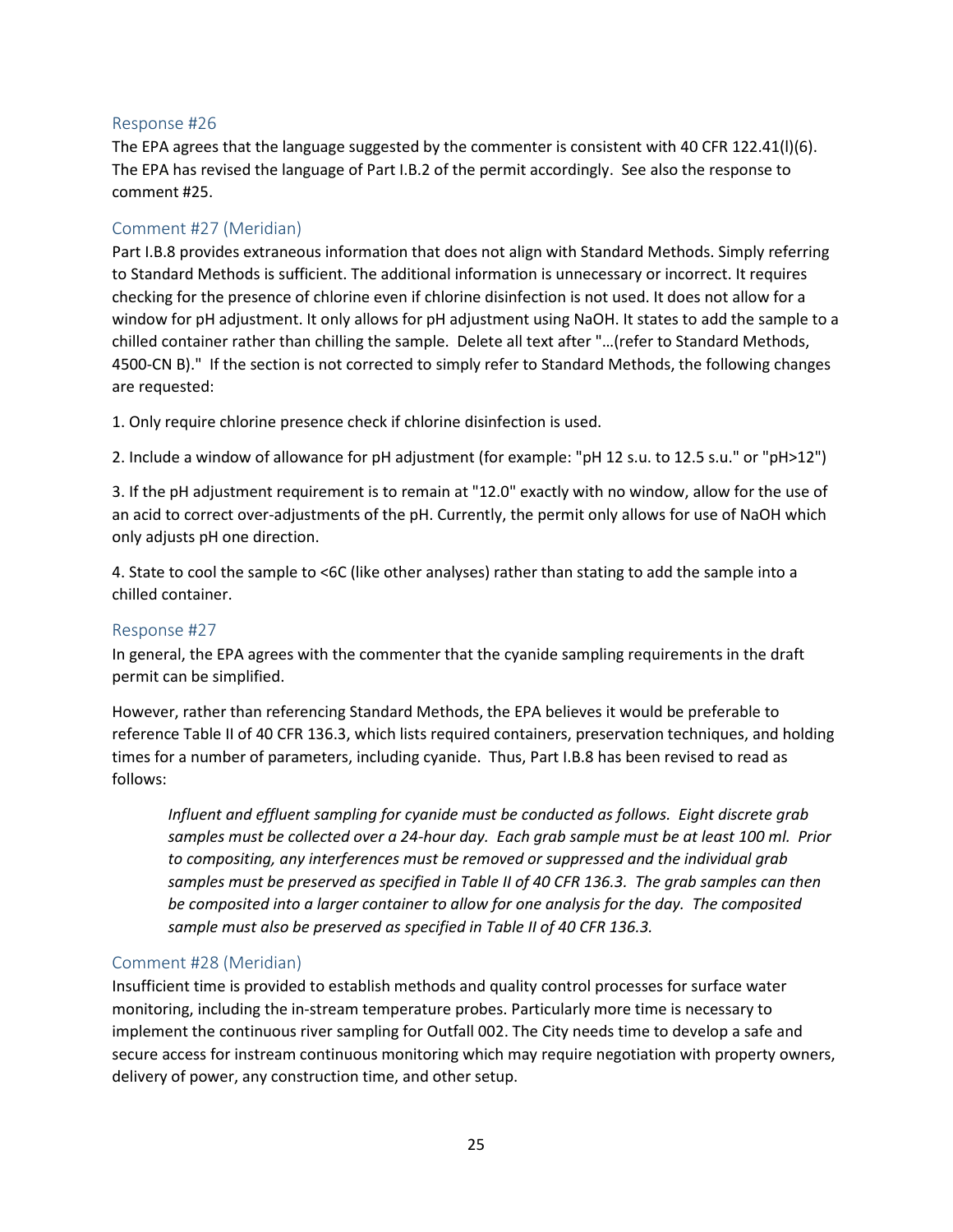Modify language in Part l.E regarding the surface water monitoring requirements that states: "The permittee must conduct surface water monitoring. At Outfall 001, surface water monitoring must start no later than 180 days following the effective date of the permit. At Outfall 002 surface water monitoring must start no later than 820 days following the effective date of the permit."

#### Response #28

The City's 1999 permit allowed 150 days to begin surface water monitoring (see the 1999 permit at Part I.D). The receiving water monitoring requirements in the reissued permit required monitoring at similar locations and for many of the same parameters. The EPA believes it is appropriate to allow 150 days for the City to begin surface water monitoring, consistent with the 1999 permit.

The draft and final permits require monitoring for dissolved oxygen in the Boise River only in the final full calendar year of the permit term.

The EPA does not agree that it is appropriate to delay receiving water monitoring of the Boise River for 820 days. Battery-powered instruments may be used for continuous monitoring for temperature and DO, thus, delivery of power should not be a factor in the timing of continuous receiving water monitoring. Furthermore, as explained in the response to comment #29, below, the permit no longer requires continuous upstream receiving water monitoring for DO in the Boise River.

The EPA does not anticipate that it will require significant additional time to obtain access to the required receiving water monitoring locations in the Boise River. It appears that access to the south channel of the Boise River is available at the required monitoring locations. Artesian Road (east of Linder Road), and Duck Alley road (west of Linder Road) are parallel and adjacent to the south channel of the Boise River. The 1999 permit required monitoring of the Boise River to occur on the same schedule as monitoring of Fivemile Creek.

#### Comment #29 (Meridian)

Sampling upstream when not discharging places an undue burden on the City to collect unnecessary data. Modify to: Sampling of the respective monitoring stations is required only at times when the City is discharging from the corresponding outfall. Additionally, eliminate upstream monitoring for Outfall 002 (Boise River outfall) since the City of Boise's downstream surface water dataset is representative of this data.

#### Response #29

As explained in the response to comment #23, in general, the EPA does not agree that requirements to monitor the receiving water upstream of the outfalls should be contingent upon a discharge from the corresponding outfall, because upstream surface water monitoring results would not be influenced by the discharges.

However, the NPDES permit for City of Boise's West Boise Wastewater Treatment Facility (permit #ID0023981), which discharges to the south channel of the Boise River upstream from the City of Meridian's Boise River outfall, includes downstream receiving water monitoring requirements comparable to the upstream receiving water monitoring requirements in the City of Meridian's draft permit for. Therefore, the EPA agrees with the permittee that upstream receiving water monitoring in the Boise River is not necessary for dissolved oxygen, phosphorus, copper, lead, mercury and zinc. The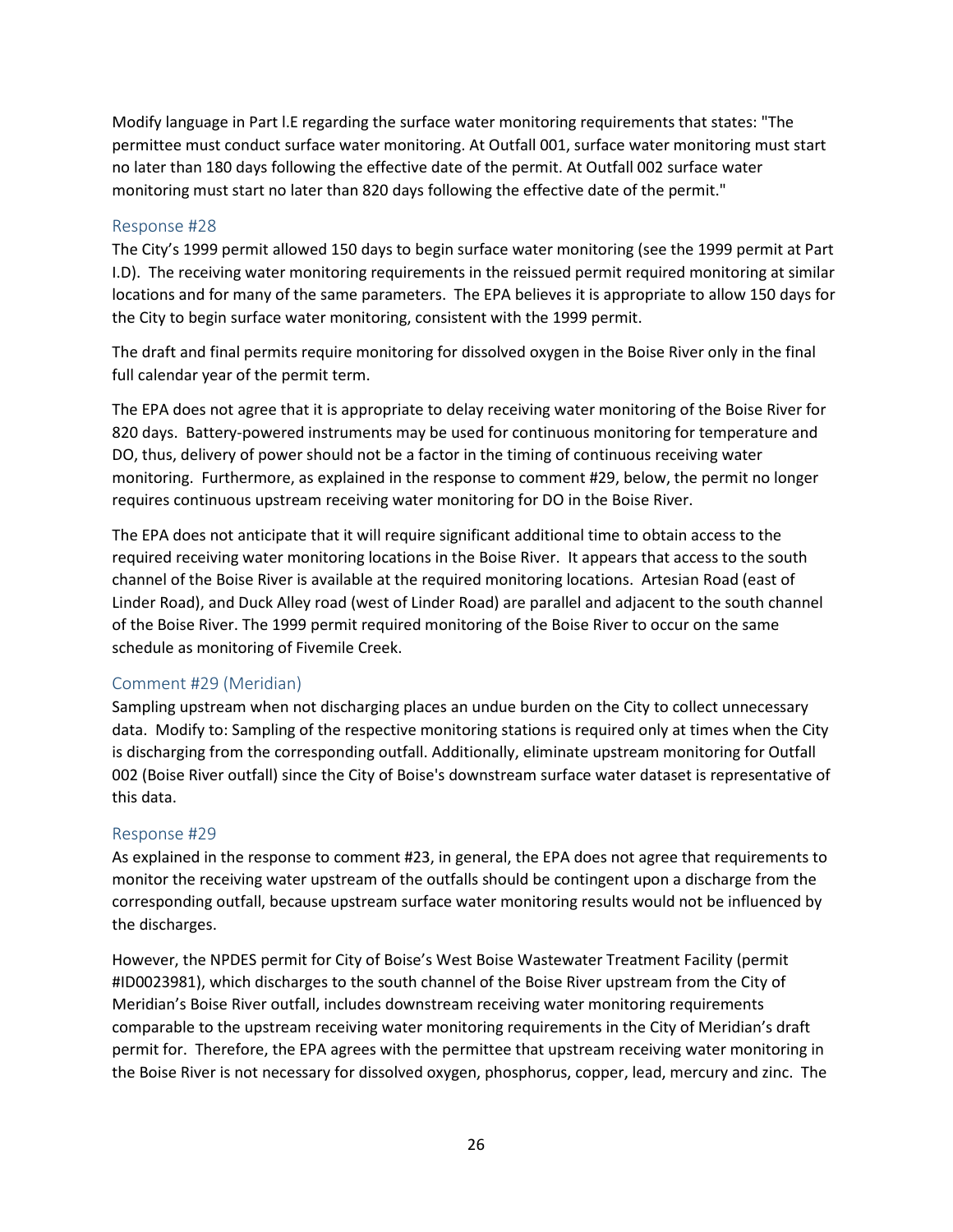EPA has removed upstream receiving water monitoring requirements for the Boise River for dissolved oxygen, phosphorus, copper, lead, mercury and zinc from the final permit.

The final permit requires continuous temperature monitoring in the Boise River upstream from outfall 002, at times with the permittee discharges from outfall 002, because this was stipulated in the State of Idaho's final Clean Water Act Section 401 certification.

# Comment #30 (Meridian)

Part I.E.7.b is unnecessary and repetitive when the data have already been reported via DMR and places an undue burden on the City. Delete I.E.7.b paragraph 1.

#### Response #30

DMRs include only a summary of the data collected and omit much of the information required to be included in the annual report required in Part I.E.7 of the permit. The more detailed information in the annual report will allow the EPA to upload the receiving water data into the EPA's STOrage and RETreival database (STORET), thus making it available to the public.

#### Comment #31 (Meridian)

The text in Part I.E.4 regarding sufficiently sensitive methods for receiving water monitoring does not align with similar language in Part l.B.6. Testing requirements should be the same EPA approved Standard Methods. Delete bullet 4 and replace with Part l.B.6.b text.

#### Response #31

The effect of the change requested by the commenter would be to allow the use of an analytical method with a minimum level higher than that listed in Appendix A, for analysis of receiving water samples, if such method would detect and quantify the level of the pollutant.

The EPA agrees that a method with a minimum level higher than that listed in Appendix A can be used for receiving water monitoring if it would detect and quantify the level of the pollutant. The EPA has made the change requested by the commenter.

#### Comment #32 (Meridian)

Sampling frequency for temperature and dissolved oxygen is continuous but the interval is not defined. Add footnote to temperature and dissolved oxygen when the sampling frequency is continuous, similar as in Table 2 footnote 5 "Temperature data must be recorded using micro-recording temperature devices known as thermistors. Set the recording device to record at one-hour intervals."

#### Response #32

Continuous monitoring for dissolved oxygen is required only in the south channel of the Boise River, and only during the final full calendar year of the permit term. As explained in the response to comment #29, the EPA has removed upstream receiving water monitoring requirements for the Boise River for dissolved oxygen, leaving only downstream monitoring, which is required only if there is a discharge from outfall 002.

The EPA has specified a recording interval of 15 minutes for continuous dissolved oxygen monitoring in the south channel of the Boise River. To allow for calculation of dissolved oxygen saturation, the EPA has specified that downstream continuous receiving water monitoring for temperature must also have a recording interval of 15 minutes.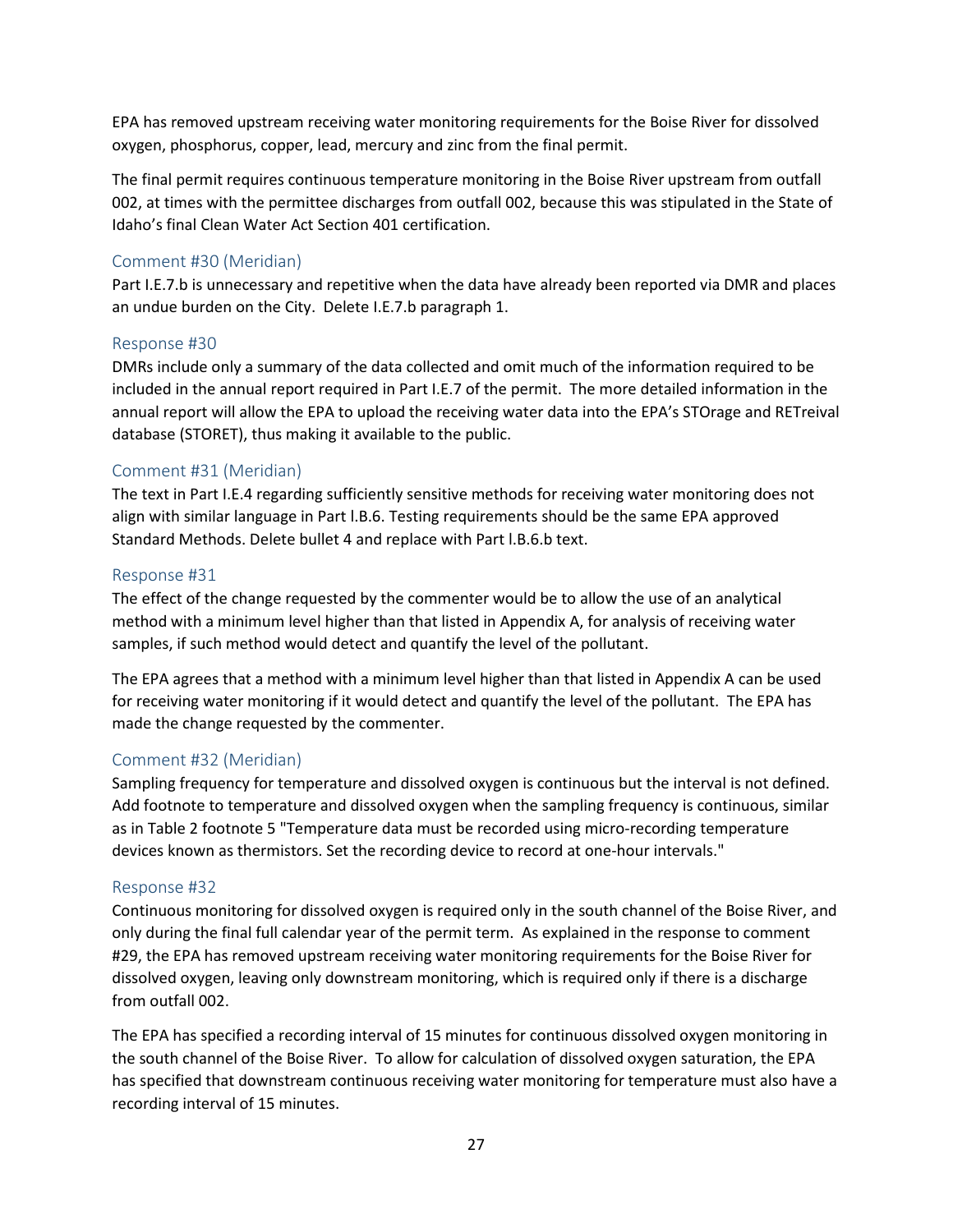The recording interval for temperature for other locations remains at 1 hour.

# Comment #33 (Meridian)

Laboratory analyses will only use quantifiable EPA approved analytical methods regardless of whether the MDL/ML requirement is met. This is in alignment with previous EPA response to comments that "As far as test methods are concerned, facilities permitted under NPDES permits are required to use the EPA-approved laboratory test methods listed at 40 CFR 136." Add the statement that the use of quantifiable EPA approved analytical methods supersedes any other requirements if they cannot be met.

#### Response #33

The permittee must comply with the requirement to use analytical methods approved under 40 CFR Part 136 and with the minimum level (ML) requirements of the permit.

If the permittee cannot comply with the ML requirements, the permittee may request different MLs. See the permit at parts I.B.6.c and I.E.4.b. See also the response to comment #20.

# Comment #34 (Meridian)

The City is unsure if NetDMR will be ready and configured for all the requirements in this permit by the EDP. Add the statement, the permittee will use NetDMR once EPA has it ready and functional for all requirements in this permit.

#### Response #34

The permit requires electronic submission of DMRs, consistent with the electronic reporting rule (80 FR 64063). NetDMR has been operational for several years and will be ready to accept data from the City of Meridian as soon as the City's permit is coded into the Integrated Compliance Information System (ICIS) database. The EPA will make every effort to ensure that the coding is complete before the first reports must be submitted using NetDMR.

#### Comment #35 (Meridian)

In Part VI, #29, the final sentence indicates that the composite shall be collected and stored in accordance with the most recent edition of Standard Methods. This is in direct conflict with Part III.C, which allows for monitoring to be conducted using test procedures approved under 40 CFR 136 (which lists a variety of test methods, not just Standard Methods). The holding times and preservatives listed in SM are for their methods only and do not match those defined in other allowable methods (such as EPA methods). Change the wording to require composites to be collected and stored in accordance with the preservation requirements of the methods to be performed on the sample.

#### Response #35

As stated in the response to comment #24, the EPA has changed the definition of "24-hour composite" to be based on the definition of "composite sample" in EPA Form 3510-2C (EPA 1990). The definition now reads:

*"24-hour composite" sample means a combination of at least 8 sample aliquots of at least 100 milliliters, collected at periodic intervals during the operating hours of a facility over a 24 hour period. The composite must be flow proportional; either the time interval between each aliquot or the volume of each aliquot must be proportional to either the stream flow at the time of*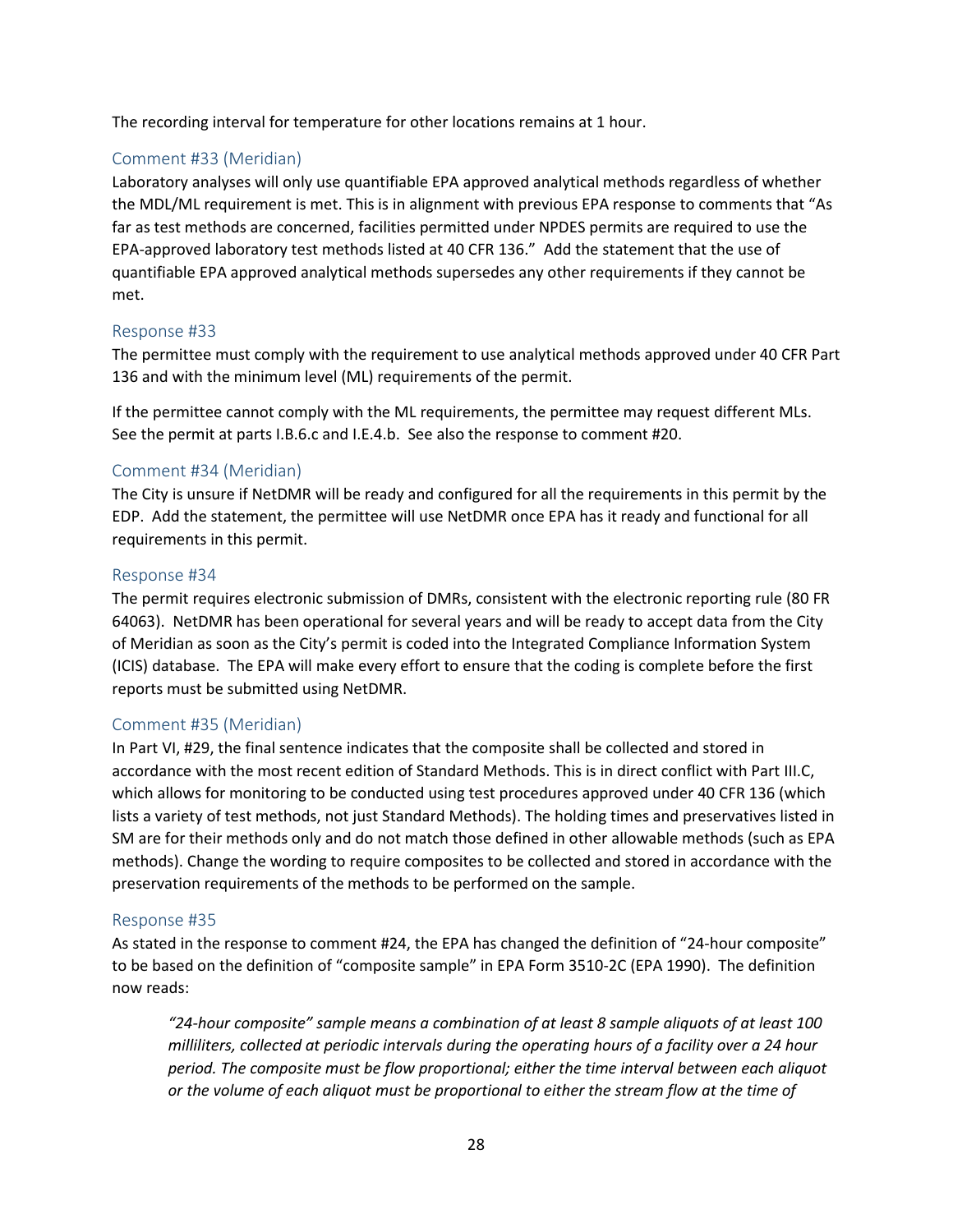*sampling or the total stream flow since the collection of the previous aliquot. Aliquots may be collected manually or automatically. For GC/MS Volatile Organic Analysis (VOA), aliquots must be combined in the laboratory immediately before analysis. At least four (4) (rather than eight) aliquots or grab samples must be collected for VOA and for phthalates. Only one analysis is required.*

This definition does not refer to *Standard Methods*.

# <span id="page-30-0"></span>Compliance Schedules and Interim Limits

#### Comment #36 (IRU)

IRU does not support the proposed schedule of compliance for total phosphorus. EPA is also showing poor judgement in allowing Meridian 9 years and 11 months to comply with the Total Phosphorus limits. That's longer than a full permit cycle. Meridian has had more than a decade to figure out how to decrease phosphorous discharge, something that has been accomplished in less than 10 years by hundreds of WWTPs across the nation including some in the Treasure Valley. These permit limitations are no surprise to anyone, and there's no reason to give them 6 years to complete final design. The permit should be revised to require full compliance in five years.

#### Response #36

The EPA has reviewed the schedules of compliance for new water quality-based effluent limits for phosphorus authorized by the Idaho Department of Environmental quality in its Clean Water Act Section 401 certifications of the subject permit and has determined, consistent with 40 CFR 122.47(a)(1), that the schedules require compliance as soon as possible.

Consistent with 40 CFR 122.47(a)(3), the compliance schedules include interim requirements and the dates for their achievement. The interim requirements are substantial, including such actions as implementing biological phosphorus removal, upgrades to solids handling, implementing process optimizations for ammonia removal, obtaining funding, planning, design, and construction. The EPA believes each of these interim steps are necessary to ultimately achieve the final water quality-based effluent limits for TP. The EPA also believes that the time intervals between these interim requirements, and, in turn, the total amount of time allowed to achieve compliance, are reasonable.

#### Comment #37 (IRU)

When do the interim limits take effect? Are they year-round? Are the interim TP limits per discharge or for both combined? Why did EPA select 2.5 mg/L for the first 5 years and 1.0 mg/L for the second five years? Why aren't they seasonal like the final limits? Why are the final limits pounds per day and the interim limits mg/L?

#### Response #37

The interim limits for ammonia, TP, copper and mercury take effect immediately upon the effective date of the final permit. The interim limits apply during the seasons stated in the permit.

Since the interim TP limits are expressed in terms of concentration, they cannot be applied as a combined loading limit like the final effluent limits for TP. However, the interim TP limits apply to discharges from both outfalls. To clarify this, in the final permit, footnote #1 to Table 5 has been edited to read as follows: "The annual average total phosphorus concentration must be calculated as the sum of all daily discharges of total phosphorus measured at outfalls 001 and 002 during a calendar year,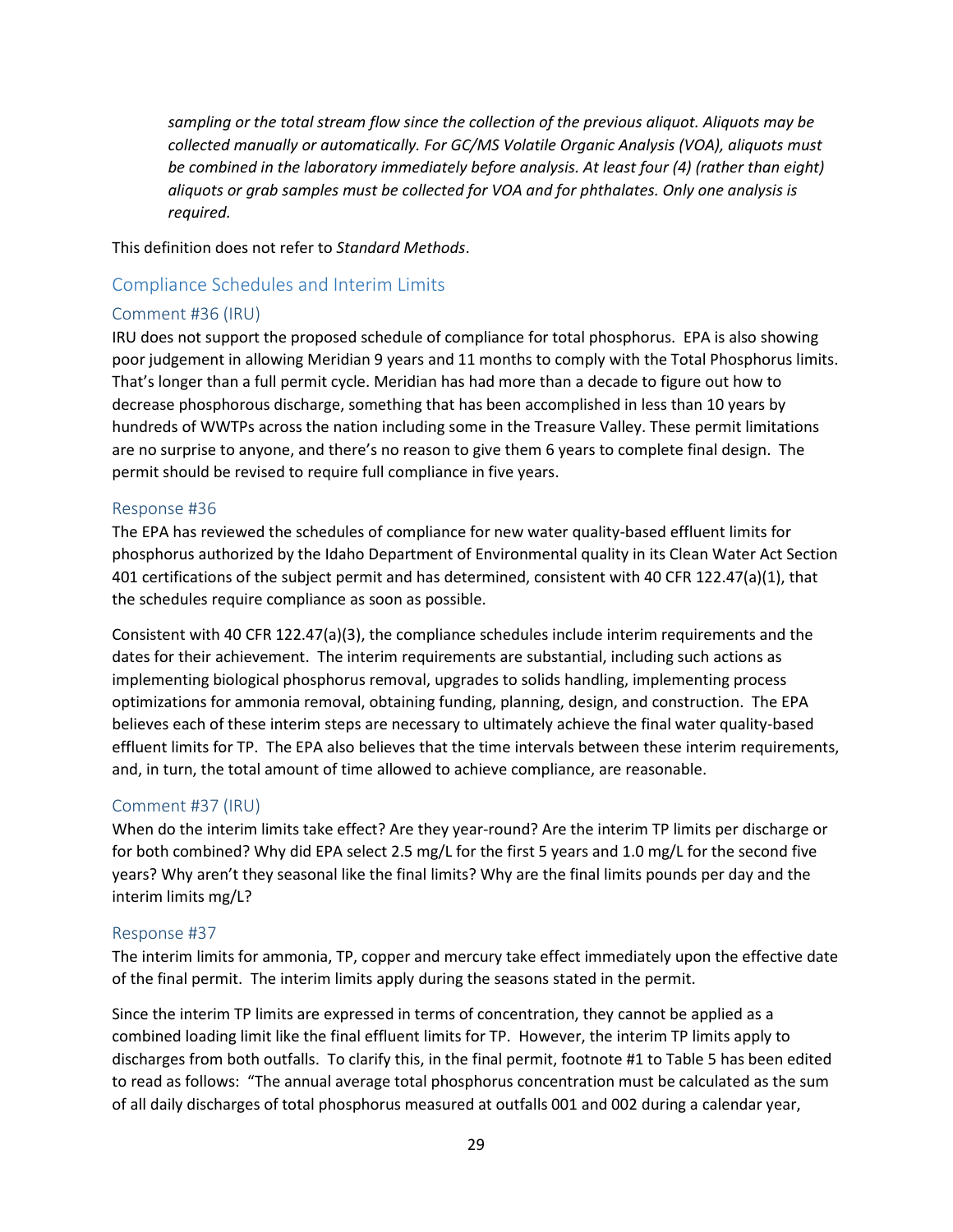divided by the number of daily discharges of total phosphorus measured at outfalls 001 and 002 during that year."

The EPA did not "select" the interim limits, rather, they were specified by the State of Idaho in its draft Clean Water Act Section 401 certification of the permit. The interim TP limit is lowered to 1.0 mg/L from 2.5 mg/L after 5 years because, by that time, as shown in table 7 of the permit, treatment enhancements will have been completed, allowing Meridian to achieve a lower effluent TP concentration.

The final, water quality-based effluent limits for TP are seasonal because they are based on the seasonal WLAs in the *Lower Boise River TMDL: 2015 Total Phosphorus Addendum* (IDEQ 2015b). The final, water quality-based effluent limits for copper and mercury are seasonal because of seasonal changes in the flow rate and, for copper, the hardness of the receiving waters. The interim limits are specified in the State of Idaho's Clean Water Act Section 401 certification. The State of Idaho is not required to establish seasonal interim limits simply because the final effluent limits are seasonal.

The final, water quality-based effluent limits for TP are expressed in terms of mass (lb/day) because they are based on the mass WLAs in the *Lower Boise River TMDL: 2015 Total Phosphorus Addendum* (IDEQ 2015b). The interim limits are specified in the State of Idaho's Clean Water Act Section 401 certification. The State of Idaho is not required to establish interim limits expressed in terms of mass simply because the final effluent limits are expressed in terms of mass.

However, federal regulations state that, in general, effluent limits shall be expressed in terms of mass (40 CFR 122.45(f)(1)). Pollutants limited in terms of mass additionally may be limited in terms of other units of measurement, and the permit shall require the permittee to comply with both limitations (40 CFR 122.45(f)(2)). Therefore, in the final permit, the EPA has established interim TP, ammonia, copper and mercury effluent limits in terms of mass, in addition to the concentration limits that were proposed in the draft permit. The interim mass limits are calculated from the interim concentration limits based on the design flow of the POTW (10.2 mgd), consistent with 40 CFR 122.45(b).

#### Comment #38 (IRU)

Federal regulations generally require that interim effluent limits be at least as stringent as the final limits in the previous permit (40 CFR 122.44(l)(1)). There were no Total Phosphorus limits in the previous permit (only because no new permit has been issued for 17 years), but interim limits should certainly not be higher than current Total Phosphorus discharge.

Why would EPA allow Meridian to double their current discharge? According to the 2015 Total Phosphorus TMDL Addendum, the Meridian WWTP discharge of Total Phosphorus is 1.26 mg/L. The proposed interim limit is 2.5 mg/L. EPA needs to set the interim limit for the first 5 years to 1.26 mg/L.

#### Response #38

The commenter appears to be referring to Table 15 of the *Lower Boise River TMDL: 2015 Total Phosphorus Addendum* (IDEQ 2015b)*.* This table lists the City of Meridian's mean TP concentration as 1.26 mg/L. Footnote b to this table specifies that this is the TP concentration that was measured between May 1, 2012 and September 30, 2012.

At times, the City's TP concentration has been considerably higher than 1.26 mg/L. The effluent concentration of TP has been greater than 2.5 mg/L about 7% of the time since January 2010. Because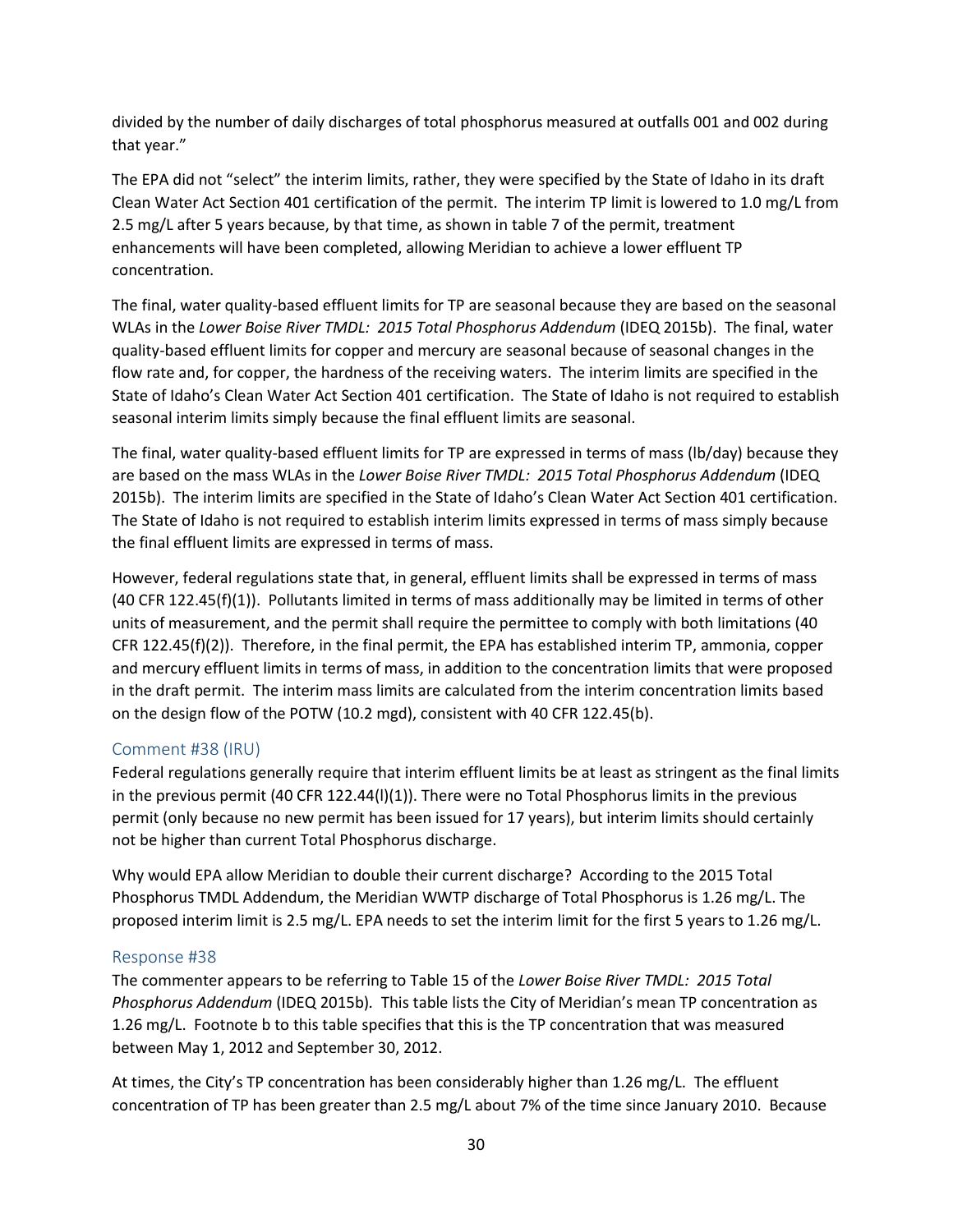2.5 mg/L is within the range of TP discharges measured by the City in the past 5 years, the EPA believes an annual average of 2.5 mg/L is a reasonable interim limit for TP, until treatment enhancements are completed.

#### Comment #39 (ICL)

Interim cyanide, zinc and bis (2-ethylhexyl) phthalate limits: The EPA has determined that this WWTP has the reasonable potential to violate water quality limits for these pollutants. As such, EPA must issue effluent limits for these pollutants to the WWTP in this permit. Failure to do so will mean that these are uncontrolled pollutants resulting in a violation of a water quality standard. This oversight needs to be rectified and interim limits need to be established.

#### Response #39

As stated by the commenter, in the fact sheet, the EPA determined that the City of Meridian WWTP has the reasonable potential to cause or contribute to excursions above water quality standards for bis (2 ethylhexyl) phthalate, weak acid dissociable cyanide, and, for outfall 001 from May – September, zinc. As explained in the response to comment #10, the EPA has since determined that there is insufficient information to determine if the discharge has the reasonable potential to cause or contribute to excursions above water quality standards for bis (2-ethylhexyl) phthalate. Thus, the permit includes water quality-based effluent limits for cyanide and zinc, however, these limits are subject to a compliance schedule and do not take effect immediately upon the effective date of the final permit.

The federal regulations concerning compliance schedules state that for compliance schedules longer than one-year "the schedule shall set forth interim requirements and the dates for their achievement" (40 CFR 122.47(a)(3)). However, nothing in the federal compliance schedule rule nor the State of Idaho's compliance schedule authorizing provision requires interim effluent limitations. The compliance schedule authorized by the State of Idaho has interim requirements and the dates for their achievement as required by 40 CFR 122.47(a)(3).

Federal regulations speak to interim effluent limitations at 40 CFR 122.44(l). This regulation states that, "interim effluent limitations, standards or conditions must be at least as stringent as the final effluent limitations, standards, or conditions in the previous permit (unless the circumstances on which the previous permit was based have materially and substantially changed since the time the permit was issued and would constitute cause for permit modification or revocation and reissuance under § 122.62.)" The previous permit for the City of Meridian did not have any effluent limits for weak acid dissociable cyanide or zinc. Thus, in this case, 40 CFR 122.44(l) does not require interim effluent limits for these pollutants.

#### Comment #40 (ICL)

We do not support the provision of this draft permit that provides for a 9 year 11 month compliance schedule for copper and zinc at Outfall 001.

EPA and DEQ have justified a 9 year 11 month compliance schedule for total phosphorus based on the time (and funding) needed to evaluate and implement various potential facility upgrades.

However, the achievement of final effluent limits for these pollutant is not based on pending facility upgrades. Rather, compliance is based on the city identifying the contributing facilities and developing and implementing a pollutant minimization plan.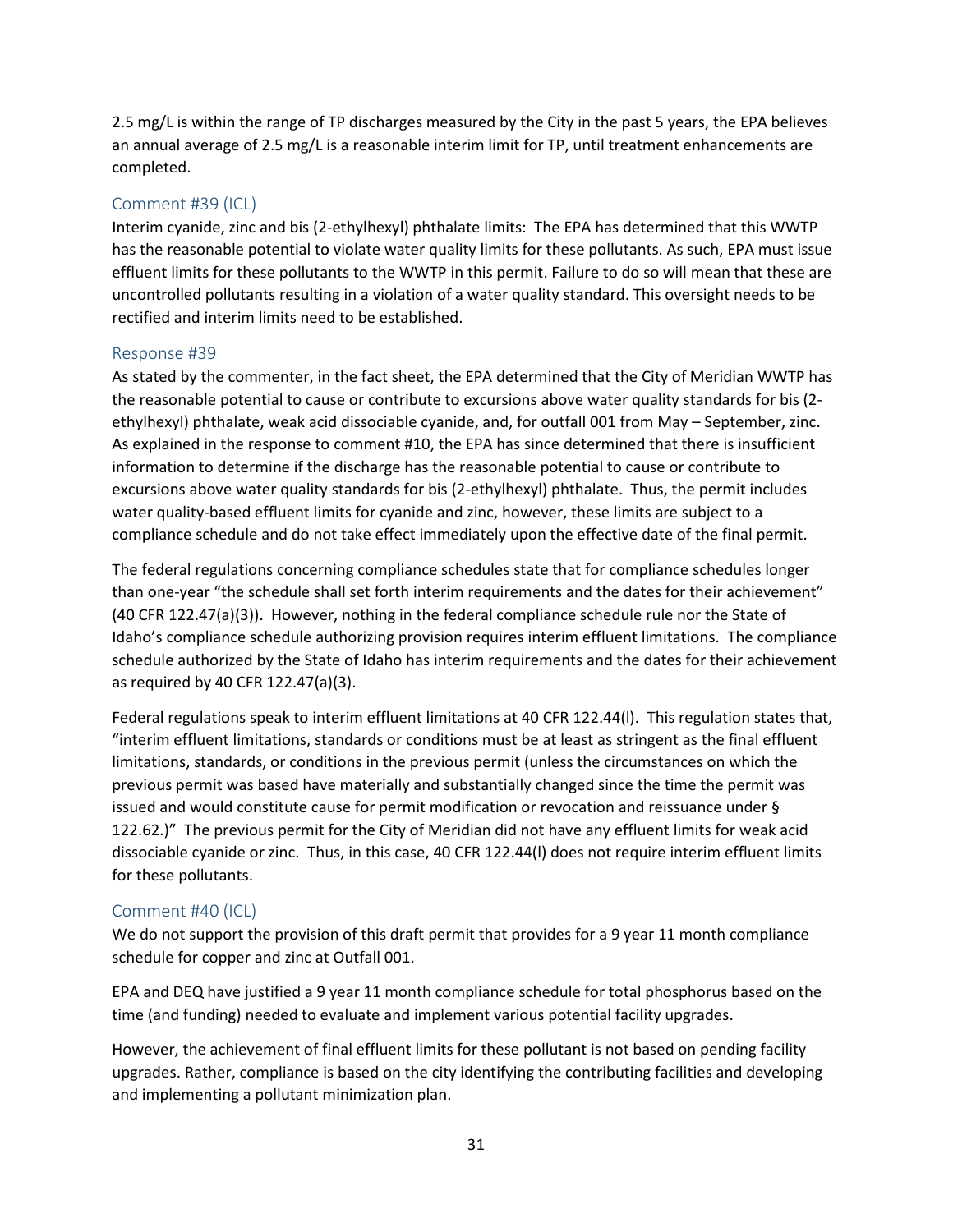There are a limited number of generally well-understood types of facilities (like circuit board manufactures) that typically discharge copper into the influent of WWTPs. Whereas total phosphorus compliance will require years of complicated construction at the WWTP, metals compliance will require that the city simply change the behavior of a limited number of facilities discharging to the WWTP. There is no justification for such a protracted compliance schedule for these pollutants and it should be greatly shortened or completely eliminated.

Similar to our comments above, we do not support a 9 year 11 month compliance schedule for cyanide or bis (2-ethylhexyl) phthalate since attaining these limits is likely a matter of limiting inflow rather than installing treatment equipment.

We do not support the provision in this draft permit that provides for a 9 year 11 month compliance schedule for mercury at outfall 001 (Oct-April). The achievement of final effluent limits for mercury is not based on pending facility upgrades. Rather, mercury compliance is based on the city developing and implementing a Mercury Minimization Plan. Developing such a plan should not take the city too long – as this is pretty standard and the city will undoubtedly be benefiting from the many other Mercury Minimization Plans that have been created in Idaho and across the United States. There are a limited number of generally well-understood types of facilities that typically discharge mercury into the influent of WWTPs. Whereas total phosphorus compliance will require years of complicated construction at the WWTP, mercury compliance will require that the city simply change the behavior of a limited number of facilities discharging to the WWTP. There is no justification for such a protracted compliance schedule for mercury and it should be greatly shortened or completely eliminated.

#### Response #40

As explained in the response to comment #10, the EPA has determined that there is insufficient information to determine if the discharge has the reasonable potential to cause or contribute to excursions above water quality standards for bis (2-ethylhexyl) phthalate. Thus the final water qualitybased effluent limits and associated compliance schedule have been removed from the permit along with the associated compliance schedule.

The EPA believes it is reasonable for the compliance schedules for copper, cyanide, mercury and zinc to be the same length as the compliance schedule for TP. As stated in the State of Idaho's draft Clean Water Act Section 401 certification, "it is anticipated that the addition of enhanced biological nutrient removal and improved tertiary filtration implemented for phosphorus and ammonia removal will provide some level of enhanced removal for organics and metals as general effluent quality is improved."

The City of Meridian does not have any categorical industrial users or other significant industrial users and is not required by its NPDES permit to develop or implement an EPA-approved industrial pretreatment program. Thus, it is unlikely that the sources of copper, zinc, cyanide, and in the City's discharge are primarily from industrial users that could be controlled to the extent necessary to meet the new water quality-based effluent limits through pretreatment requirements.

Copper and zinc are abundant in the Earth's crust and thus occur naturally in water. Copper and galvanized (i.e., zinc-coated) steel are common materials for water pipes. Thus, domestic users of the City of Meridian's POTW likely contribute copper and zinc to the POTW, and therefore it is unlikely that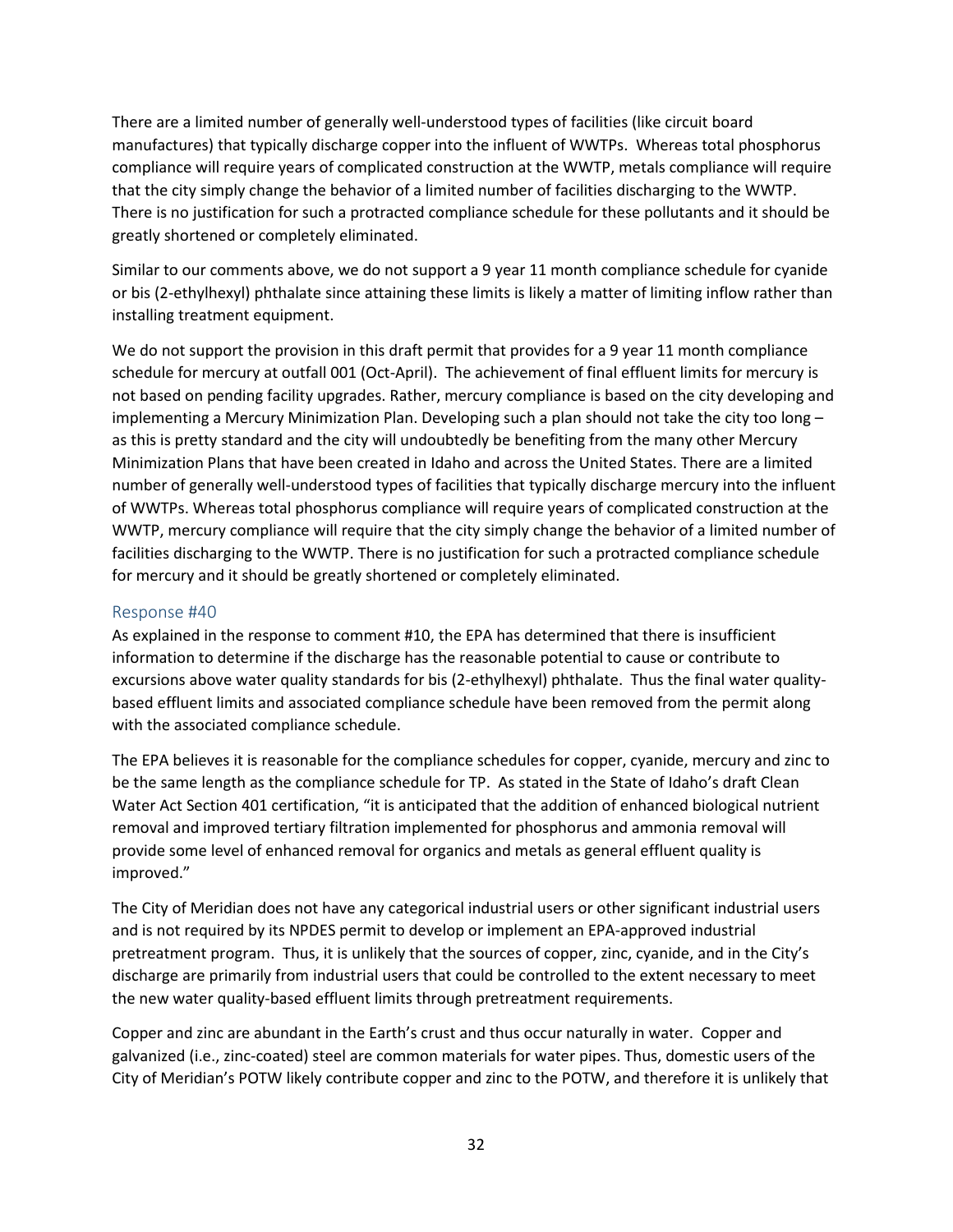copper and zinc could be controlled through reductions in inflow. Thus, it is reasonable for the compliance schedule for copper and zinc to be the same length as the compliance schedule for TP.

The EPA agrees that the development and implementation of the mercury minimization plan will likely reduce discharges of mercury from the City of Meridian WWTP. However, it is unclear whether the reductions realized from the mercury minimization plan will be adequate to consistently achieve the final numeric water quality-based effluent limits for mercury for outfall 001 from April – October. Similar to bis (2-ethylhexyl) phthalate, copper, cyanide, and zinc, the EPA expects that enhanced biological nutrient removal and improved tertiary filtration will result in reductions in mercury discharges. Thus, it is reasonable for the compliance schedule for mercury to be the same length as the compliance schedule for TP.

#### Comment #41 (Meridian)

Mercury should be provided an interim limit, if effluent limits are not removed. There are no specific treatment processes for reduction and the effluent limitation is based on only 12 samples to determine if it causes or contributes to water quality exceedances. Remove the mercury effluent limitations and align interim limits with the compliance schedule, unless removed entirely.

#### Response #41

As explained in the response to comment #4, the EPA has removed all of the numeric water qualitybased mercury limits from the permit, except at outfall 001, from October – April. The final, numeric water quality-based effluent limits for mercury, for outfall 001, from October – April, are unchanged from the draft permit.

As stated in Table 6, on Page 17 of the Fact Sheet, the EPA determined that the City of Meridian could not comply with the October – April mercury limits for outfall 001, and thus a compliance schedule, with an interim limit, was proposed in the draft permit. The compliance schedule and interim limit for the October – April mercury limits for outfall 001 remain in the final permit.

Thus, a compliance schedule, with an interim effluent limit, is authorized for the only final numeric water quality-based mercury effluent limits that remain in the final permit.

#### Comment #42 (Meridian)

The list of authorized effluent limits for a schedule of compliance in Part I.C.2 is impracticable. The City does not agree that all of these are necessary or appropriate. For those that are not removed, there are significant challenges to meeting these limits and compliance cannot be ensured. Many of these limits are new and unexpected. The City needs time to adjust their facility planning and cost expenditures, design, implement, and test the operation of treatments to meet these limits. Modify to (unless the effluent limitation is deleted):

a) Mercury effluent limits for outfall 001 October- April and May-September and outfall 002 November-June and July- October.

b) Total recoverable zinc effluent limits for outfall 002 November - June and July- October.

#### Response #42

Regarding mercury, as explained in the response to comment #4, the EPA has determined that the City of Meridian's discharge does not have the reasonable potential to cause or contribute to excursions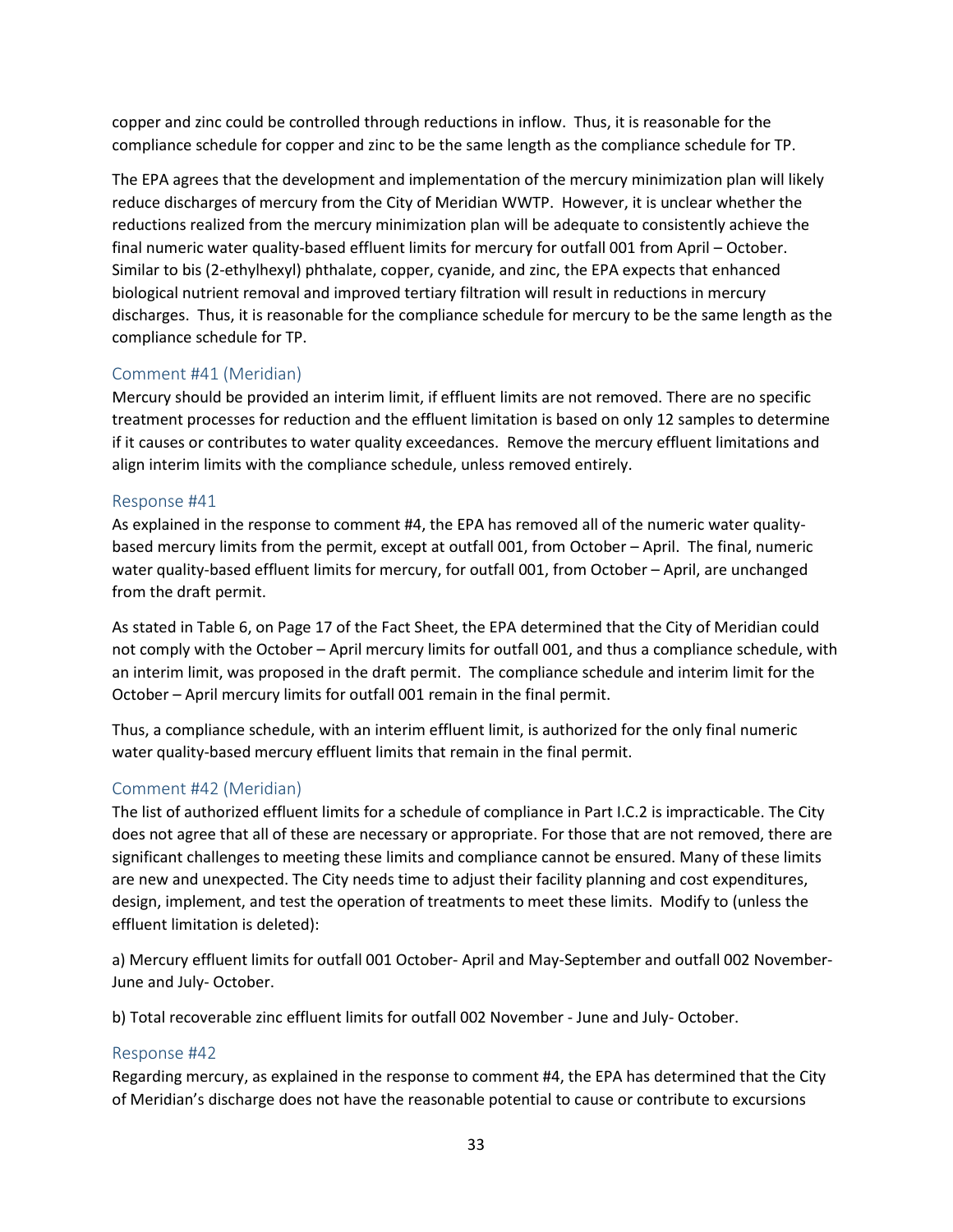above water column mercury criteria except during the non-irrigation season (October – April) in Fivemile Creek (Outfall 001). Therefore, the final permit includes numeric water quality-based effluent limits for mercury only for Outfall 001, and only from October – April. As proposed in the draft permit, the final permit includes a schedule of compliance for these mercury limits.

Regarding zinc, no compliance schedule is established for zinc for outfall 002 because neither the draft nor the final permit includes any effluent limits for zinc for outfall 002.

The draft and final permits include numeric water quality-based effluent limits for zinc only for Outfall 001, and only from May – September. As proposed in the draft permit, the final permit includes a schedule of compliance for these zinc limits.

# Comment #43 (Meridian)

The "Period" column in Table 6, in Part I.C. should identify the time the interim effluent limitations are in effect, not the sampling period and should be consistent with Table 5. Change the period to "Until 9 years and 11 months after the effective date of the final permit."

The ability to comply with final effluent limitations for the parameters granted interim effluent limitations in Table 6 are coincidental to overall process improvements within the schedule of compliance (Table 7); therefore, time for the overall program implementation is necessary before compliance with the final effluent limitations. There are no individual treatment processes available to reduce the parameters identified, whereas the overall treatment process improvements may provide some reduction and should be allowed to reach full implementation before imposing the final limits. Identify in Table 6 that the period for compliance is "Until 9 years and 11 months after the effective date of the final permit."

#### Response #43

The EPA agrees with this comment and has therefore edited Table 6 so that the "Period" column lists the length of the compliance schedule (i.e., 9 years and 11 months from the effective date of the final permit), instead of the seasons during which the interim effluent limits apply.

The EPA has also added "Season" columns to Tables 5 and 6 to identify the seasons during which the interim effluent limits apply.

#### Comment #44 (Meridian)

In Table 7, Task No. 3, the deliverable is unclear and could imply compliance is required in 5 years which is not what the 10 year compliance schedule intends or the deadlines shown in the second column of Table 7. Conflicting information is shown in the Deadline and Task Activity columns. In Table 7, Task No. 3, modify the text after Deliverable as follows "Deliverable: Provide DEQ and EPA a schedule of design upgrades." and delete "required to achieve compliance with final limits within 5 years of the EDP."

#### Response #44

The EPA agrees that, as written in the draft permit, the language for the deliverable is unclear and could imply that compliance is required in 5 years. In addition, stating the deadline in the deliverable is redundant, since the deadline is already stated in the "Deadline" column of this table. Thus, the EPA has struck the phrase "within 5 years of the EDP" from the deliverable.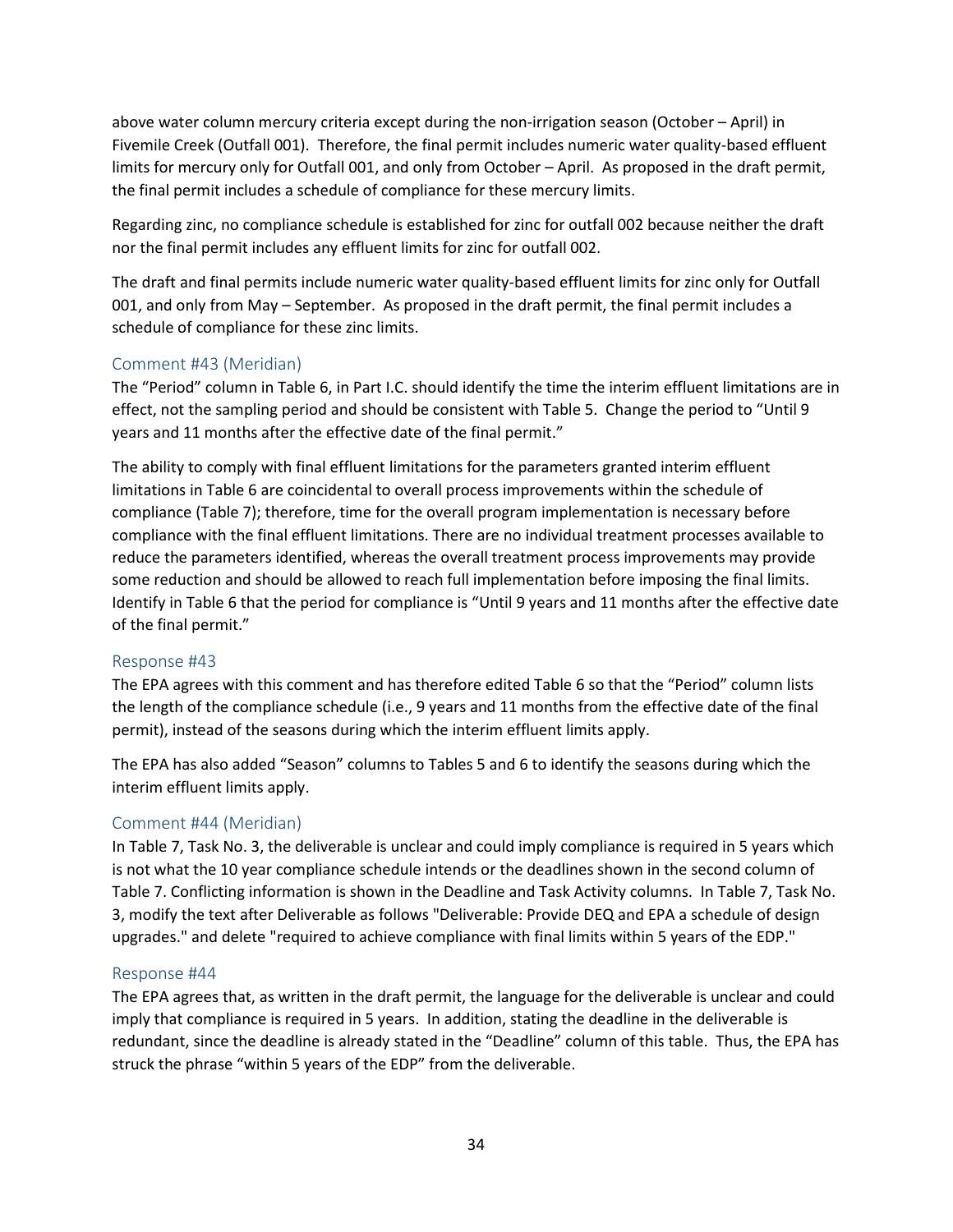#### Comment #45 (Meridian)

Add clarity about the referenced final effluent limitations. In Table 7, Task No. 8, add to the first sentence " ... effective date of the permit)" ', achieve final effluent limits issued in this permit.'

#### Response #45

The EPA agrees that the language of task number 8, in Table 7, could be clearer. The EPA has revised task number 8 to read as follows:

*Process optimization and achieve final effluent limitations in Part I.B of this permit (nine years and eleven months after the effective date of the permit).*

*Deliverable: Permittee must achieve compliance with the final effluent limitations in Part I.B of this permit by June 30, 2027 and must submit written notice of compliance to DEQ and EPA.* 

#### Comment #46 (Meridian)

Outfall requirements in Part I.D should match requirements in Tables 2 and 3. Revise to be consistent.

#### Response #46

Regarding the required sample frequency for WET, Tables 2 and 3 reference Part I.D.2, thus there is no inconsistency regarding required sample frequencies between Part I.D and Tables 2 and 3.

Regarding the required sample type, Tables 2 and 3 specify 24-hour composite samples for WET, which is consistent with Part I.D.1.

In order to ensure consistency in reporting requirements between Part I.D and Tables 2 and 3, the EPA has edited Tables 2 and 3 to reference the WET reporting requirements in Part I.D.4. The EPA has also edited Part I.D.4.a to specify that, if more than one WET sample is taken during the season, the permittee must report both the maximum and average results for the season on the DMR.

#### Comment #47 (Meridian)

Clarify that WET testing is required if discharging effluent to the outfall. Add to l.D.2.a, "...twice per year for each outfall, if effluent discharge to the outfall occurs within the testing period."

#### Response #47

The EPA agrees that WET testing during a given season be conducted only if effluent is discharged to a given outfall during that season. Part I.D.2.a now reads "Chronic tests must be conducted twice per year for each outfall if a discharge from the outfall occurs during the seasons specified below."

#### Comment #48 (Meridian)

The assessment in Table 6, on Page 16 of the Fact Sheet, that the proposed limits are achievable immediately, is impracticable. A compliance schedule negotiable with the State of Idaho is appropriate for all parameters and necessary to provide sufficient time to ensure compliance. The City requests a compliance schedule for multiple parameters and is especially concerned about not being able to meet ammonia and phosphorus requirements that are at or below the limits of technology and require significant time to design, construct, and operate.

For all parameters except for total suspended solids, the assessment of achievable immediately should be no and a compliance schedule granted. The treatment processes that will be implemented during the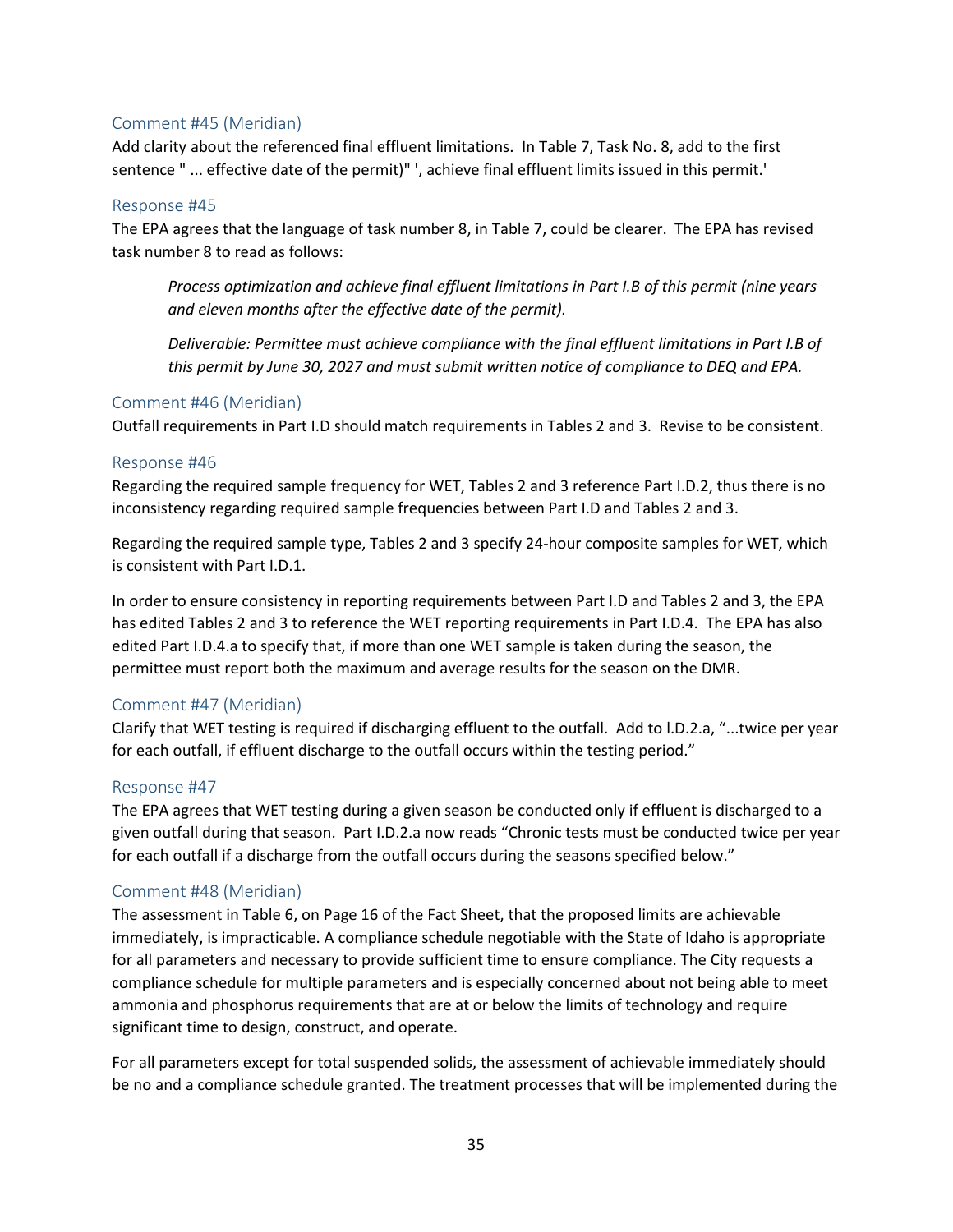compliance schedule may incidentally reduce mercury and as such should be implemented first to evaluate such potential reduction before final effluent limits are set.

#### Response #48

The commenter's statement that the new water quality-based effluent limits for total suspended solids (TSS) are achievable immediately upon the effective date of the final permit is not in dispute. The EPA stated in Table 6 of the fact sheet that the new water quality-based effluent limits for TSS are achievable immediately upon the effective date of the final permit.

Other than the TSS, the only new water quality-based effluent limits that the EPA determined could be achieved immediately upon the effective date of the final permit were the effluent limits for mercury for outfall 002 (for all seasons) and for outfall 001 from May – September. However, as described in the response to comment #4, the EPA has removed from the final permit all of the mercury effluent limits that the EPA determined the City could comply with immediately. This renders moot the issue of whether a compliance schedule of compliance is necessary for such proposed limits.

A compliance schedule is authorized for the only numeric water quality-based effluent limits for mercury that remain in the permit, which apply at outfall 001 from October – April.

#### <span id="page-37-0"></span>Standard Permit Conditions

#### Comment #49 (Meridian)

Meridian requested that the EPA replace the word "pollutants" from the discharge authorization in Part I.A of the draft permit. Meridian stated that "pollutants" should be replaced with "effluent," to match the current permit.

#### Response #49

The paragraphs in the 1999 permit corresponding to Part I.A in the draft permit appear on Page 4, under the heading "I. SPECIFIC LIMITATIONS AND MONITORING REQUIREMENTS," and read as follows:

*"During the period beginning on the effective date of this permit the permittee is authorized to discharge wastewater from Outfall 001 to Five Mile Creek, and from Outfall 002 to the Boise River provided the combined discharge from Outfalls 001 and 002 does not exceed 7.0 mgd, and the discharge meets the limitations and monitoring requirements set forth herein.*

*This permit does not authorize the discharge of any waste streams, including spills and other unintentional or non-routine discharges of pollutants, that are not part of the normal operation of the facility as disclosed in the permit application."*

#### Part I.A of the draft permit reads as follows:

*"During the effective period of this permit, the permittee is authorized to discharge pollutants from Outfall 001 to Fivemile Creek, and from Outfall 002 to the Boise River, within the limits and subject to the conditions set forth herein. This permit authorizes the discharge of only those pollutants resulting from facility processes, waste streams, and operations that have been clearly identified in the permit application process."*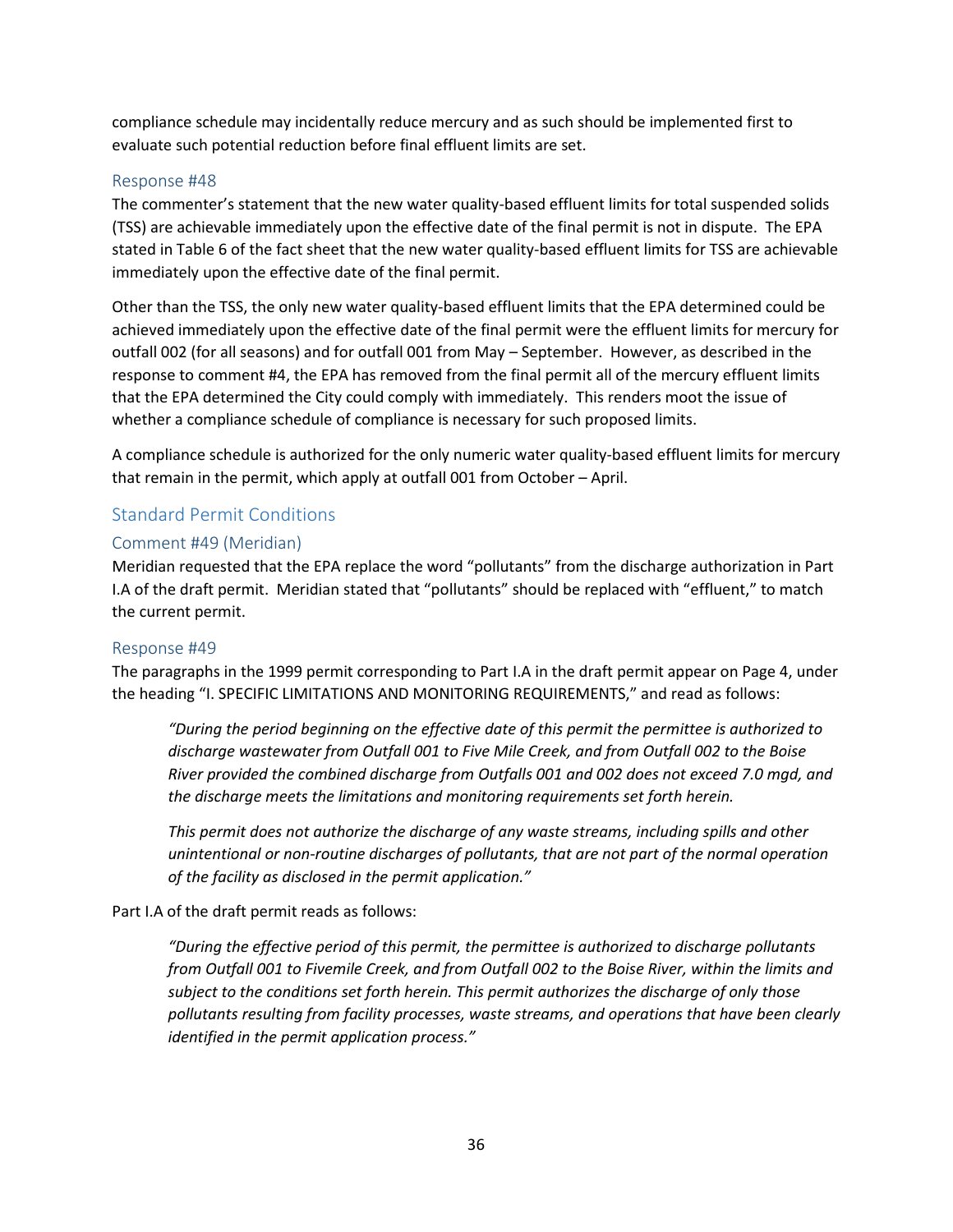Contrary to Meridian's comment, the word "effluent" does not appear in this part of the 1999 permit. The 1999 permit states that "the permittee is authorized to discharge *wastewater*," whereas the draft permit states that "the permittee is authorized to discharge *pollutants*."

The use of the word "pollutants" is preferable to "wastewater" or "effluent" because it is consistent with the Clean Water Act (CWA) and federal regulations. According to 40 CFR 122.1(b), "The NPDES program requires permits for the discharge of 'pollutants' from any 'point source' into 'waters of the United States.' The terms 'pollutant', 'point source' and 'waters of the United States' are defined at § 122.2."

The definition of the term "pollutant" at 40 CFR 122.2 reads, in relevant part, "Pollutant means dredged spoil, solid waste, incinerator residue, filter backwash, sewage, garbage, sewage sludge, munitions, chemical wastes, biological materials, radioactive materials…, heat, wrecked or discarded equipment, rock, sand, cellar dirt and industrial, municipal, and agricultural waste discharged into water." The Meridian WWTP discharges sewage and other municipal and industrial waste. Therefore, the Meridian WWTP discharges "pollutants" as defined in 40 CFR 122.2.

Since the WWTP is a "point source" and discharges "pollutants" to "waters of the United States" as those terms are defined at 40 CFR 122.2, the WWTP is required to obtain an NPDES permit (40 CFR 122.1(b), CWA §§ 301 and 402).

#### Comment #50 (Meridian)

The documents include multiple terms when referring to "receiving water" or "ambient" or "surface water". Please update the permit and fact sheet to consistently use only one term for "receiving water" or "ambient" or "surface water".

#### Response #50

The EPA has edited the final permit to use the phrase "receiving water" consistently, replacing uses of the terms "ambient" and "surface water" in the draft permit. This phrase was chosen because it is used several times in federal regulations concerning NPDES permits (40 CFR 122), whereas the terms "ambient" and "surface water" do not appear in these regulations.

# Comment #51 (Meridian)

Remove the phrase "only those pollutants" from the second sentence of Part I.A. of the permit.

#### Response #51

The sentence in question reads, "This permit authorizes the discharge of only those pollutants resulting from facility processes, waste streams, and operations that have been clearly identified in the permit application process." This language is included to make clear the extent of the discharge authorization, and the shield from enforcement provided by the permit.

As explained in the EPA's "Revised Policy Statement on Scope of Discharge Authorization and Shield Associated with NPDES Permits" (EPA 1995):

*A permit provides authorization and therefore a shield for the following pollutants resulting from facility processes, waste streams and operations that have been clearly identified in the permit application process when discharged from specified outfalls:*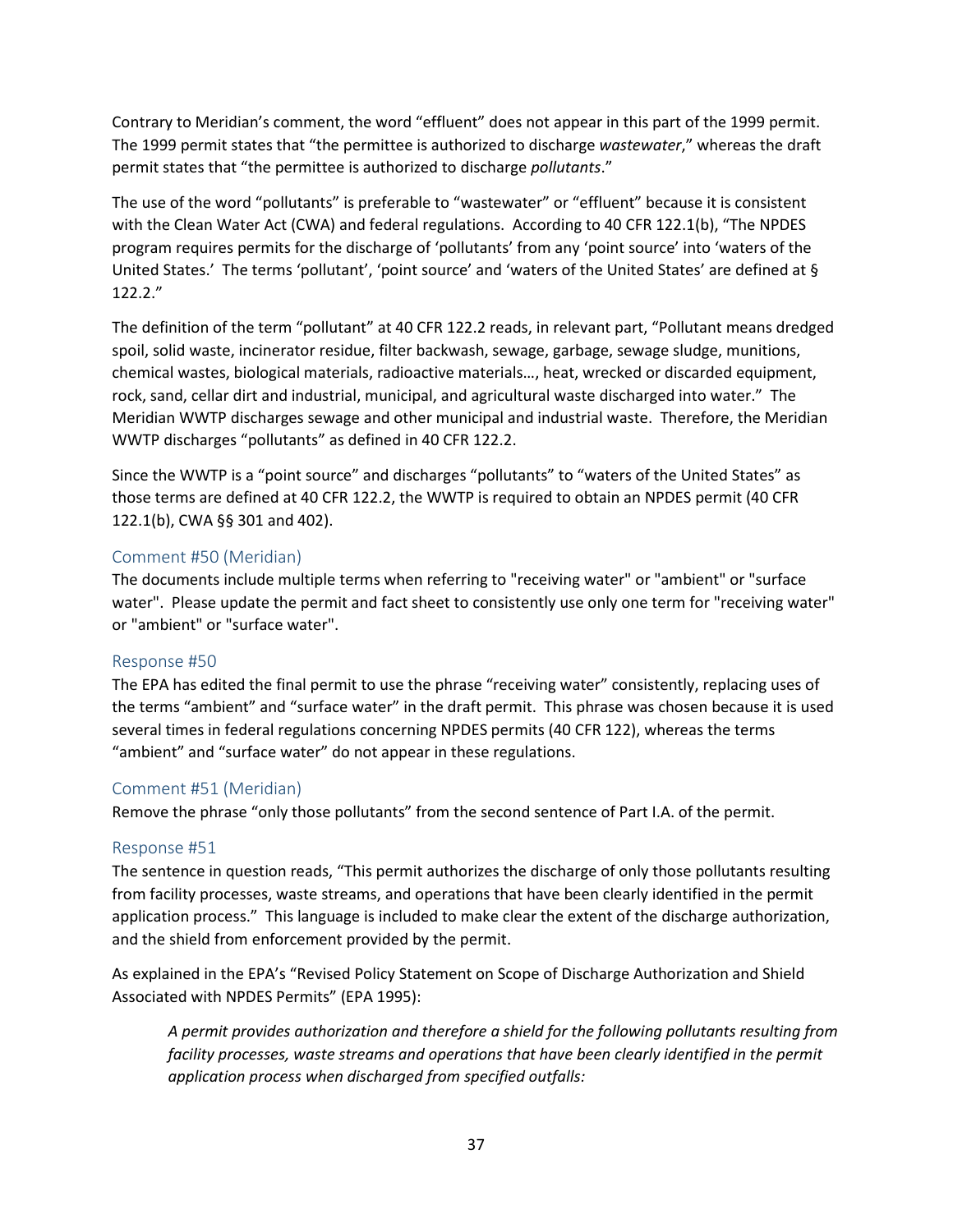- *1. Pollutants specifically limited in the permit or pollutants which the permit, fact sheet, or administrative record explicitly identify as controlled through indicator parameters;*
- *2. Pollutants for which the permit authority has not established limits or other permit conditions, but which are specifically identified in writing as present in facility discharges during the permit application process and contained in the administrative record which is available to the public; and*
- *3. Pollutants not identified as present but which are constituents of wastestreams, operations or processes that were clearly identified in writing during the permit application process and contained in the administrative record which is available to the public.*

The policy statement also states that "an NPDES permit does not authorize the discharge of any pollutants associated with wastestreams, operations, or processes which existed at the time of the permit application and which were not clearly identified during the application process" (emphasis in original).

If the EPA were to delete the phrase "only those pollutants" from the permit, as suggested by the commenter, the discharge authorization would not be specific to pollutants resulting from facility processes, waste streams and operations that have been clearly identified in writing in the permit application process and contained in the administrative record. This would be contrary to the EPA's policy on the scope of discharge authorization and shield associated with NPDES permits. Therefore, the EPA has not edited Part I.A of the permit as suggested by the commenter.

# Comment #52 (Meridian)

Current permit language in Part I.B.5 does not differentiate between treatment units. If the City of Meridian is capable of meeting the effluent permit limits without filtration, please allow the discharge of both filtered and unfiltered effluent. Language should be added to this section giving permission to collect effluent samples to be taken from filtered or unfiltered effluent so long as limits are still met is a concern based on the facility equipment. Revise to: The permittee must collect effluent samples from the effluent stream after the last treatment unit, which may be filtered or unfiltered effluent, prior to discharge into the receiving waters.

#### Response #52

The EPA does not agree that the commenter's proposed revision is necessary or consistent with federal regulations.

Bypass of treatment units, including filtration, is addressed by Part IV.F of the permit "Bypass of Treatment Facilities." This condition of the permit implements 40 CFR 122.41(m), which is a standard condition that must be included in all NPDES permits. The first paragraph of 40 CFR 122.41 reads, in relevant part:

*The following conditions apply to all NPDES permits. … All conditions applicable to NPDES permits shall be incorporated into the permits either expressly or by reference.*

The EPA cannot change the permit to allow bypasses to a greater extent than specified in 40 CFR 122.41(m).

However, seasonal effluent limitations which allow the facility to shut down a specific pollution control process during certain periods of the year are not considered to be a bypass (49 FR 38037). Thus, if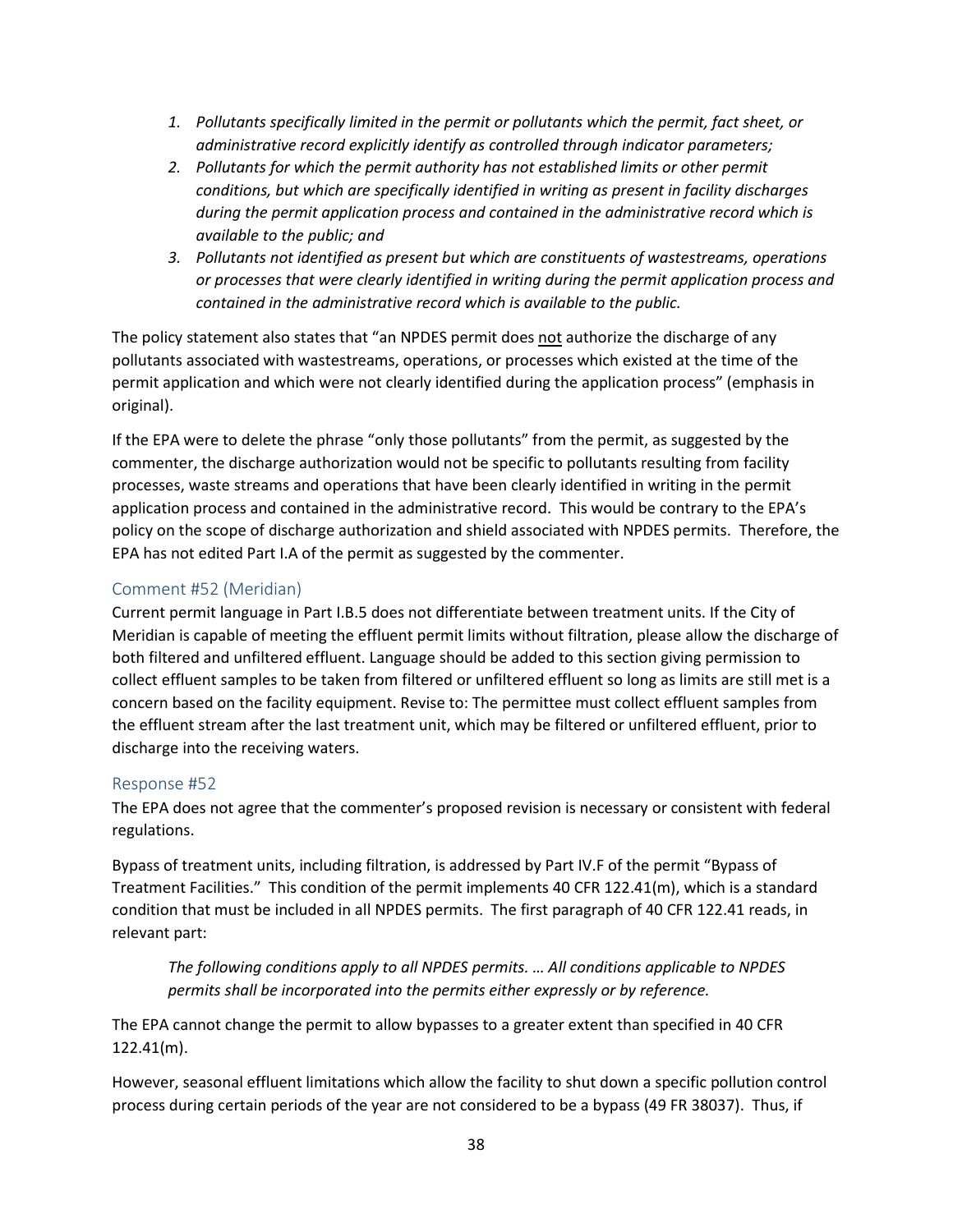filtration is necessary only to meet certain seasonal effluent limits, then the permittee may shut down filtration and sample the unfiltered effluent.

#### Comment #53 (Meridian)

In Part II.A., it is an undue burden to continually amend the O&M Plan as field conditions may necessitate minor adjustments. Modify to: The permittee must identify whenever there is a modification in sample collection, sample analysis, or other procedures addressed by the QAP and maintain appropriate records of deviations from the QAP.

#### Response #53

It would not be appropriate to include language regarding the quality assurance plan (QAP) in Part II.A of the permit, which concerns the operation and maintenance (O&M) plan.

The EPA assumes that the language characterized by the commenter as requiring the permittee to "continually amend the O&M Plan" is the sentence which reads, "any changes occurring in the operation of the plant shall be reflected within the Operation and Maintenance plan."

This is not intended to require amendments to the O&M plan to reflect minor adjustments that are within the scope of the existing O&M Plan.

#### Comment #54 (Meridian)

It is an undue burden to continually amend the QAP as field conditions may necessitate minor adjustments. Modify to: The permittee must identify whenever there is a modification in sample collection, sample analysis, or other procedures addressed by the QAP and maintain appropriate records of deviations from the QAP.

#### Response #54

The EPA assumes that the language characterized by the commenter as requiring the permittee to "continually amend the QAP" is the sentence which reads, "The permittee must amend the QAP whenever there is a modification in sample collection, sample analysis, or other procedure addressed by the QAP."

This is not intended to require amendments to the QAP to reflect minor adjustments that are within the scope of the existing QAP.

#### Comment #55 (Meridian)

It is not feasible to comply with changing requirements beyond those that are directly incorporated within the permit. Strike Part IV.H.

#### Response #55

Part IV.H of the draft permit implements 40 CFR 122.41(a)(1), which reads:

*The permittee shall comply with effluent standards or prohibitions established under section 307(a) of the Clean Water Act for toxic pollutants and with standards for sewage sludge use or disposal established under section 405(d) of the CWA within the time provided in the regulations that establish these standards or prohibitions or standards for sewage sludge use or disposal, even if the permit has not yet been modified to incorporate the requirement.*

The first paragraph of 40 CFR 122.41 reads, in relevant part: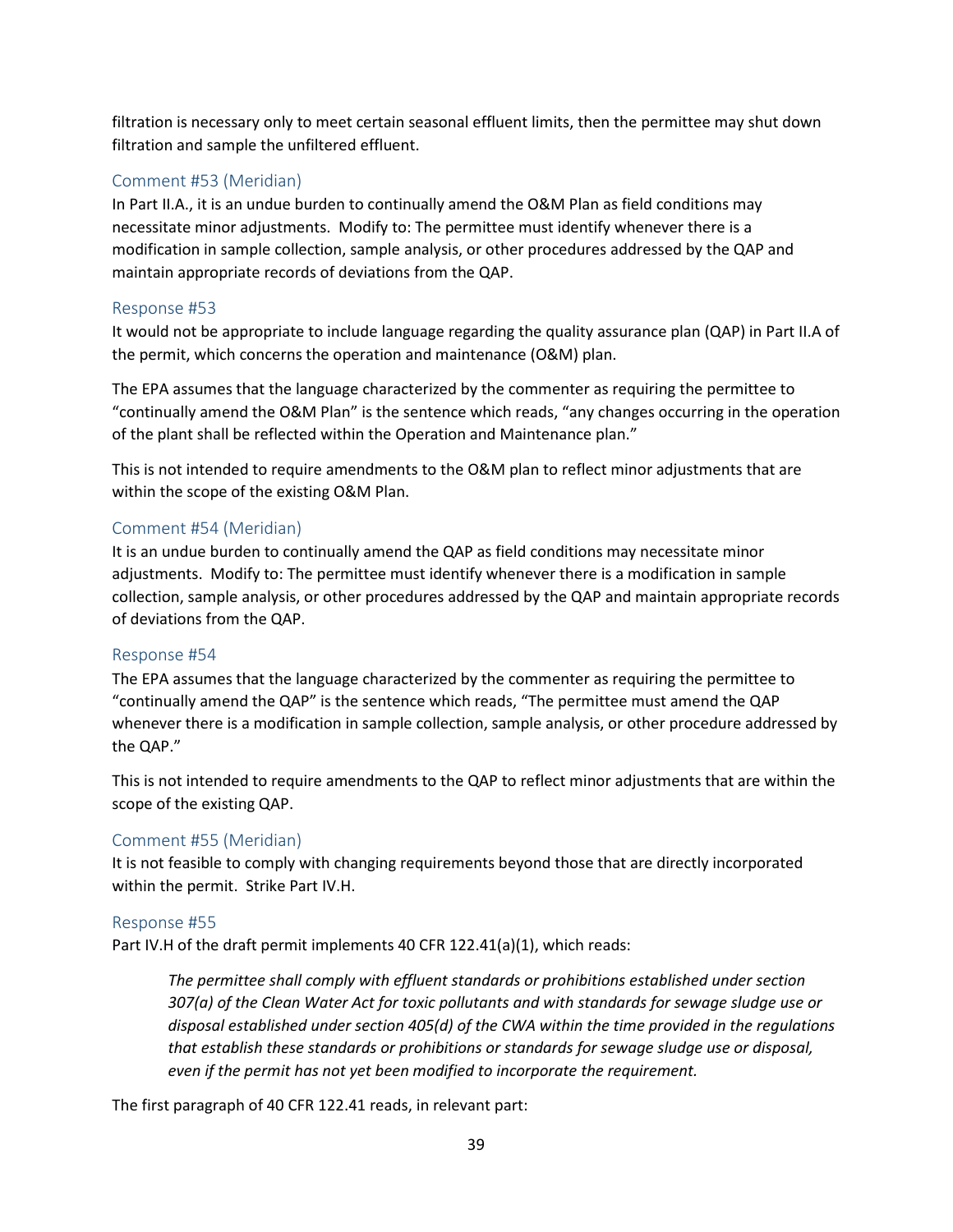*The following conditions apply to all NPDES permits. … All conditions applicable to NPDES permits shall be incorporated into the permits either expressly or by reference.*

Thus, even if the EPA struck this language from the permit, the EPA would be required by 40 CFR 122.41 to include it by reference.

The draft permit omitted the clause in 40 CFR 122.41(a)(1) stating that the permittee shall comply with standards for sewage sludge established under Section 405(d) of the CWA. This clause has been added to the final permit.

# <span id="page-41-0"></span>Whole Effluent Toxicity

# Comment #56 (Meridian)

Meridian stated that *Selenastrum capricornutum* is sensitive to numerous parameters that may not be related to the effluent. As stated in EPA guidance, depending on site-specific water quality conditions, it is appropriate to utilize specific species. In cases where water quality characteristics are not compatible with standard test species, the permitting authority should use best scientific judgment with local and state agencies in the selection of appropriate species. *Selenastrum capricornutum* is not appropriate to include.

# Response #56

The TSD states that, "to provide sufficient information for making permitting decisions, EPA recommends a minimum number of three species, representing three different phyla (e.g., a fish, an invertebrate, and a plant) be used to test an effluent for toxicity" (Section 1.3.4, Page 16).

The only plant for which there is a chronic whole effluent toxicity test approved by the EPA for nationwide use is EPA Method 1003.0, which is a growth test for the green alga *Selenastrum capricornutum* (40 CFR 136.3, Table IA). Thus, in order to ensure consistency with the TSD's recommendation to test a minimum of three species representing three different phyla, the EPA has required *Selenastrum capricornutum* to be included in the screening for the most sensitive species.

#### Comment #57 (Meridian)

In Part I.D.4.b, it is unclear what must be reported for flow rate, effluent flow rate or receiving water flow rate or both. Clarify that this is the flow rate for the day since sampling is completed on a composite sample.

# Response #57

This language refers to the effluent flow rate. Note that monitoring of the receiving water flow rate is required only for outfall 001. The EPA has edited this part of the permit to specify that it is the 24-hour average effluent flow rate that must be reported in the report of toxicity test results.

#### Comment #58 (Meridian)

In Part I.D.5, the compliance schedule on TRE and WET should provide 180 days to complete TRE and the first WET test. The TRE is a new requirement and sufficient time should be provided to initiate. Allow for time to prepare TRE workplan and initial WET testing.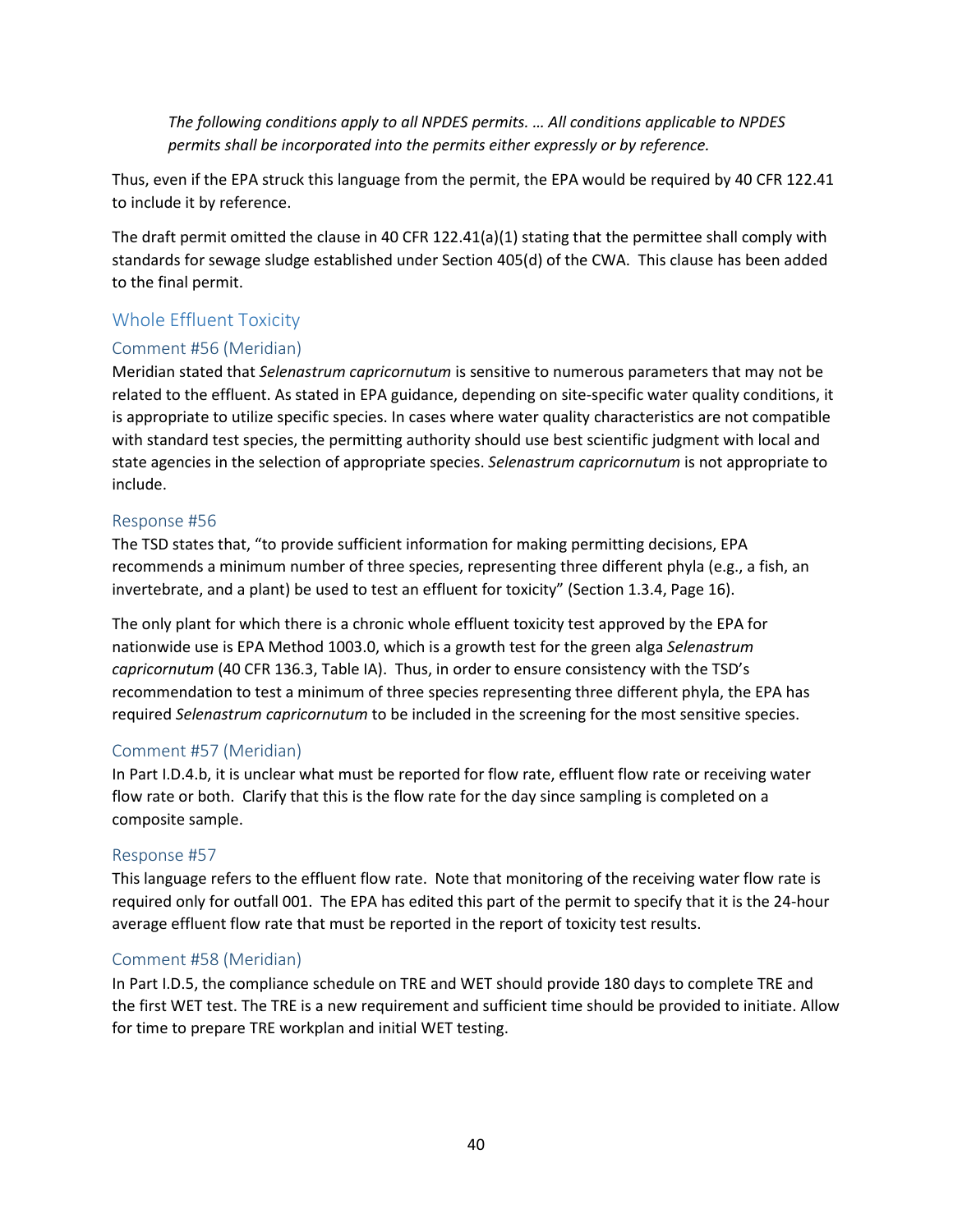#### Response #58

The *EPA Regions 8, 9 and 10 Toxicity Training Tool* (Denton et al., 2007) states that "EPA Regions 9 and 10 recommend that an initial TRE/TIE Work Plan be developed by the permittee within 60-90 days of the effective date of the permit." The EPA has edited parts I.D.2.a and I.D.5 of the permit to allow 90 days to complete the initial investigation TRE workplan.

#### Comment #59 (Meridian)

The draft permit calls for an effort to develop a toxicity reduction evaluation (TRE) workplan prior to undertaking the WET testing to determine whether there is a toxicity issue to address. Until the City has the opportunity to perform the WET tests and understands whether a TRE is even needed, requiring a TRE workplan be prepared and submitted is premature. The City requests that the TRE workplan be required within 180 days after required toxicity testing if such testing shows the effluent does not meet the toxicity requirements.

#### Response #59

The EPA does not agree that a TRE workplan should be completed only in the event that toxicity testing shows that the effluent exceeds the accelerated testing triggers in Part I.D.6 of the permit. The *EPA Regions 8, 9 and 10 Toxicity Training Tool* (Denton et al., 2007) states that "EPA Regions 9 and 10 recommend that an initial TRE/TIE Work Plan be developed by the permittee within 60-90 days of the effective date of the permit." Completing an initial investigation TRE workplan will allow the City of more quickly and effectively respond to an effluent toxicity problem, should it occur.

#### Comment #60 (Meridian)

Need to clarify that additional tests are only WET tests, and not all effluent parameters with frequency of monthly or more. In Parts I.D.6.b and c, clarify that accelerated testing is for WET tests.

#### Response #60

The EPA has inserted the phrase "whole effluent toxicity" into Parts I.D.6.b and c. of the permit, to clarify that the accelerated testing required therein is WET testing.

#### Comment #61 (Meridian)

In Part I.D.7.a of the draft permit, the TRE workplan should be completed within 180 days of effective date of the permit. Strike "prior to initiation of toxicity testing". Add "if toxicity is demonstrated."

#### Response #61

The timeline for development of the initial investigation TRE workplan is addressed in Part I.D.5 of the draft permit. As described in the response to comments 58 and 59, the EPA has required the completion of the initial investigation TRE workplan with 90 days of the effective date of the final permit, consistent with the recommendations of the *EPA Regions 8, 9 and 10 Toxicity Training Tool* (Denton et al., 2007).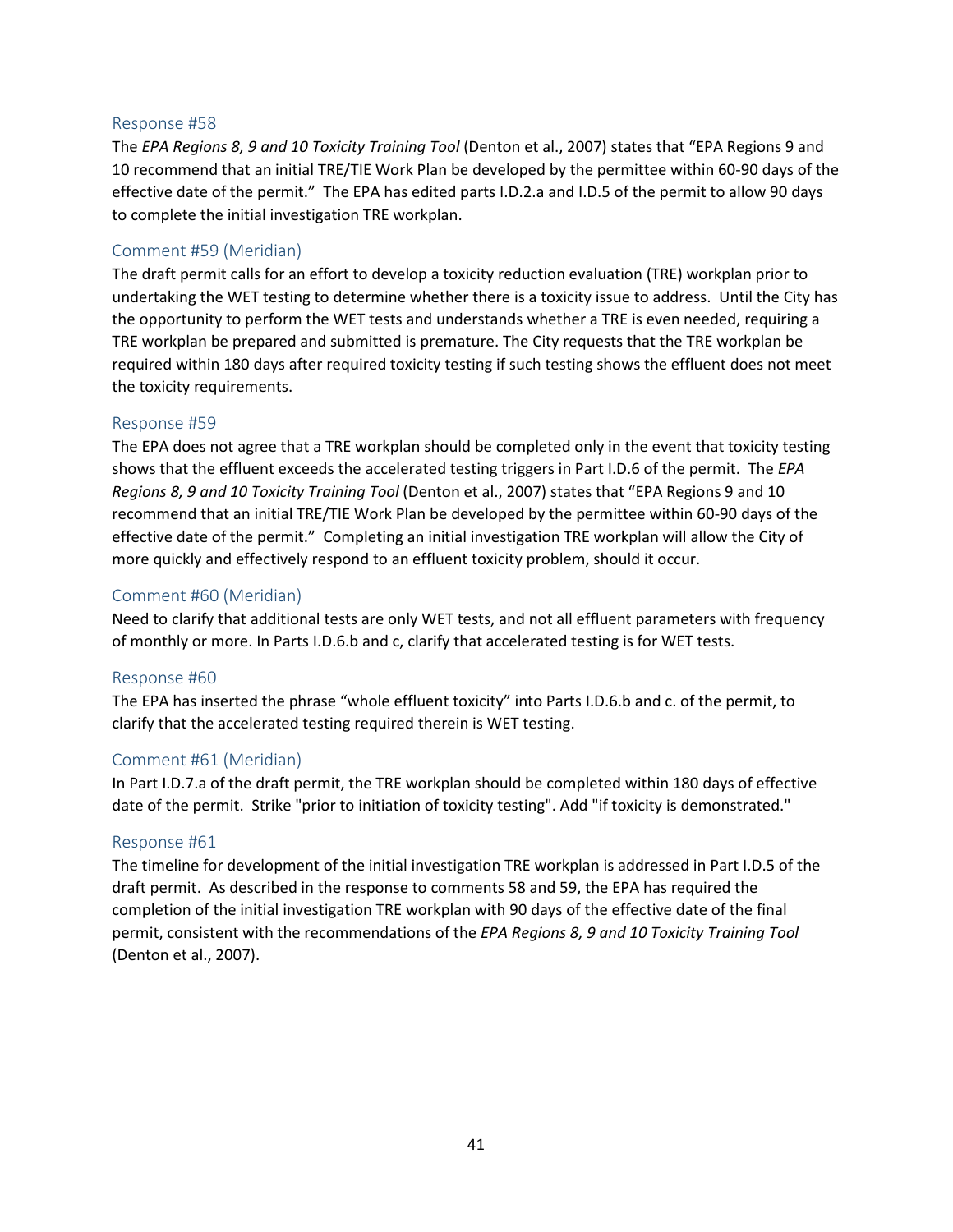# <span id="page-43-0"></span>Mercury Minimization Plan

# Comment #62 (Boise)

Mercury is a bioaccumulative pollutant that is a global pollutant<sup>[15](#page-43-1)</sup> and impacts many waters of the United States, including Idaho, the Boise River and Brownlee Reservoir<sup>16</sup>. Idaho fish consumption advisories<sup>[17](#page-43-3)</sup> for mercury have been issued for the Boise River (catfish at Parma, Idaho), Brownlee Reservoir (carp, catfish, crappie, and perch), and statewide (large and smallmouth bass), making mercury an important permitting issue for all point sources discharging mercury to the Boise River.

Municipal wastewater treatment facilities are generally a minor source of mercury, however they do have a role to play in the control of mercury and the protection of human health<sup>[18,](#page-43-4)19</sup>. The proposed Mercury Minimization Plan and Watershed based Fish Tissue testing requirements proposed in the draft permits appear to be appropriate and are actions municipalities already are or are willing to implement to protect human health and the environment.

#### Response #62

Thank you for your comment.

#### Comment #63 (Meridian)

In Part I.F, clarify the requirements for the completion of mercury minimization plan (MMP) or reports. Request only having to complete MMP or reports if not meeting mercury limits.

#### Response #63

As explained in the response to comment #4, all of the mercury limits have been removed from the permit, except for outfall 001 from October – April.

Even if the City had effluent limits for mercury year-round, for both outfalls, it would not be appropriate to require completion of the MMP or associated reports only if the City is not meeting its mercury effluent limits. As explained on Pages 25-26 the fact sheet, the objective of the MMP is to identify potential sources of mercury loading to the POTW, and, in turn, the receiving water, in an effort to attain compliance with the State of Idaho's human health criterion for methylmercury in fish tissue (0.3 mg/kg).

In contrast, the numeric mercury effluent limits are not based on the human health fish tissue criterion, rather, they are based on the numeric criteria for mercury in the water column, which is unrelated to the fish tissue criterion. Thus, compliance with the effluent limits for mercury does not necessarily

l

<span id="page-43-1"></span><sup>&</sup>lt;sup>15</sup> United Nations Environment Programme Global Mercury Assessment 2013, available at: [http://www.unep.org/chemicalsandwaste/what-we-do/technology-and-metals/mercury/global-mercury-](http://www.unep.org/chemicalsandwaste/what-we-do/technology-and-metals/mercury/global-mercury-assessment)

<span id="page-43-2"></span>assessment<br><sup>16</sup> Idaho Fish Consumption Advisory Program, Boise River listing for Catfish (no more the 3-11 meals per month depending on age and pregnancy, statewide large and small mouth bass advisory of no more than 2-8 meals per month with no other fish consumption;

<span id="page-43-3"></span><http://healthandwelfare.idaho.gov/Health/EnvironmentalHealth/FishAdvisories/tabid/180/Default.aspx>17 Idaho Fish Consumption Advisories, Idaho Fish Consumption Advisories, Idaho Fish Consumption Advisory Program,

<http://healthandwelfare.idaho.gov/Health/Environmenta!Health/FishAdvisories/tabid/180/default.aspx>18 Mercury Pollutant Minimization Program Guidance, USEPA Region 5, November 2004.

<span id="page-43-5"></span><span id="page-43-4"></span><sup>&</sup>lt;sup>19</sup> USEPA, 2010, Guidance for Implementing the January 2001 Methylmercury Water Quality Criterion, 221 p, <http://nepis.epa.gov/Exe/ZyPURL.cgi?Dockey=P1007BKQ.TXT>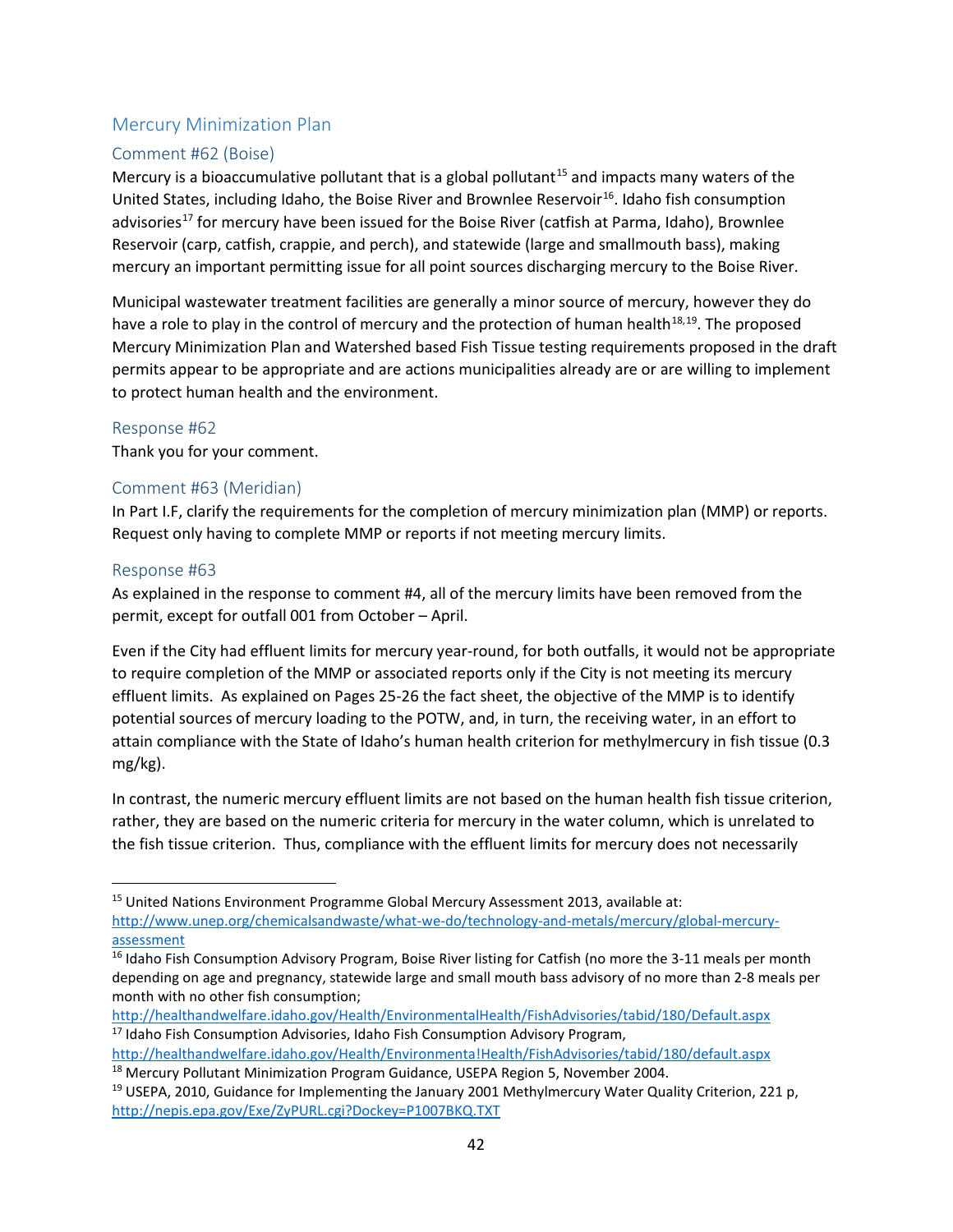mean that the City's MMP is effective in reducing discharges of mercury to the extent necessary to meet the State of Idaho's human health criterion for methylmercury in fish tissue.

# Comment #64 (Meridian)

The sentence at Part l.F.3.b (Page 22) does not make sense: "A summary of actions taken to reduce or eliminate mercury discharges to progress toward meeting water quality standards." Revise the sentence, such as, "A summary of actions taken to reduce or eliminate mercury discharges."

#### Response #64

The EPA agrees that the language of Part I.F.3.b could be clarified. The EPA has edited it to read: "A summary of actions taken to reduce or eliminate mercury discharges, with a goal of meeting water quality standards for methylmercury in fish tissue."

# Comment #65 (Meridian)

In Part I.F.3.c, define "influent and effluent". The sentence is not clear. "Mercury source reduction implementation, source monitoring results, influent and effluent, and results for the previous year." Revise sentence. "Mercury source reduction implementation, source monitoring, influent, and effluent mercury concentration results from sampling."

# Response #65

The EPA agrees that the language of Part I.F.3.c could be clarified. The EPA has edited it to read: "Mercury source reduction implementation, mercury source monitoring results, and influent and effluent mercury monitoring results for the previous year."

# <span id="page-44-0"></span>Receiving Stream Flow

#### Comment #66 (IRU)

Could EPA please present the Fivemile Creek low flows in cubic feet per second, not million gallons per day? This would be consistent with the way that river flow is measured and the way low flow is reported in other permits.

#### Response #66

The flow rates for Fivemile Creek are provided in Tables 1, C-2 and C-3 of the fact sheet. The available flow data for Fivemile Creek was collected by the City of Meridian as required by its 1999 permit. The 1999 permit required the stream flow to be reported in units of million gallons per day (mgd). See the 1999 permit at Table 5, on Page 11. Thus, the flow of Fivemile Creek was reported in units of million gallons per day in the fact sheet.

Table 1, below, lists the critical low flows for Fivemile Creek, with values reported in cubic feet per second (CFS) instead of mgd. A flow rate of 1 mgd is equivalent to 1.547 CFS.

| Table 1: Estimated Low Flows in Fivemile Creek Upstream of the<br><b>City of Meridian Outfall</b>         |      |      |      |      |  |  |
|-----------------------------------------------------------------------------------------------------------|------|------|------|------|--|--|
| <b>Harmonic</b><br><b>1Q10 (CFS)</b><br>7Q10 (CFS)<br>30Q5 (CFS)<br><b>Mean</b><br><b>Season</b><br>(CFS) |      |      |      |      |  |  |
| October – April                                                                                           | 1.4  | 1.83 | 2.01 | N/A  |  |  |
| May - September                                                                                           | 28.0 | 36.5 | 40.1 | N/A  |  |  |
| Year Round                                                                                                | N/A  | N/A  | N/A  | 9.95 |  |  |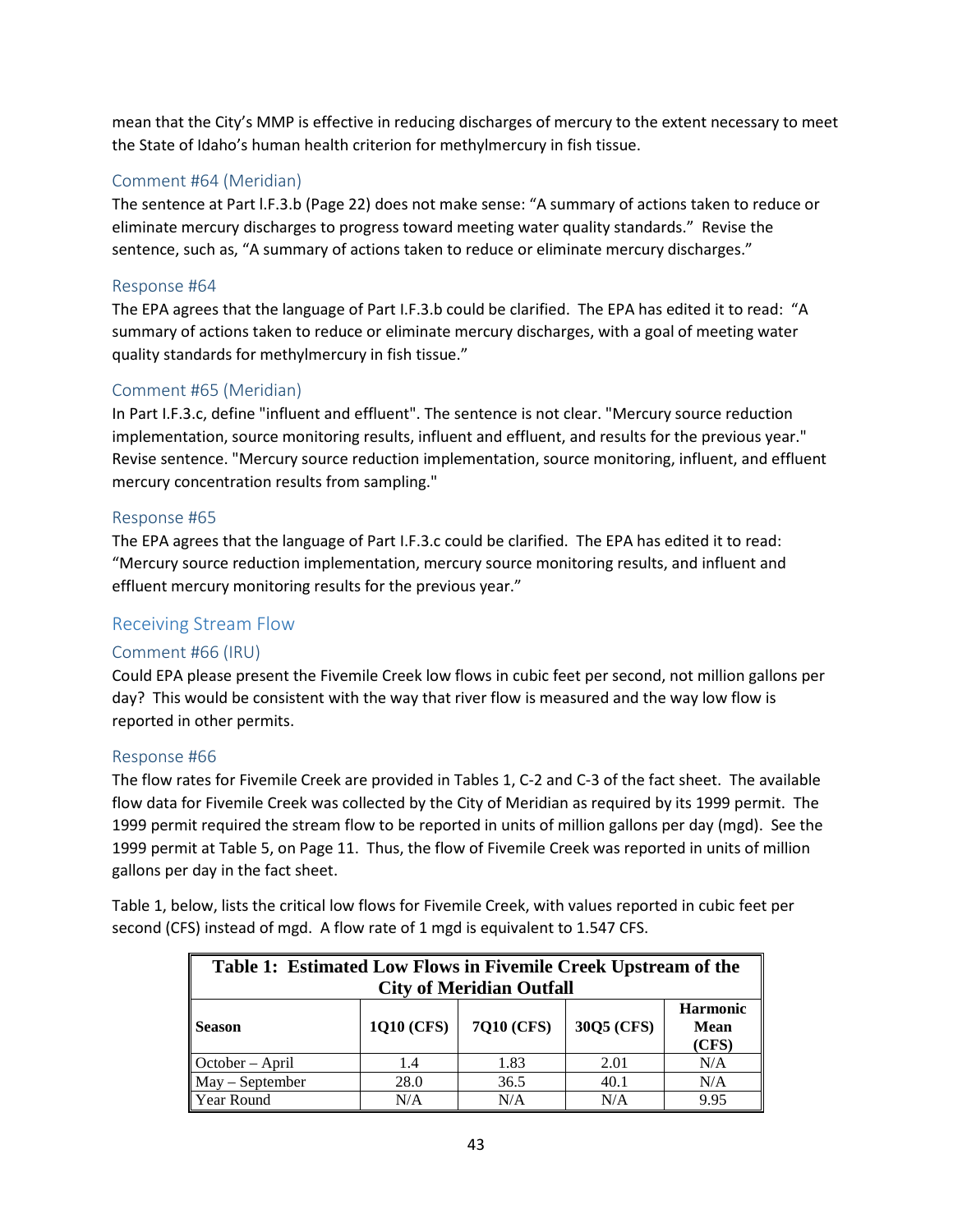#### Comment #67 (IRU)

Could EPA provide the flow data that was used for Thurman Drain and provide the location of that drain?

#### Response #67

As explained on Page C-4 of the fact sheet, the EPA obtained flow data for Thurman Drain from the USGS NWIS, and a total of 46 flow measurements were available. Specifically, water quality data were available for two stations: Station #13208750 Thurman Drain at Mouth near Eagle, ID and station #13209450 Thurman Drain near Eagle, ID. Data from the USGS NWIS is publicly available on the internet at [http://waterdata.usgs.gov/nwis.](http://waterdata.usgs.gov/nwis)

As stated on Page C-4 of the fact sheet, the EPA used the monthly average flow rates of Thurman Drain when estimating the flow of the south channel of the Boise River at Linder Road. The monthly average flow rates calculated from the USGS NWIS data are provided in Table 2, below.

| <b>Table 2: Monthly Average Flow</b><br><b>Rates for Thurman Drain</b> |                     |                          |  |  |  |
|------------------------------------------------------------------------|---------------------|--------------------------|--|--|--|
| Month                                                                  | <b>Average Flow</b> | Number of                |  |  |  |
|                                                                        | Rate (CFS)          | <b>Measurements</b>      |  |  |  |
| Jan                                                                    | 7.4                 | 1                        |  |  |  |
| Feb                                                                    | 11.4                | $\overline{c}$           |  |  |  |
| Mar                                                                    | 7.1                 | $\overline{\mathbf{3}}$  |  |  |  |
| Apr                                                                    | 13.3                | $\overline{3}$           |  |  |  |
| May                                                                    | 17.7                | 7                        |  |  |  |
| Jun                                                                    | 19.3                | 5                        |  |  |  |
| Jul                                                                    | 16.6                | $\overline{4}$           |  |  |  |
| Aug                                                                    | 22.4                | 5                        |  |  |  |
| Sep                                                                    | 20.0                | $\overline{4}$           |  |  |  |
| Oct                                                                    | 13.1                | $\overline{\mathcal{L}}$ |  |  |  |
| Nov                                                                    | 11.9                | 5                        |  |  |  |
| Dec                                                                    | 12.5                | $\overline{3}$           |  |  |  |

The locations of the monitoring stations are shown in Figures 1 and 2, below.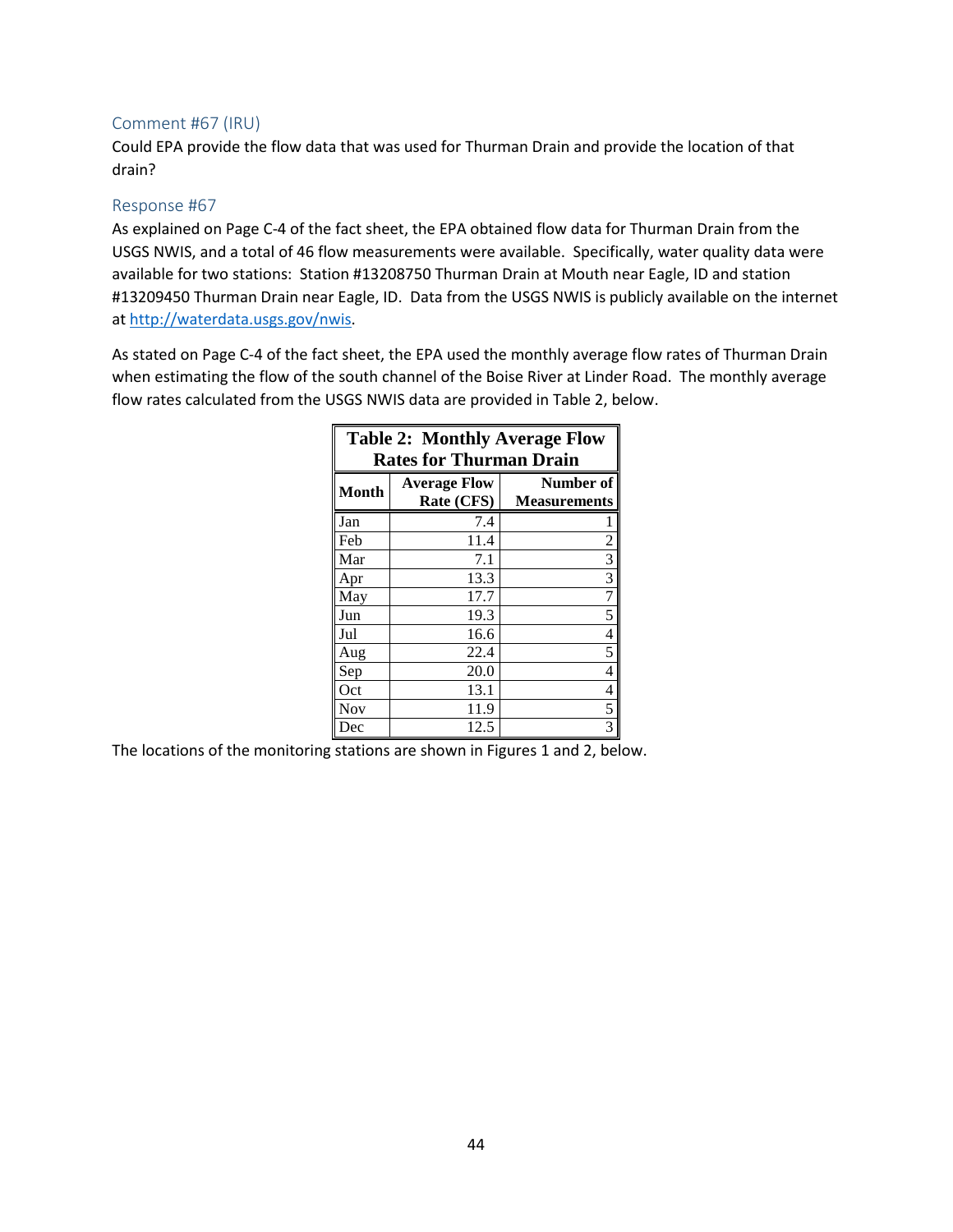

**Figure 1: Location of Station Number 13208750 (Thurman Drain at Mouth)**

**Figure 2: Location of Station Number 13209450 (Thurman Drain near Eagle, Idaho)**

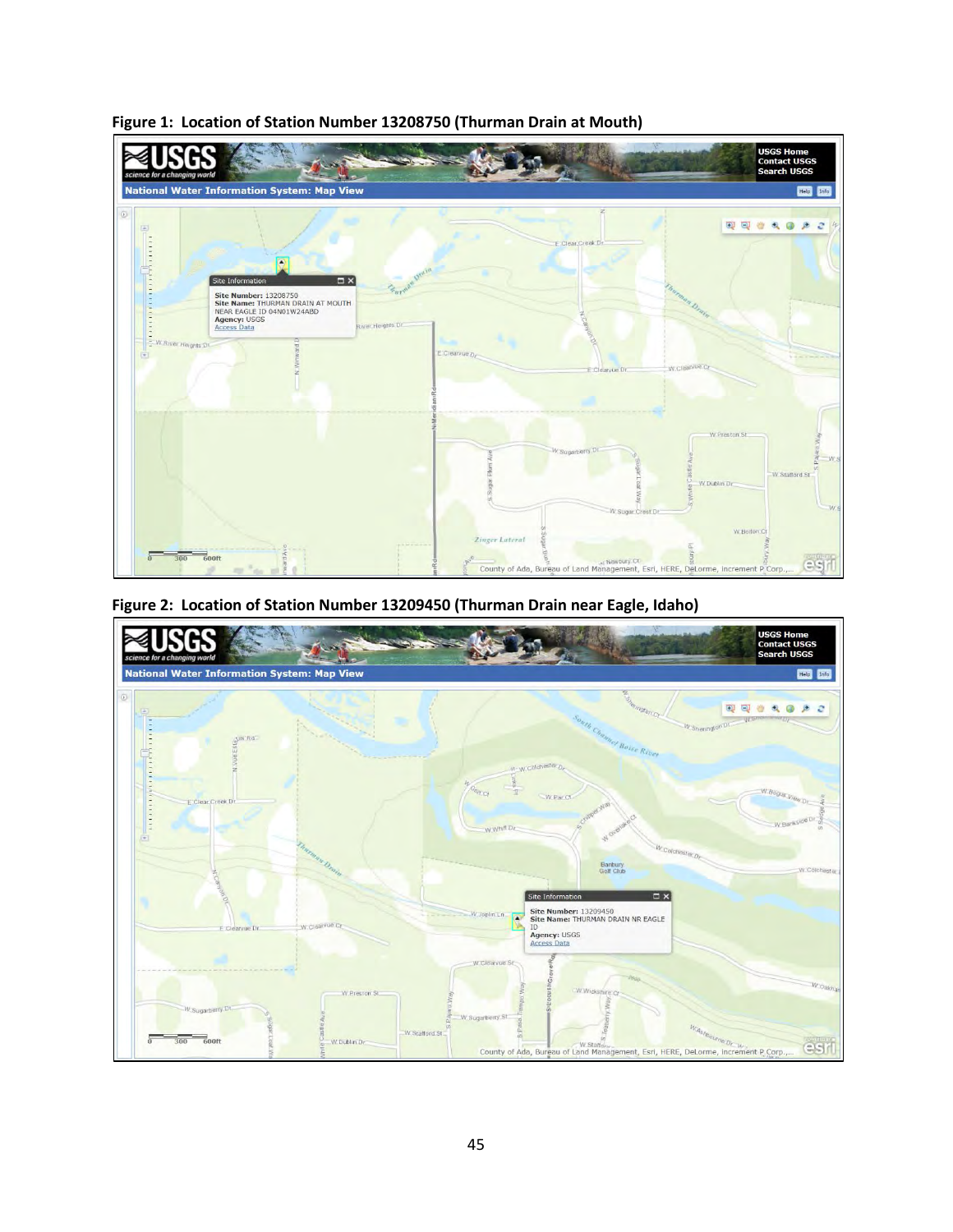# <span id="page-47-0"></span>Clarification of Permit Requirements

#### Comment #68 (Meridian)

Entries for TSS and phosphorus in Table 2 and Table 3 include "See Table 1." A similar reference should be included for BOD<sub>5</sub>. Add to the row for Biochemical Oxygen Demand (BOD<sub>5</sub>) in Table 2 and Table 3, "See Table 1." Revise to consistent terms in Table 2 for TSS from "See also Table 1" to "See Table 1."

#### Response #68

Tables 1 lists combined BOD<sub>5</sub> loading limits for outfalls 001, while Tables 2 and 3 list outfall-specific effluent limits for BOD<sub>5</sub>. Thus, the EPA agrees that it would clarify the permit if the BOD<sub>5</sub> effluent limits in Tables 2 and 3 referenced the combined loading limits in Table 1. Therefore, the phrase "See also Table 1" has been included in the BOD limits listed in Tables 2 and 3.

To make the expression of the TSS limits consistent with the BOD<sub>5</sub> limits, TSS mass limits for outfall 002 are now listed in Table 3, and Table 3 now also references Table 1 by using the phrase "See also Table 1."

#### Comment #69 (Meridian)

Copper should be footnoted with an 8 in Table 2 and Table 3. Add footnote 8 to Copper in Table 2 and Table 3.

#### Response #69

In Table 3 of the draft permit, which lists the effluent limits and monitoring requirements for outfall 002, footnote #8 reads, "samples for dissolved organic carbon, pH, hardness, conductivity and copper must be collected on the same day." The EPA agrees that this footnote should be applied to copper in Table 3, and the EPA has made this change to the final permit.

In Table 2 of the draft permit, which lists the effluent limits and monitoring requirements for outfall 001, footnote #8 referred to Part I.B.10, which concerned effluent limits for phosphorus, and footnote #9 to Table 2 was identical to footnote #8 in Table 3. However, Part I.B.10 and footnote #8 to Table 2 were deleted from the final permit (see the response to comment #6, above). In the final permit, footnote #9 of the draft permit has been re-numbered as footnote #8, and it has been applied to copper.

#### Comment #70 (Meridian)

In Tables 2 through 4, the terms total and total recoverable are used interchangeably. In 40 CFR 136 Table IB, footnote 4, it states that "total" and "total recoverable" are equivalent.

#### Response #70

Footnote #4 to Table IB in 40 CFR 136.3 is specific to metals; it is not applicable to other nonmetal parameters that are required to be reported as "total" such as phosphorus or ammonia.

For metals, the EPA has edited the final permit to use the term "total recoverable" consistently throughout the permit. This is consistent with 40 CFR 122.45(c), which states that, in general, "all permit effluent limitations, standards, or prohibitions for a metal shall be expressed in terms of 'total recoverable metal' as defined in 40 CFR part 136…."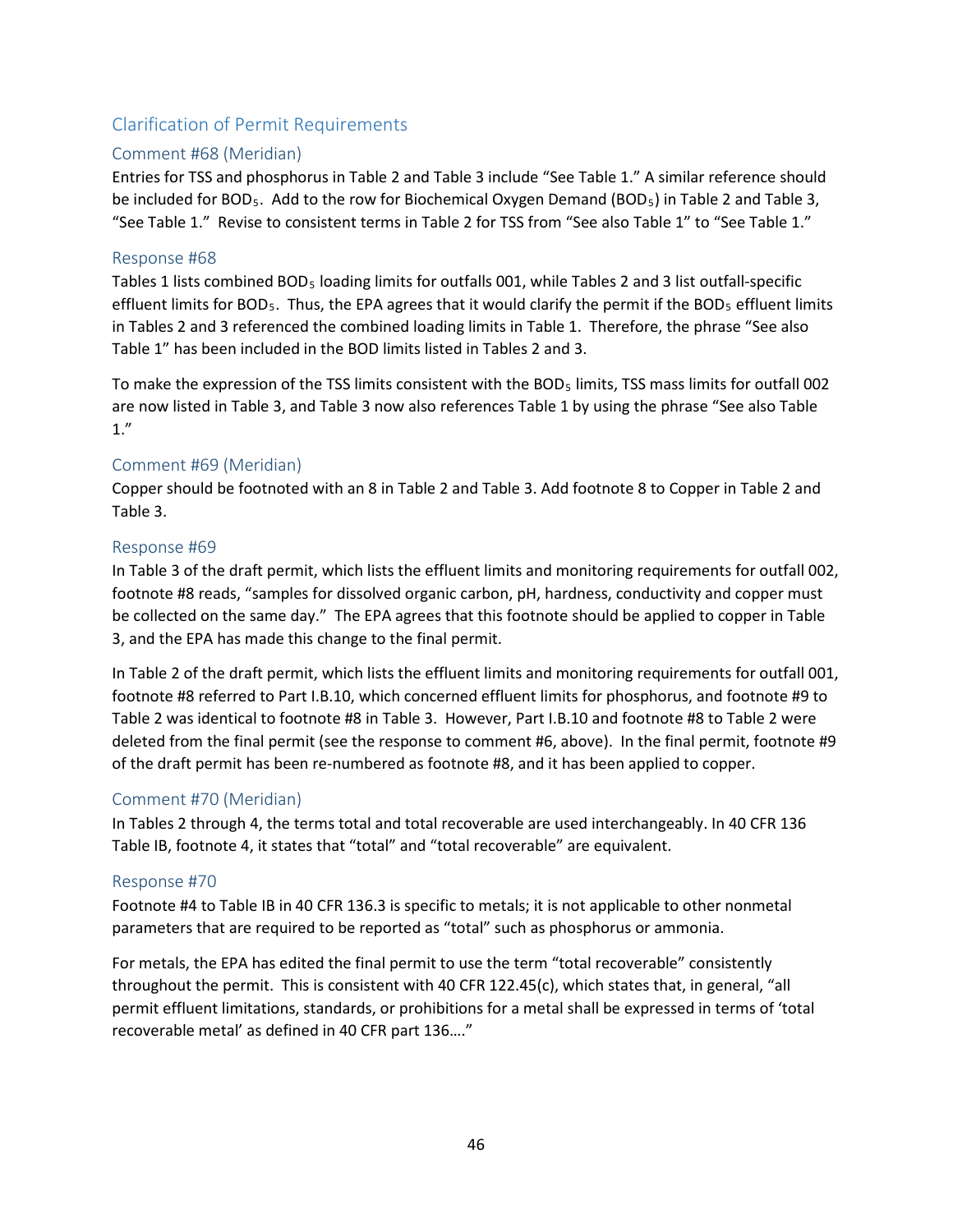#### Comment #71 (Meridian)

Include language to recognize that water quality trading, offsets, and/or other methods may be employed to meet water quality standards, particularly for phosphorus. Add a footnote to the effluent limitations tables stating that the mass limits (such as for phosphorus) shown may be met with a combination of treatment, trading, and/or other EPA approved methods. If the City can demonstrate a reduction in the annual loads beyond those required in the permit, then the City may provide that load as an offset and/or trade for another load requirement.

#### Response #71

As stated in Section 5.5.5.3 of the *Lower Boise River TMDL: 2015 Total Phosphorus Addendum* (IDEQ 2015b), "After adoption of an EPA-approved TMDL, DEQ, in concert with the WAG, must develop a water quality trading framework document. The Lower Boise River subbasin has an existing trading framework that DEQ is currently evaluating to revise ratios and policies consistent with this TMDL and the Joint Regional Recommendations (JRR) for water quality trading."

Permits may be modified for cause during their term, according to 40 CFR 122.62. This is also stated in the permit, in Part V.A. If the necessary revisions to the water quality trading framework for the Lower Boise River subbasin are completed during the term of this permit, this would be new information, which would be cause to modify the permit to allow trading. Since the ability to modify permits for cause during their terms is provided in the regulations as well as a standard permit condition, it is not necessary to include additional language in the permit to allow for such modification.

A permit modification would not be necessary to allow reuse of wastewater to aid in compliance with the TP limits. The final water quality-based TP limits are expressed in terms of monthly average mass. The monthly average mass discharged is calculated as the average of the daily discharges measured, which are, in turn, the product of the effluent TP concentration, the effluent flow rate at the time of sampling, and the density of water (8.34 lb/gallon). See the NPDES Self-Monitoring System User Guide (EPA 1985) at Pages 17-18. Since diversion of effluent flow to reuse would reduce the effluent flow rate, it would also proportionately reduce the effluent TP loading, thus aiding in compliance with the final TP effluent limits.

# <span id="page-48-0"></span>Errors in the Draft Permit

#### Comment #72 (Meridian)

The Schedule of Submissions' list of submissions is incomplete and omits the Mercury Minimization Plan. Add the Mercury Minimization Plan to the Schedule of Submissions.

#### Response #72

The EPA agrees that the mercury minimization plan should be listed in the schedule of submissions and has added it to the schedule of submissions in the final permit.

#### Comment #73 (Meridian)

Footnote 2 in Table 2 and 3 requires reporting within 24 hours for several parameters. Add ammonia in the footnote to match requirements in Part l.B.2.

#### Response #73

The EPA agrees that footnote #2 should be applied to ammonia in Table 2.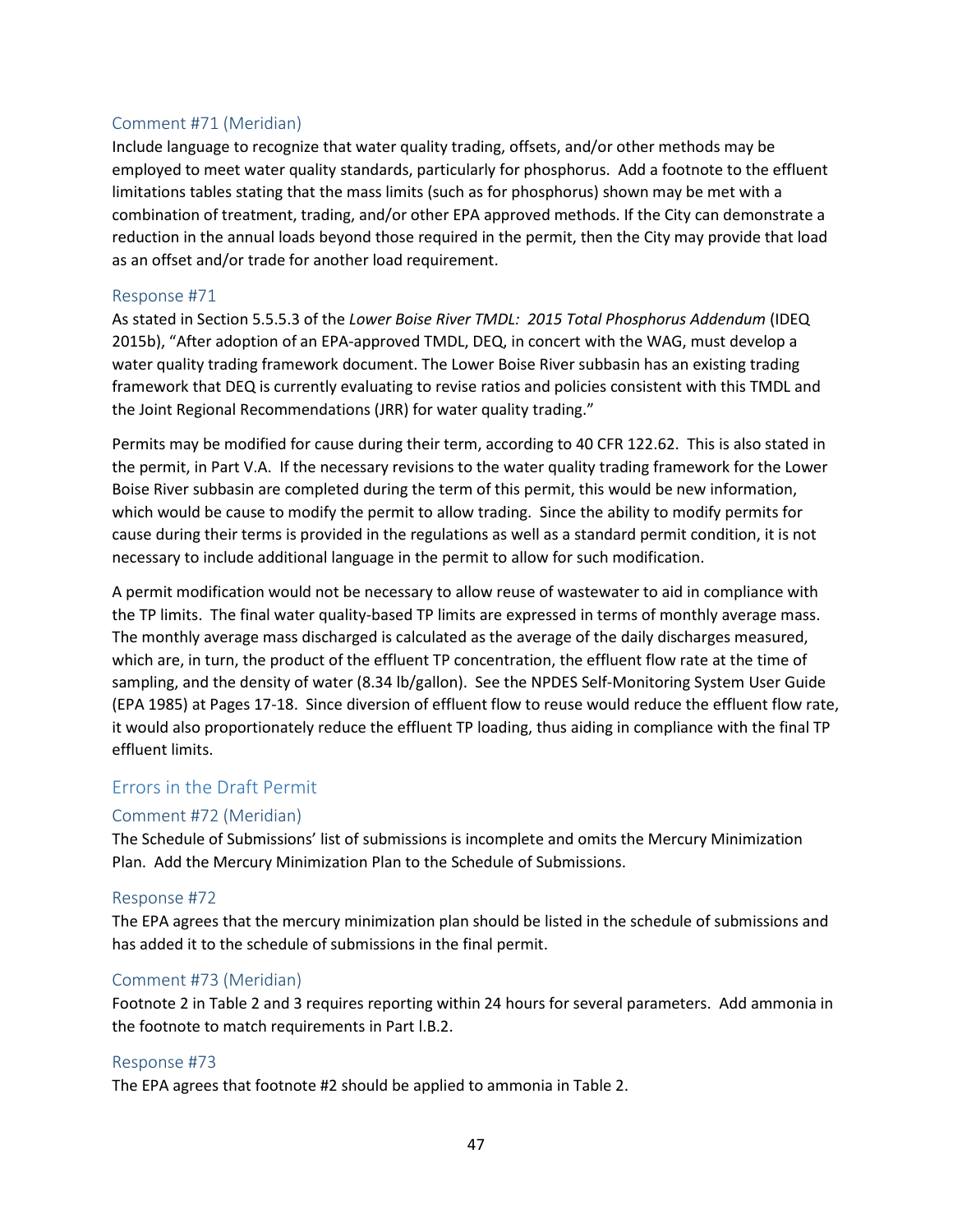#### Comment #74 (Meridian)

Footnote 4 requires updating to follow the 401 Certification. Request 11 Add footnote 4 to phosphorus (Table 1) and zinc (Table 2).

#### Response #74

In Tables 2 and 4, footnote #4 identifies effluent limits that are subject to a compliance schedule. In Table 1, however, footnote #1 identifies limits subject to a compliance schedule. Thus, Table 1 notes that the TP limits are subject to a compliance schedule, consistent with the Clean Water Act Section 401 certification.

The EPA agrees that footnote #4 should be applied to the zinc effluent limits for May – September, for outfall 001, in Table 2, and the EPA has made this change to the final permit.

#### Comment #75 (Meridian)

The footnote 8 is not identified in the body of Table 2. Add a citation for footnote 8 in the body of Table 2, to the parameter Phosphorus, Total as  $P^{4,8}$ .

#### Response #75

In the draft permit, footnote #8 to Table 2 had referred to Part I.B.10 of the draft permit. As stated in the response to comment #6, The EPA did not intend to include Part I.B.10 in the draft permit, and it has been deleted from the final permit. As explained in the response to comment #69, in the final permit, footnote #9 of the draft permit has been re-numbered as footnote #8.

#### Comment #76 (Meridian)

Regarding the temperature monitoring requirements in Table 3, there is no Table 5. Twelve months are identified with no differences. Delete reference to unknown Table 5. Merge the two rows for temperature to appear the same as in Table 2.

#### Response #76

There is, in fact, a Table 5 in the draft permit. However, Table 5 of the draft permit does not concern temperature, rather, it lists interim effluent limits for TP and ammonia.

The EPA agrees that the reference to Table 5 was erroneously included in Table 3. In the final permit, Table 3 has been revised so to reference footnotes 5 and 6, instead of "Table 5."

#### Comment #77 (Meridian)

In Part I.B.6.a (p 10), the reference should be to all the effluent limitation and monitoring requirements tables. Revise the table citations to Tables 1, 2, 3 and 4.

#### Response #77

The EPA agrees that Part I.B.6.a should refer to Tables 1, 2, 3, and 4.

#### Comment #78 (Meridian)

In Part I.C.3.c.i and c.ii, bis (2-ethylhexyl) phthalate is misspelled and some of the wording is awkward. Meridian requested that the EPA correct the spelling error and revise the first sentence of Part I.C.3.c.ii to delete the word "under" so that this sentence reads, "A description of progress made towards meeting the final effluent limitations, including the applicable deliverables required in Table 7."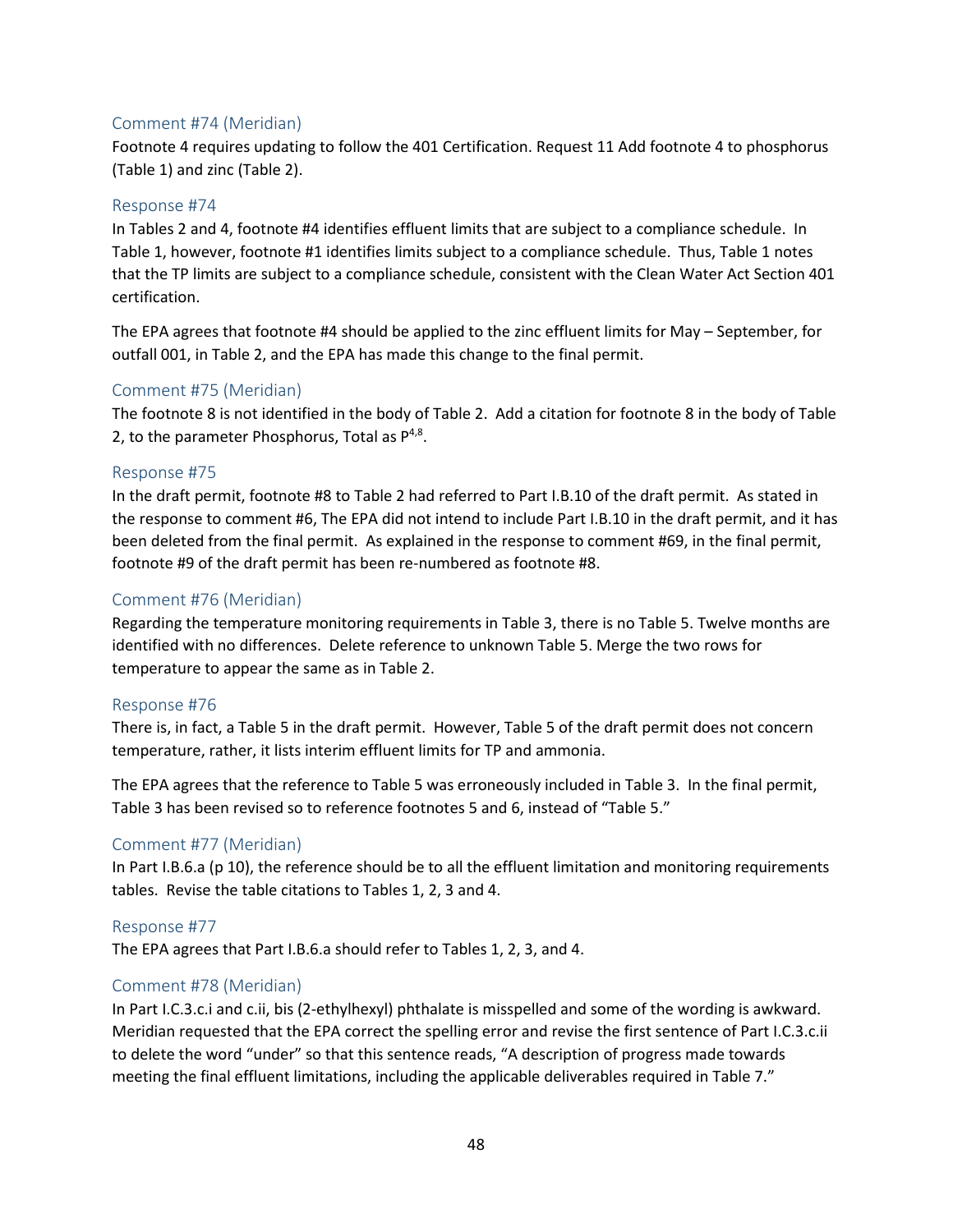#### Response #78

As explained in the response to comment #10, the EPA has deleted the effluent limits for bis (2 ethylhexyl) phthalate from the permit, as well as the associated compliance schedule.

The EPA has deleted the word "under" from the first sentence of Part I.C.3.c.ii, as requested by the commenter.

#### Comment #79 (Meridian)

Meridian stated that there is a typographical error in Part I.C.3.e of the draft permit. Meridian requested that the EPA revise "...of each of the above mentioned tasks at the..." to "...of each of the above mentioned tasks at the...." Meridian also requested that the EPA delete Part I.C.3.e as it is unclear what tasks are being referred to that require 14 day notification. All tasks in Part l.C. already have timelines identified in the other subsections.

#### Response #79

The 14-day notification requirement is in federal regulations at 40 CFR 122.47(a)(4), which reads as follows:

*The permit shall be written to require that no later than 14 days following each interim date and the final date of compliance, the permittee shall notify the Director in writing of its compliance or noncompliance with the interim or final requirements, or submit progress reports if paragraph (a)(3)(ii) is applicable.*

Thus, the 14-day notification requirement applies to all of the interim dates in the compliance schedule as well as the deadlines for compliance with the final effluent limits. Part I.C.3.e has been revised to clarify this.

#### Comment #80 (Meridian)

In Table 6, in Part I.E, chromium does not have units listed. Add units for chromium.

#### Response #80

The final permit specifies that receiving water monitoring for chromium shall be reported in units of µg/L.

#### Comment #81 (Meridian)

Tables 6 and 7 are incorrectly numbered. Renumber to Tables 8 and 9 and correct reference citations in text.

#### Response #81

The EPA agrees that Tables 6 and 7 are incorrectly numbered. The EPA has renumbered these tables as Tables 8 and 9 and has updated references to these tables in the permit.

#### <span id="page-50-0"></span>Comments on the Fact Sheet

#### Comment #82 (Meridian)

In the fact sheet, on Page 9, update the contact information. Change Tracy Crane to Laurelei McVey.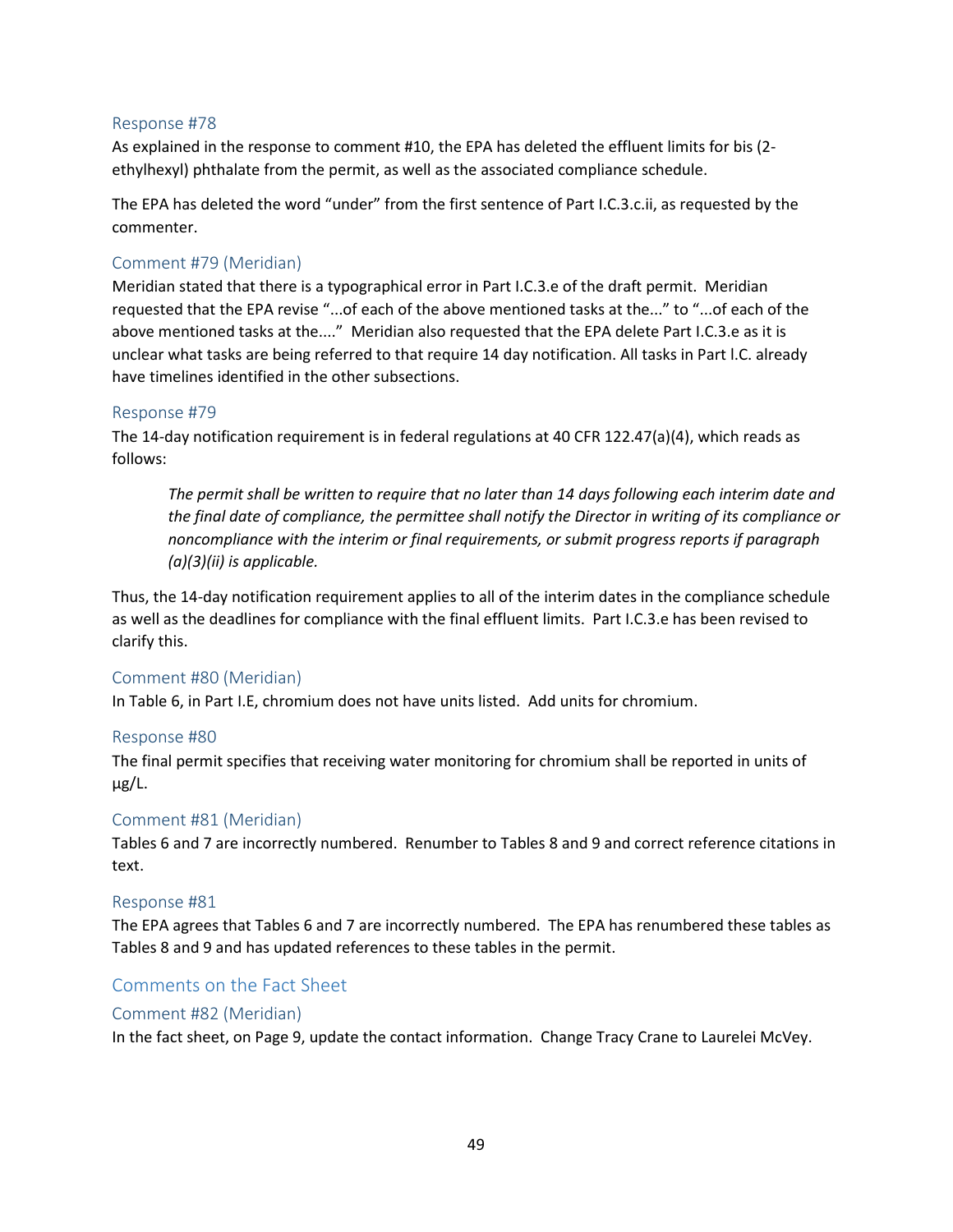#### Response #82

The fact sheet is a final document and will not be edited. Persons authorized to sign reports required by the permit may be designated as described in 40 CFR 122.22(b).

#### Comment #83 (Meridian)

In the fact sheet, in Table 7 on Page 19, footnotes 1 and 2 are not present. Add footnotes 1 and 2 to the bottom of Table 7.

#### Response #83

The EPA regrets this error and apologizes for any inconvenience it may have caused. However, the fact sheet is a final document and will not be edited. The intent was for footnote #1 to explain how loading (i.e., in lb/day) is to be calculated and for footnote #2 to explain how percent removal shall be calculated.

Calculation of percent removal is explained in Part I.B.4 of the draft and final permits.

The EPA has added footnotes to Tables 1, 2, and 3 to explain how loading shall be calculated and reported.

#### Comment #84 (Meridian)

In Appendix B, under the numeric criteria for toxic, monitoring for phenol has been less than the detection limit. Remove phenol from the bulleted list.

#### Response #84

According to the permit application dated April 28, 2004, phenol was detected in the effluent at a maximum concentration of 7.00  $\mu$ g/L. The reported ML or MDL for phenol was 2.0  $\mu$ g/L, and the analytical method was EPA Method 625.

Thus, according to the permit application, phenol has been measured in the effluent at a concentration greater than the detection limit, as stated in the fact sheet.

#### Comment #85 (Meridian)

On Pages 21-23 of the fact sheet, the requirements under Part C, Surface Water Monitoring, are unclear and should be revised.

#### Modify to:

Tables 11 and 12, below, present the proposed surface water monitoring requirements for the draft permit for Fivemile Creek and the Boise River. Surface water monitoring results must be reported on the DMR. Concurrent sampling need only occur at the receiving water that effluent is being discharged to. If there is no discharge to the outfall, then no surface water monitoring is required. If there is discharge to an outfall, then monitoring of all Tables 11 and 12 parameters upstream and downstream must occur within one week or prior to ceasing the discharge. If the discharge continues for longer than the monitoring frequency, then additional monitoring is required following the schedules in Tables 11 and 12.

#### Response #85

The fact sheet is a final document and will not be edited. The purpose of the fact sheet is to explain the conditions in the draft permit; it contains no enforceable requirements.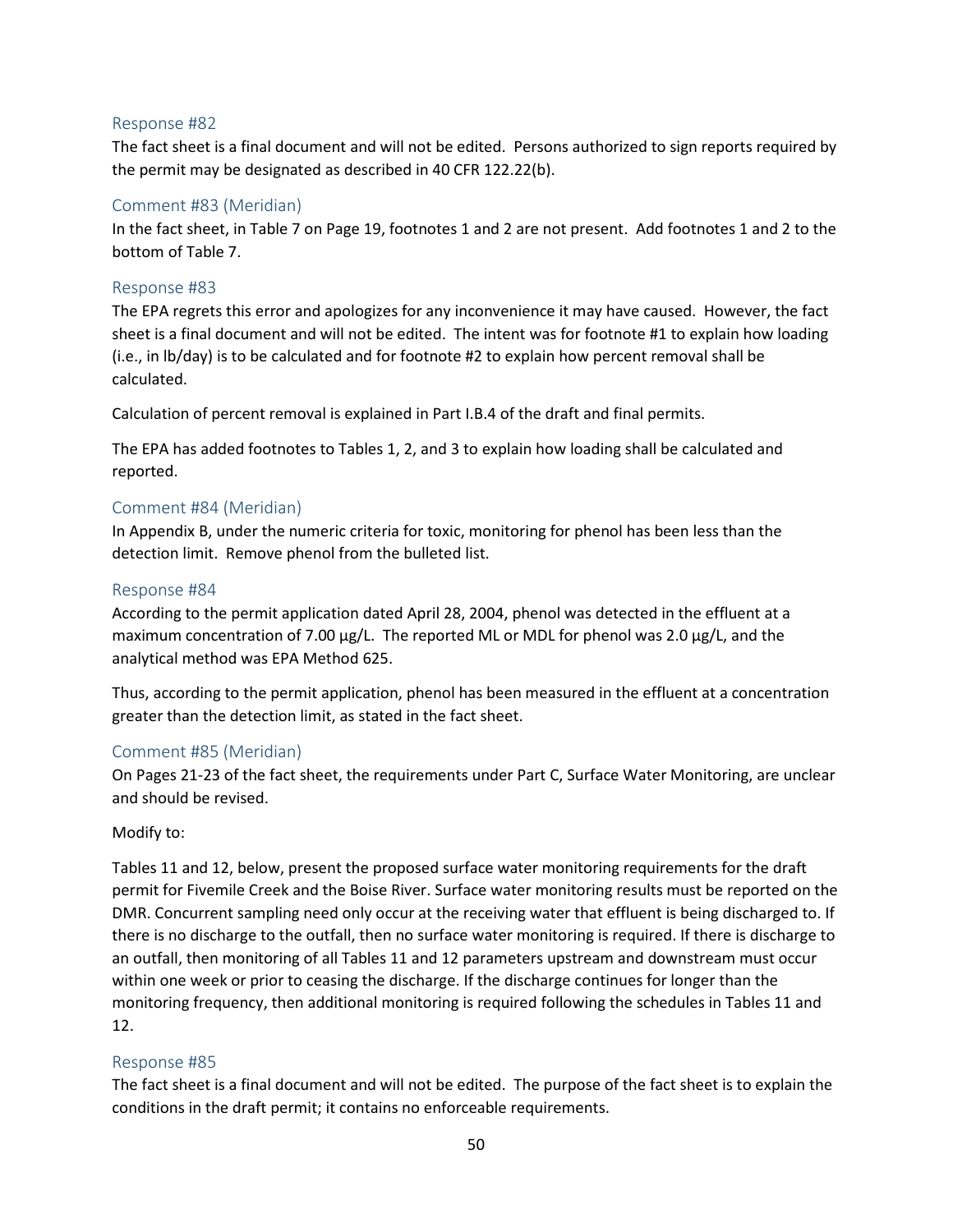See the responses to comments 23, 28 – 32, and 50 regarding the receiving water monitoring requirements in the permit.

# <span id="page-52-0"></span>Administrative Extension

# Comment #86 (IRU)

National Pollution Discharge Elimination System permits are issued for a period of five years for many good reasons, first and foremost being the opportunity provided every five years to improve permit conditions to better protect the rivers of the United States. In the sixteen years since the City of Meridian Wastewater Treatment plant was last permitted, significant events have occurred that, if they had been considered every five years as required, would have decreased pollution of Fivemile Creek and the Boise River starting in 2004. These events include the approval of Total Maximum Daily Loads for Fivemile Creek, the Boise and the Snake rivers, the collection of relevant water quality data by US Geological Survey and others, many EPA-approved reports on the status of Idaho's water quality, and advancements in wastewater treatment technology. During those eleven years, unlimited amounts of phosphorus have been allowed to be discharged to Fivemile Creek and the Boise River contributing to the impairment of Fivemile Creek and the Boise and Snake rivers.

Idaho Rivers United does not support administrative extensions of NPDES permits and asks EPA to ensure the timely renewal of this permit five years from issuance.

#### Response #86

The EPA has issued the subject permit as expeditiously as possible. Administrative extensions of this permit was provided in accordance with federal regulations (40 CFR 122.6).

# <span id="page-52-1"></span>References

ATSDR. 2002. ToxGuide™ for Di (2-ethylhexyl) phthalate. U.S. Department of Health and Human Services Public Health Service Agency for Toxic Substances and Disease Registry. September 2002. <http://www.atsdr.cdc.gov/toxguides/toxguide-9.pdf>

Denton DL, Miller JM, Stuber RA. 2007. *EPA Regions 8, 9 and 10 Toxicity Training Tool (TTT)*. January 2010. San Francisco, CA.

<http://www2.epa.gov/sites/production/files/documents/ToxTrainingTool10Jan2010.pdf>

EPA. 1985. Ambient Water Quality Criteria for Mercury – 1984. United States Environmental Protection Agency. Office of Water. Regulations and Standards. Criteria and Standards Division. EPA 440/5-84-026. January 1985.

[http://nepis.epa.gov/Exe/ZyPURL.cgi?Dockey=P100043](http://nepis.epa.gov/Exe/ZyPURL.cgi?Dockey=P100043A.TXT)A.TXT

EPA. 1985. *NPDES Self-Monitoring System User Guide*. United States Environmental Protection Agency Office of Water. Enforcement and Permits. EPA-830-R-85-901. March 1985. <http://nepis.epa.gov/Exe/ZyPURL.cgi?Dockey=200049AL.TXT>

EPA. 1990. *Application Form 2C – Wastewater Discharge Information*. United States Environmental Protection Agency. Office of Enforcement. EPA Form 3510-2C. Revised August 1990. <http://www3.epa.gov/npdes/pubs/3510-2C.pdf>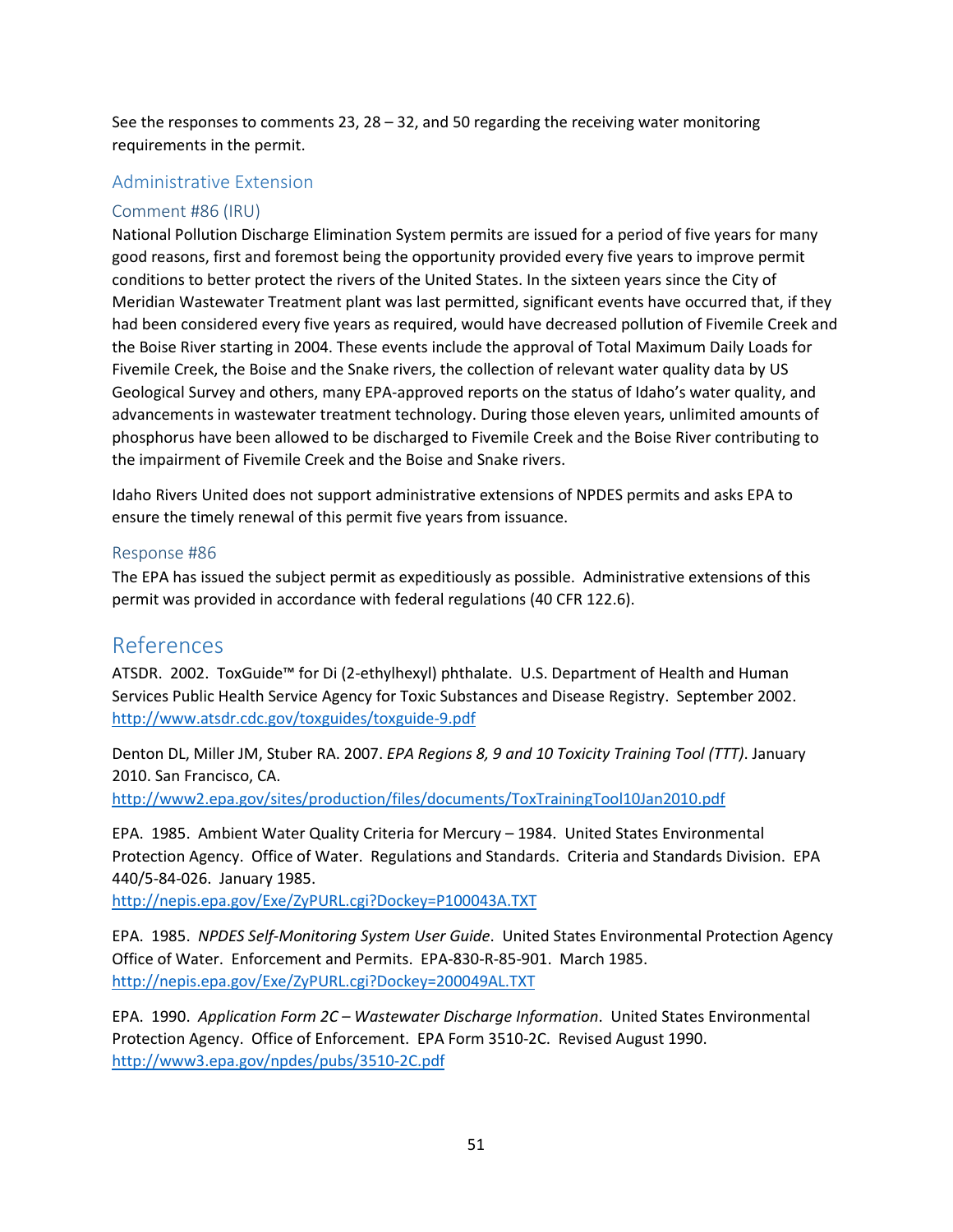EPA. 1991. *Technical Support Document for Water Quality-based Toxics Control*. United States Environmental Protection Agency. Office of Water. EPA/505/2-90-001. March 1991. <http://www3.epa.gov/npdes/pubs/owm0264.pdf>

EPA. 1995. "Revised Policy Statement on Scope of Discharge Authorization and Shield Associated with NPDES Permits." Memorandum from Robert Perciasepe, Assistant Administrator for Water, Steven A. Herman, Assistant Administrator for Enforcement and Compliance Assurance, and Jean C. Nelson, General Counsel to Regional Administrators and Regional Counsels. April 11, 1995. <http://www3.epa.gov/npdes/pubs/owm0131.pdf>

EPA. 2002. *Method 1003.0: Green Alga,* Selenastrum capricornutum*, Growth Test; Chronic Toxicity*. Excerpt from: Short-term Methods for Estimating the Chronic Toxicity of Effluents and Receiving Waters to Freshwater Organisms. United States Environmental Protection Agency. Office of Water. EPA-821-R-02-013. October 2002.

[http://www.epa.gov/sites/production/files/2015-12/documents/method\\_1003\\_2002.pdf](http://www.epa.gov/sites/production/files/2015-12/documents/method_1003_2002.pdf)

EPA. 2010. Guidance for Implementing the January 2001 Methylmercury Water Quality Criterion. United States Environmental Protection Agency. Office of Science and Technology. EPA-823-R-10-001. April 2010.

<http://nepis.epa.gov/Exe/ZyPURL.cgi?Dockey=P1007BKQ.TXT>

EPA. 2010. *U.S. Environmental Protection Agency NPDES Permit Writers' Manual*. United States Environmental Protection Agency, Office of Wastewater Management, EPA-833-K-10-001. September 2010.

[http://www.epa.gov/sites/production/files/2015-09/documents/pwm\\_2010.pdf](http://www.epa.gov/sites/production/files/2015-09/documents/pwm_2010.pdf)

EPA. 2011. Fact Sheet: West Boise Wastewater Treatment Facility, City of Boise. United States Environmental Protection Agency. October 17, 2011. [http://www3.epa.gov/region10/pdf/permits/npdes/id/west\\_boise\\_fs.pdf](http://www3.epa.gov/region10/pdf/permits/npdes/id/west_boise_fs.pdf)

IDEQ. 2015a. *Lower Boise River TMDL: 2015 Sediment and Bacteria Addendum*. Final. Idaho Department of Environmental Quality. Boise Regional Office. Boise, Idaho. June 2015. <http://www.deq.idaho.gov/media/60176728/lower-boise-river-tmdl-sediment-bacteria-addendum.pdf>

IDEQ. 2015b. *Lower Boise River TMDL: 2015 Total Phosphorus Addendum*. Final. Idaho Department of Environmental Quality. Boise Regional Office. Boise, Idaho. August 2015. [http://www.deq.idaho.gov/media/60177413/lower-boise-river-tmdl-total-phosphorus-addendum-](http://www.deq.idaho.gov/media/60177413/lower-boise-river-tmdl-total-phosphorus-addendum-0815.pdf)[0815.pdf](http://www.deq.idaho.gov/media/60177413/lower-boise-river-tmdl-total-phosphorus-addendum-0815.pdf)

IDEQ. 2016. *Idaho Mixing Zone Implementation Guidance*. Idaho Department of Environmental Quality. Water Quality Division. Boise, Idaho. December 2016. <http://www.deq.idaho.gov/media/60179492/mixing-zone-implementation-guidance-1216.pdf>

Kissire, Travis. 2016. *Summary of bis (2-ethylhexyl) phthalate Evaluation and Results*. City of Meridian, Idaho. November 23, 2016.

USGS. 2015. *National Field Manual for the Collection of Water-Quality Data: U.S. Geological Survey Techniques of Water-Resources Investigations, Book 9*. U.S. Department of the Interior. U.S. Geological